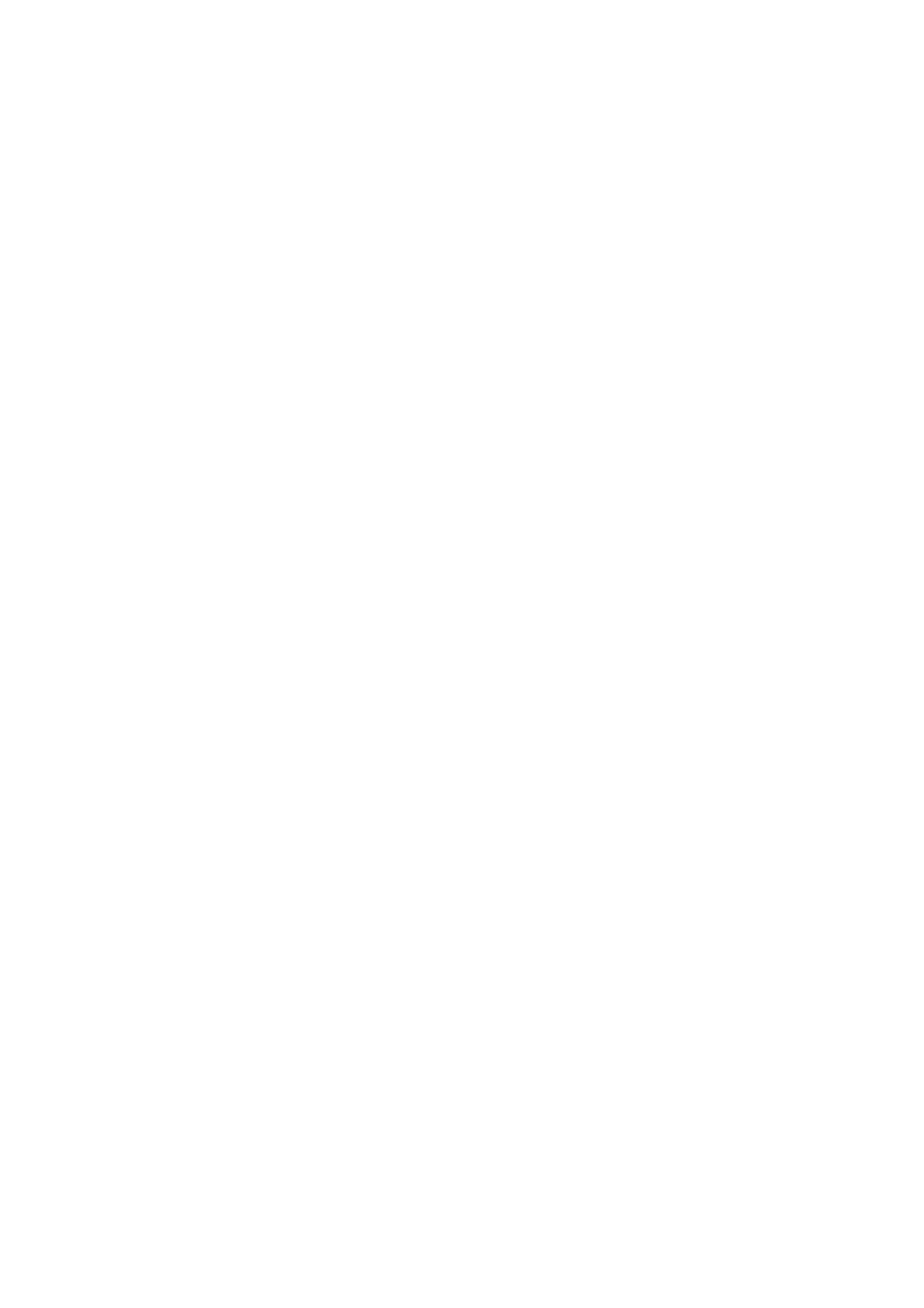# **EUROPEAN UNIVERSITY INSTITUTE MAX WEBER PROGRAMME**

*Corporate Restructuring and Employment Protection: Towards a New Territorial Social Dialogue?* 

GUIDO BONI

EUI Working Paper MWP No. 2007/09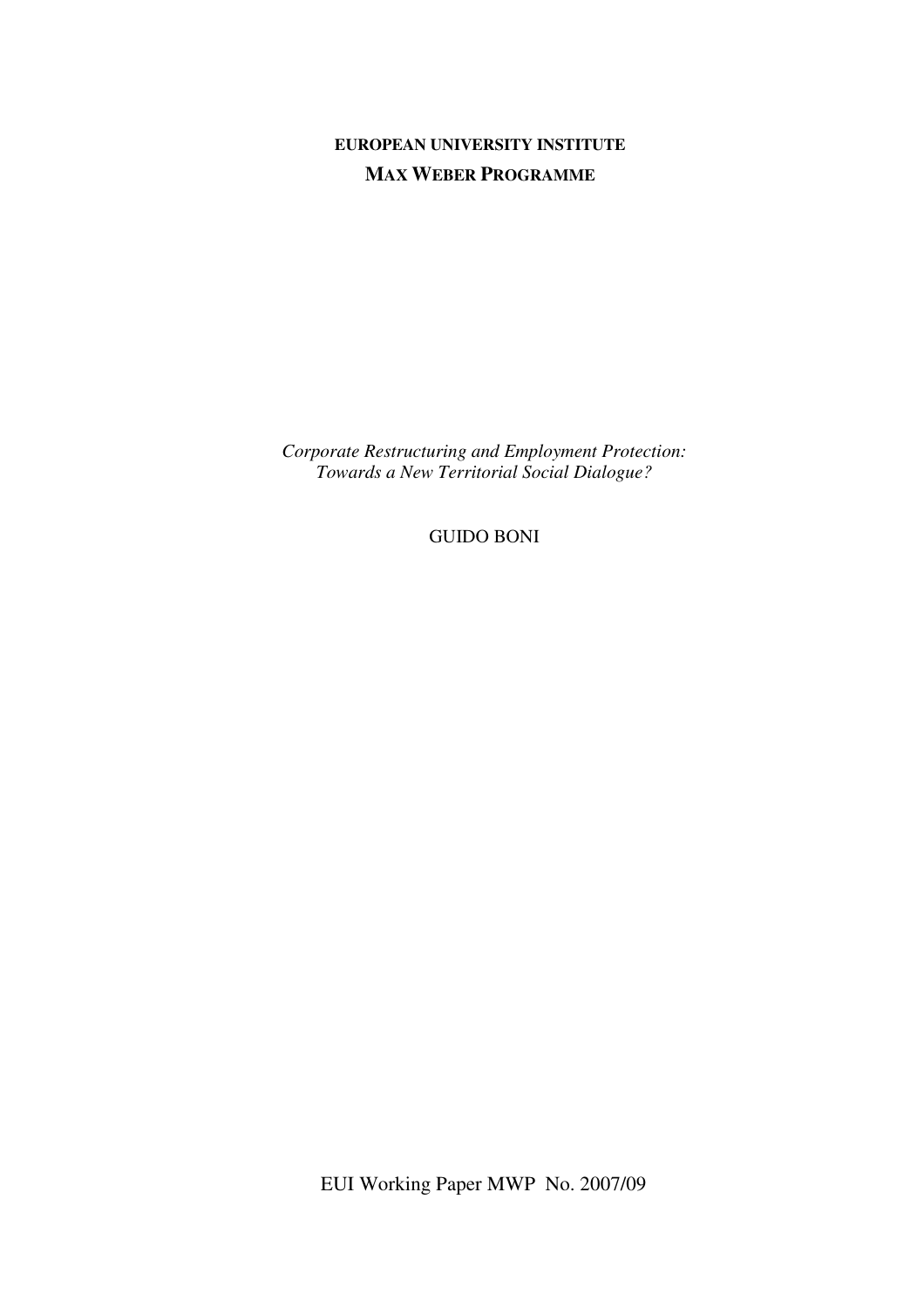This text may be downloaded for personal research purposes only. Any additional reproduction for other purposes, whether in hard copy or electronically, requires the consent of the author(s), editor(s). If cited or quoted, reference should be made to the full name of the author(s), editor(s), the title, the working paper or other series, the year, and the publisher.

The author(s)/editor(s) should inform the Max Weber Programme of the EUI if the paper is to be published elsewhere, and should also assume responsibility for any consequent obligation(s).

ISSN 1830-7728

© 2007 Guido Boni

Printed in Italy European University Institute Badia Fiesolana I – 50014 San Domenico di Fiesole (FI) Italy

> http://www.eui.eu/ http://cadmus.eui.eu/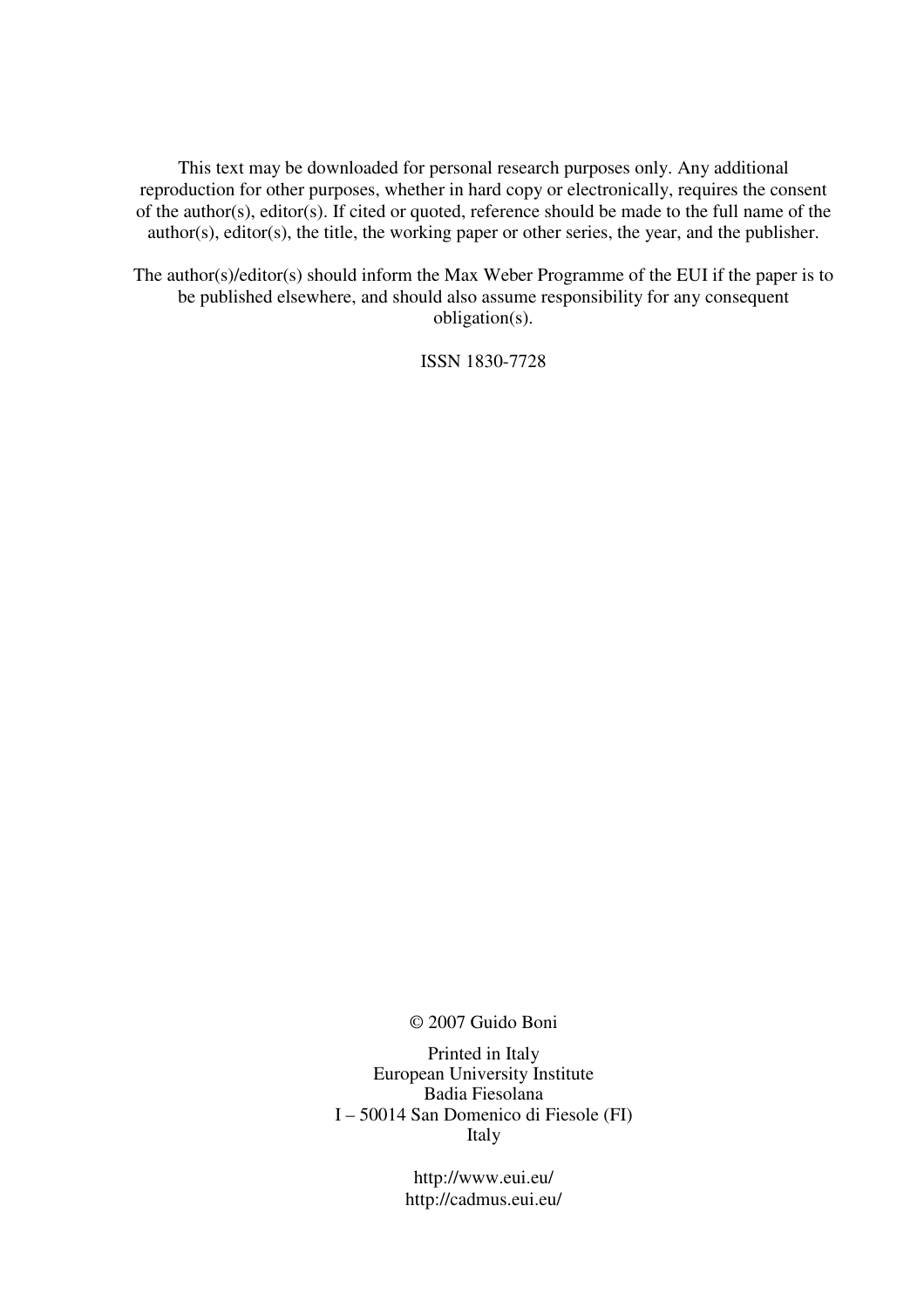#### **Abstract**

The aim of this study is to discuss the involvement of the social partners at territorial level in the event of business restructuring processes. In the first part, the phenomenon is framed, its relevance is explained, and the issue of the anticipation and management of change is analysed, with specific reference to EU interventions. In the second part, the role of the social dialogue is linked to the ongoing decentralisation trend of collective bargaining, in order to show that there is a significant interdependence between the level of collective bargaining and the new relevance that the territory has gained during the last twenty some years. Reference is then made to a number of organisational patterns that firms have developed, going from the Italian industrial districts to the French *pôles de compétitivité*, as they represent a model of successful – formal or informal – relations of mutual trust and confidence at local level among many different social, economic and political subjects. They serve as a ground for suggesting the establishment of an enlarged, multi-actor, social dialogue on the territory, which could turn out to be very useful in anticipating and managing business restructuring. Finally, examples from a selection of case studies – prepared by the partners of the ESF funded AgirE research project – are taken as a background for testing the actual feasibility of such a proposal, highlighting the main features of those which could provide "best practices" for future reference, when trying to elaborate adequate responses to corporate restructuring.

#### **Keywords**

Business Restructuring, Territorial Social Dialogue, European Law, Social Policy, Industrial Districts, Territorial Social Pacts, Anticipation and Management of Change, Decentralisation of Collective Bargaining.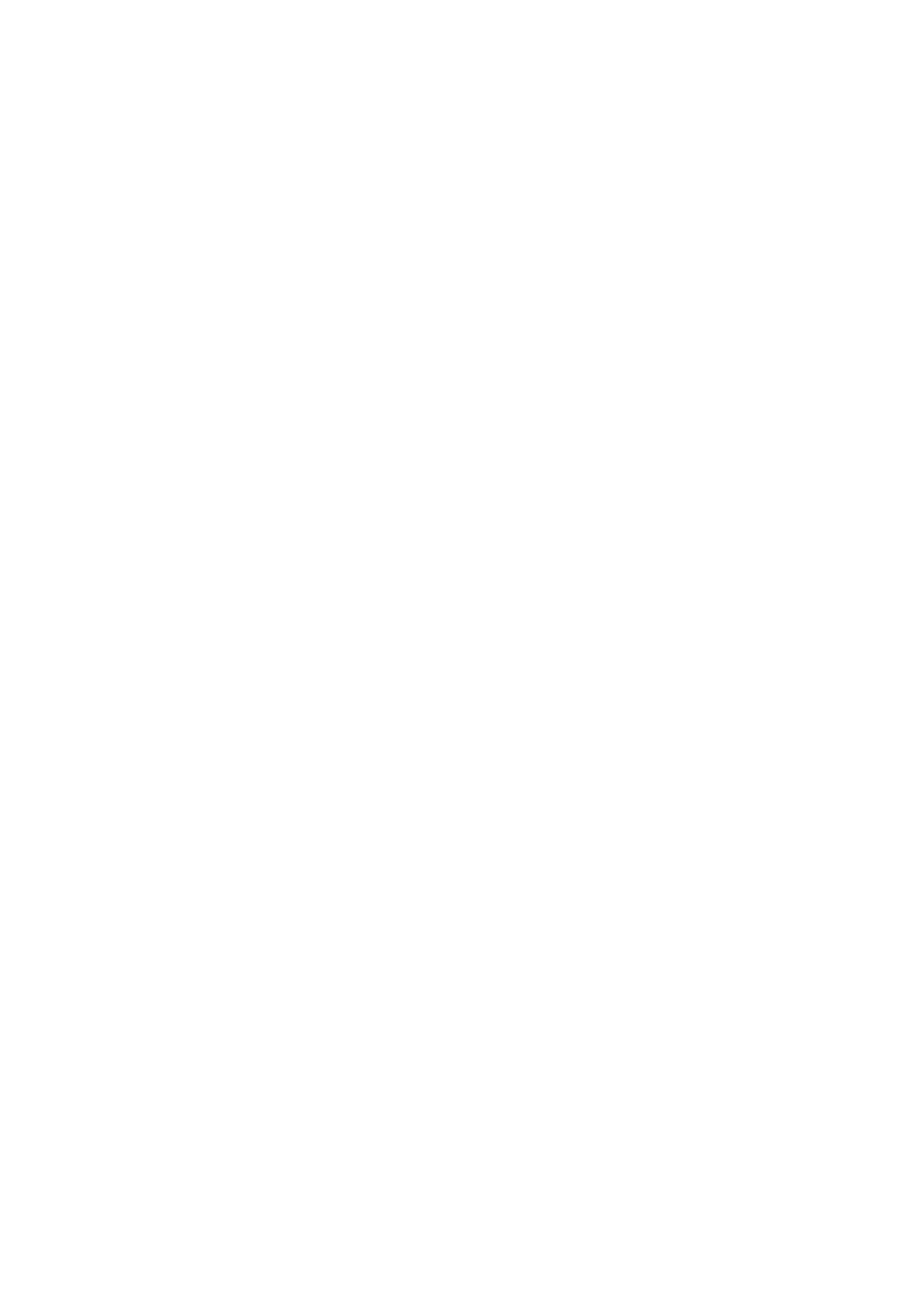*Corporate Restructuring and Employment Protection: Towards a New Territorial Social Dialogue?* 

# GUIDO BONI

Max Weber Post-Doctoral Fellow (2006-2007) European University Institute, Florence, Italy

#### **Introduction***<sup>1</sup>*

 $\overline{a}$ 

The focus of this paper is on the territorial social dialogue and on the legal instruments that explicitly link activities to protect and create employment and measures to improve competitiveness in case of business restructuring. More precisely, it concentrates on the possibility of creating anticipatory mechanisms in order to prevent the negative impact of restructuring at territorial level, through extensive use of social dialogue. The innovative aspect of this paper lies therefore in two connected aspects: on the one hand it analyses the tools which can be used to act in response to restructuring, but focusing mainly on the territorial level instead of the national one, and on the other hand, following the most recent EU orientations, it focuses on the measures that social partners and local authorities can establish in order to anticipate the negative impacts on workers due to business restructuring. Therefore, the emphasis is both on the territorial level and on the anticipation strategies that could be usefully implemented at that level in order to effectively counteract the decisions of firms, which nowadays are in a constant stream of restructuring.

<sup>&</sup>lt;sup>1</sup> This paper has been presented at the Economic and Social Council of Spain, in Madrid, April 19th and 20th 2007, as a contribution to the ESF funded AgirE research project. I am grateful for all the insights, encouragement and support received from Professor Marie-Ange Moreau, EUI, during its development. The usual disclaimer applies.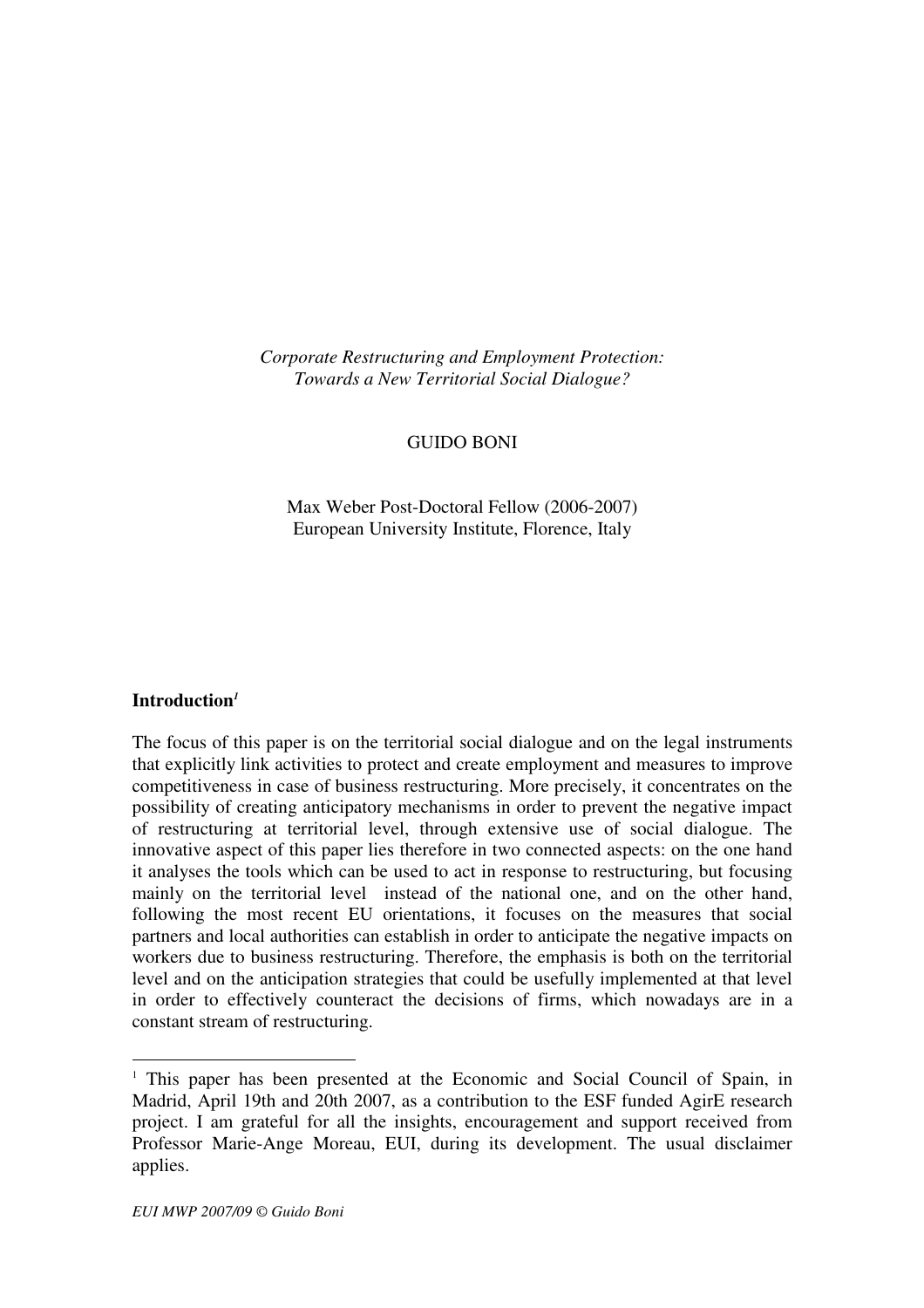This study is part of a research programme,  $\text{Agir}E^2$  - funded under Art. 6, European Social Fund – and based both on case studies, which constitute the very basis of the research, and on theoretical studies which, following these case studies try to shed light on the identification of new policies for the anticipation of restructurings and of innovative practices, at national and European level<sup>3</sup>.

As far as the case studies are concerned, at issue here are a variety of companies, operating in different sectors, across many European countries. Case studies are very useful as they shed light on the "good practices" which have been put in place within a specific institutional, juridical and sociological context, though of course varying from one country to another. They can be of great help in advancing proposals for harmonising actions and reactions which should be set up in case and/or in view of a restructuring. Within AgirE, the present study explores the diffusion, the significance, the effects and the prospects of the social dialogue and other actions which could be usefully carried out by workers' and firms' representatives, as well as by local institutions, mainly at territorial level, to offset permanent corporate restructuring. The aim that should be pursued is that of bringing together the three elements at the heart of EU economic and social policy – competitiveness, employment, and partnership or social dialogue – at the territorial and company/workplace levels<sup>4</sup>. As we shall see, mainly in the conclusion, not all the case studies prepared for the research program are relevant to this specific topic. Therefore, only a selection of them will form the basis for the subsequent analysis.

It is not easy to give a clear and unequivocal definition of the concept of "corporate restructuring", not only from a legal point of view, but also from a socioeconomic one. The present paper will not even try to propose a tentative solution to this nominalistic, but nonetheless very relevant problem. The objective here is simply to reflect, from a labour law point of view, on those measures that can be activated at the level of the territory in order to safeguard employment – or even to achieve an increase in jobs – along with the maintenance of production sites, and the inclusion of measures designed to boost competitiveness in the case of a reorganisation of the firm.

More precisely, the innovative feature of this paper – and of the AgirE research project in general – is that it focuses not only on the management of change, but above all on its anticipation, thus differing from traditional studies carried out in this sector. Therefore, attention will not be drawn to those cases which were limited to negotiating changes in pay or working time, but to those in which the decision about how the reorganisation should be tackled was left open to a decision taken collaboratively by the entrepreneurs, the workers' representatives (mainly) at firm's level, and the local authorities. However, even more interesting are those few cases in which measures were taken well in advance in order to foresee possible and future change. These cases constitute a minority, since, in general, anticipation strategies represent only an

<sup>2</sup> AgirE, Anticiper pour une Gestion Innovante des Restructurations en Europe**,** is a project involving 10 European partners, all practitioners and researchers in the field of restructuring: Alpha (promoter and therefore leader of the project), Sodie, EUI (European University Institute in Florence, ITALY), OSE (BELGIUM), Labour Asociados (SPAIN), Fondazione Seveso (ITALY), Alphametrics (UNITED KINGDOM), GITP (THE NETHERLANDS), PCG (GERMANY), NIWL (SWEDEN). Prof. Marie-Ange Moreau, EUI, is the scientific coordinator of the project.

 $3$  For more information, see the website of the research program:  $\frac{http://www.fse-agire.com/}{http://www.fse-agire.com/},$  where all the case studies and the theoretical contributions are published and available for downloading.

<sup>&</sup>lt;sup>4</sup> For a general overview of the problem at issue, see: Sisson-Martín Artiles, 2000.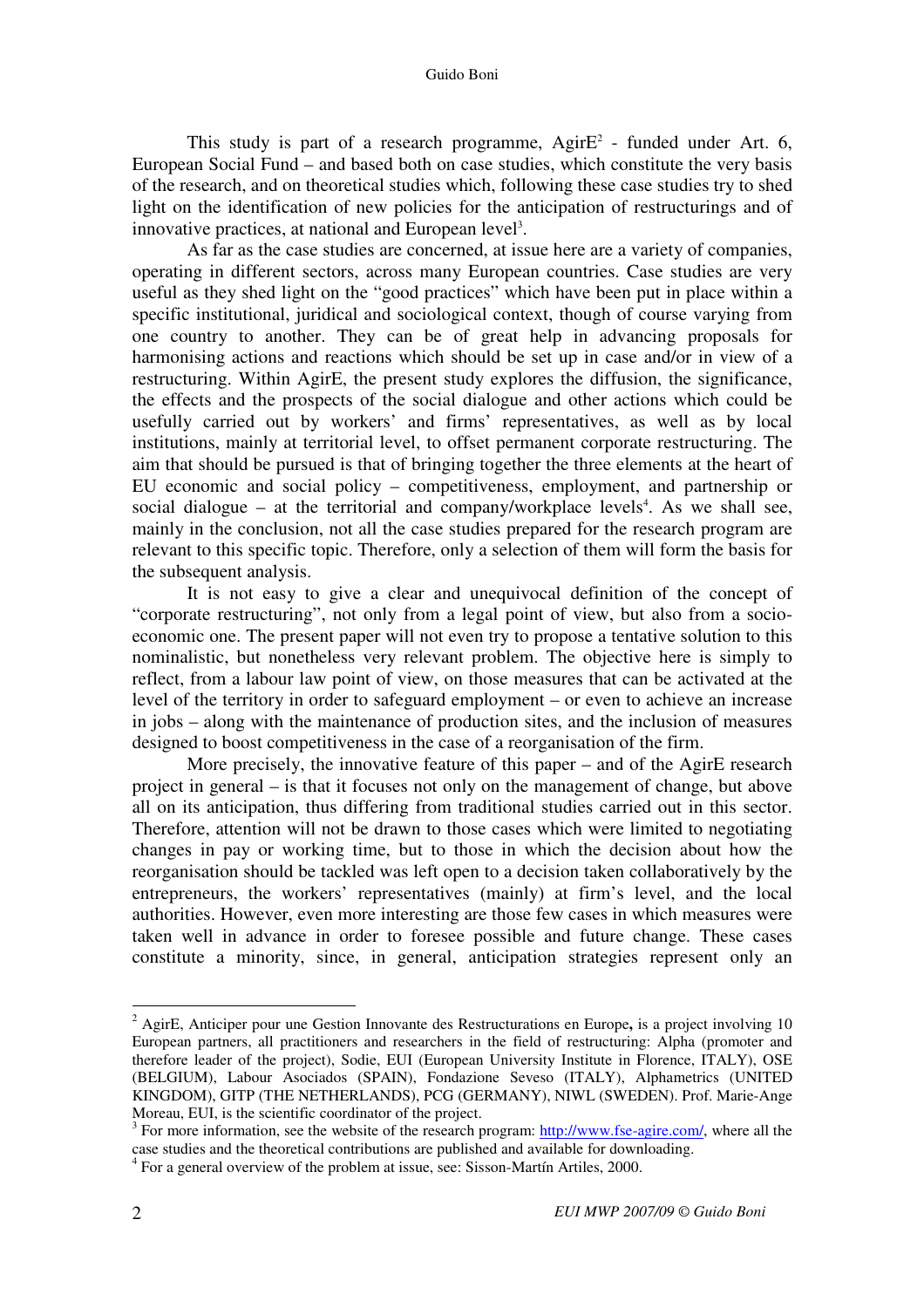exception, even if  $-$  as the successful cases clearly show<sup>5</sup> - concerted ways of handling restructuring turn out to be satisfactory for both parties, as they reduce the uncertainty *vis-à-vis* change felt by the actors concerned, while fostering acceptance of restructuring decisions, and producing agreements in which the parties seek to integrate their objectives to some degree.

As we shall see, radical restructuring, with considerable consequences for employment levels, carried out in order to increase productive efficiency in a manner which obtains the acceptance and consent of the actors involved – mainly the workers – is very difficult to achieve. However, the alternative of leaving matters to the automatic adjustment of the market seems to also be largely impracticable. On these grounds, as restructuring processes rise in number and importance across Europe, it is not an unrealistic research starting assumption to attach great importance to a considerable diffusion of agreements and actions taken by the parties at territorial level in order to provide for concerted solutions to restructuring problems.

Before analysing the concrete actions taken, as they emerge from the literature and the researches on the subject-mater, as well as from the case studies, information will be provided concerning the initiatives developed at EU level in order to address the problem of business restructuring from a labour and social law point of view. The focus will then shift from the European level to the territorial one – leaving aside the national level, since restructuring of entire economic sectors is not only an issue affecting the national economy, but also – and perhaps mainly, this being the basic assumption here – a local problem. Indeed, the impact of enterprises closing down, of changes in ownership, and of reshaping of the business activity profile fall heavily on the local job market and on the overall economic situation of the region in question. The validity of a similar approach is confirmed by a number of researches which are increasingly focussing on the role of the local productive systems, seen as a crucial resource for providing both economic development and successful counterbalancing of the globalisation processes<sup>6</sup>.

Intimately connected to this new view of the territory, are the innovative organisational paths that firms have put in place during the last 20 years, which, although differing greatly from one country to another, nonetheless share the need to foster their action at the territorial level through a variety of complex synergies with the various actors of the territory. Typical examples of the latter are, among others, the socalled industrial districts, the *pôles de competitivité*, the *milieux innovateurs*, the clusters, the networks of firms, but also the widespread recourse to subcontracting, as a reaction to the old, vertically integrated and autonomous Fordist firm.

 5 See: F. Lecomte, Le rôle de l'obligation d'information dans les processus de restructuration, paper presented at AgirE meeting in Amsterdam, 8-9 March 2007, http://www.fse-agire.com/: « *Les cas UGINE, DEXIA, Thomson, ou STMicroelectronics en sont des exemples. Les restructurations évoquées ont fait l'objet d'une véritable anticipation, permettant ainsi d'informer tous les acteurs impliqués par un tel processus* ».

 $6$  Without entering here into the vast debate on the effects of globalisation, we do not mean to refer to globalisation as an intrinsically negative phenomenon from the point of view of workers and labour rights. However, its effects can be devastating on local economies and on jobs, and therefore there is a need to develop instruments to govern this phenomenon and ensure it is a positive one. For a recent reflection on the implications of globalisation on restructuring, see Pochet, 2006, Introduction and § 1. For a defence of globalisation conceived as a possible means to reduce inequality and poverty, see Bhagwati, 2004, but also Hepple, 2005; and recently, Moreau, 2006a.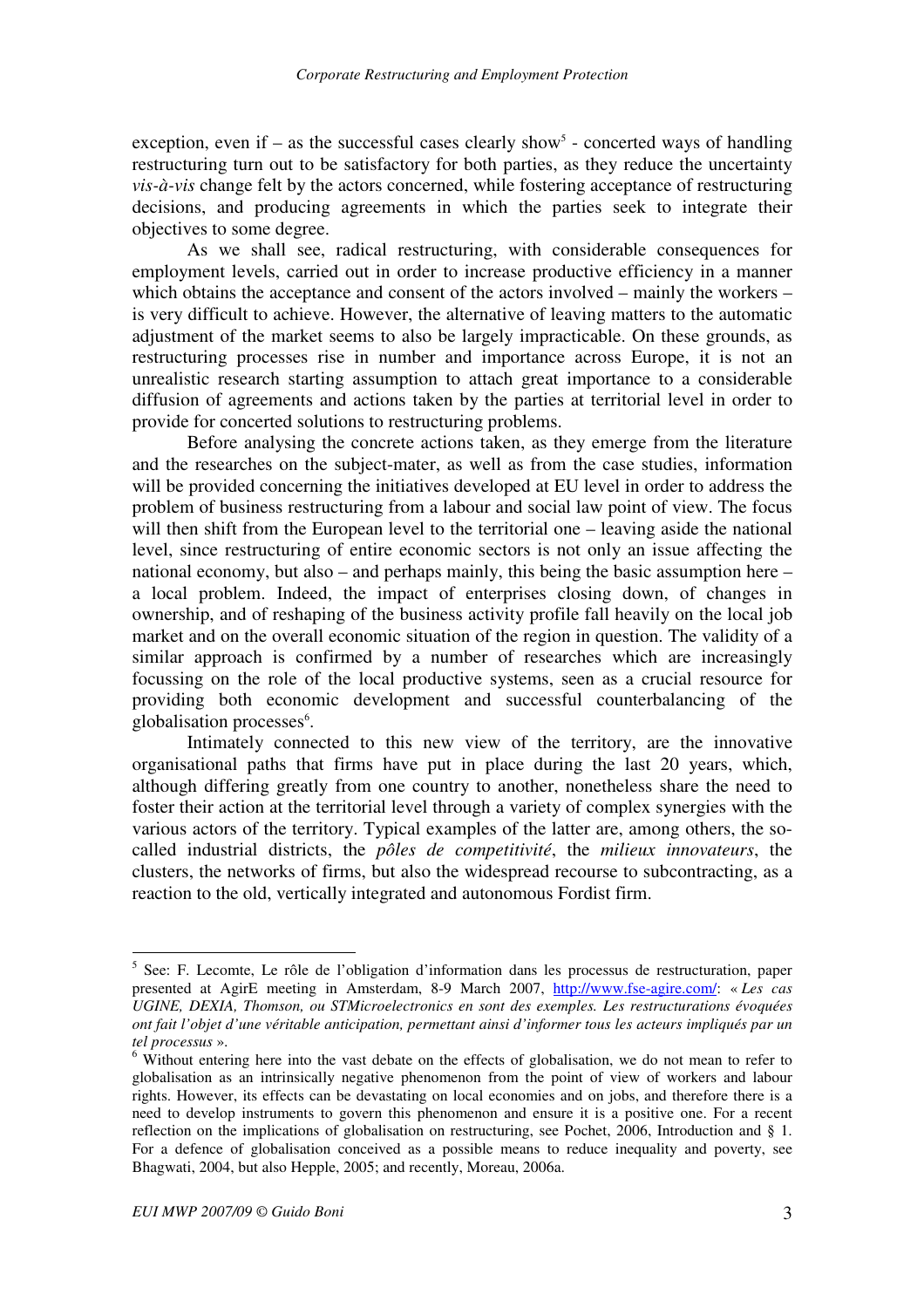Despite these new organisational patterns and this new interest in the territory, there is a lack of well-coordinated, organised, and therefore effective territorial social dialogue among the different actors<sup>7</sup>. The complexity of the present framework is the main reason for the difficulty in expressing adequate answers to the many problems of restructuring. Therefore, the necessity for the establishment of permanent structures of representatives at territorial level will be emphasized, as a necessary reaction to the permanent process of restructuring which nowadays most firms undergo.

The study concludes that the role currently played by social dialogue at local and regional levels in case of restructuring is weak and its potential needs to be developed. The inclusion of restructuring issues in planning and implementing activities at regional level remains for the moment a theoretical proposition, with less bearing on reality than one could expect. However, this should not rule out intervention, since it is at local level that the restructuring effects are most deeply felt by the local communities, particularly when large enterprises of critical importance are concerned, with a subsequent impact on the entire economy. It is essential, therefore, for social actors at regional and local level to become involved in a dialogue with both enterprises and local actors when restructuring is taking place. Since voluntary cooperation should be enhanced, in a framework of mutual trust, as a conceptual point of reference, soft law instruments developed within the EU should also be considered as useful tools to be promoted for cooperation among the various local actors at territorial level<sup>8</sup>. However, it is also stated that there is the need to move towards better collective control of restructuring, which should be achieved through a deeper institutionalisation of the procedures of the social dialogue, even if this will be much more difficult. Indeed, even if strong binding legal devices are to be avoided, since they would meet opposition from the unions, negotiation and tripartite agreements, as well as commonly agreed guidelines and codes of conducts should nonetheless be promoted, within a minimum legal framework<sup>9</sup>.

# **1. Business Restructuring and the Problem of Management and Anticipation of Change**

Europe, along with the rest of the industrialised world, is currently in an era of rapid industrial change and restructuring. Indeed, business restructuring is intimately connected with capitalism, but, until recently, it used to be an occasional occurrence, an immediate response to urgent necessities brought about by an unexpected change in circumstances. In the contemporary context of  $,$ economic globalisation" though – which in Wolf's words can be described as "the integration of economic activities"

<sup>7</sup> See Moreau, 2007: «*Cette complexité résulte tout d'abord de l'extraordinaire diversité des cas de restructurations qui résiste à la construction d'une typologie et de la pluralité des acteurs dans les différents pays, régions, sites qui ne se réduisent pas à des catégories communes aisément*».

 $8\,$  It is not easy nowadays to avoid entering the muddy discourse on the hard law-soft law opposition. First and foremost it is necessary to have a clear understanding of the true meaning of this oppostiton, and in doing this it is crucial to keep in mind, thanks to Moreau, 2007, that "*L'opposition « hard law, soft law » cache non seulement un débat normatif sur l'impact réel des normes sur le plan communautaire et leur effectivité sur le court et le long terme, mais aussi des orientations politiques qui opposent les gouvernements des Etats de l'Union, en relation avec les intérêts divergents des acteurs sociaux*"..

 $\frac{3}{9}$  On the need for legal intervention, see Moreau, 2006c, 69, here 84 : «The area of codes of conduct urgently needs a minimum legal framework».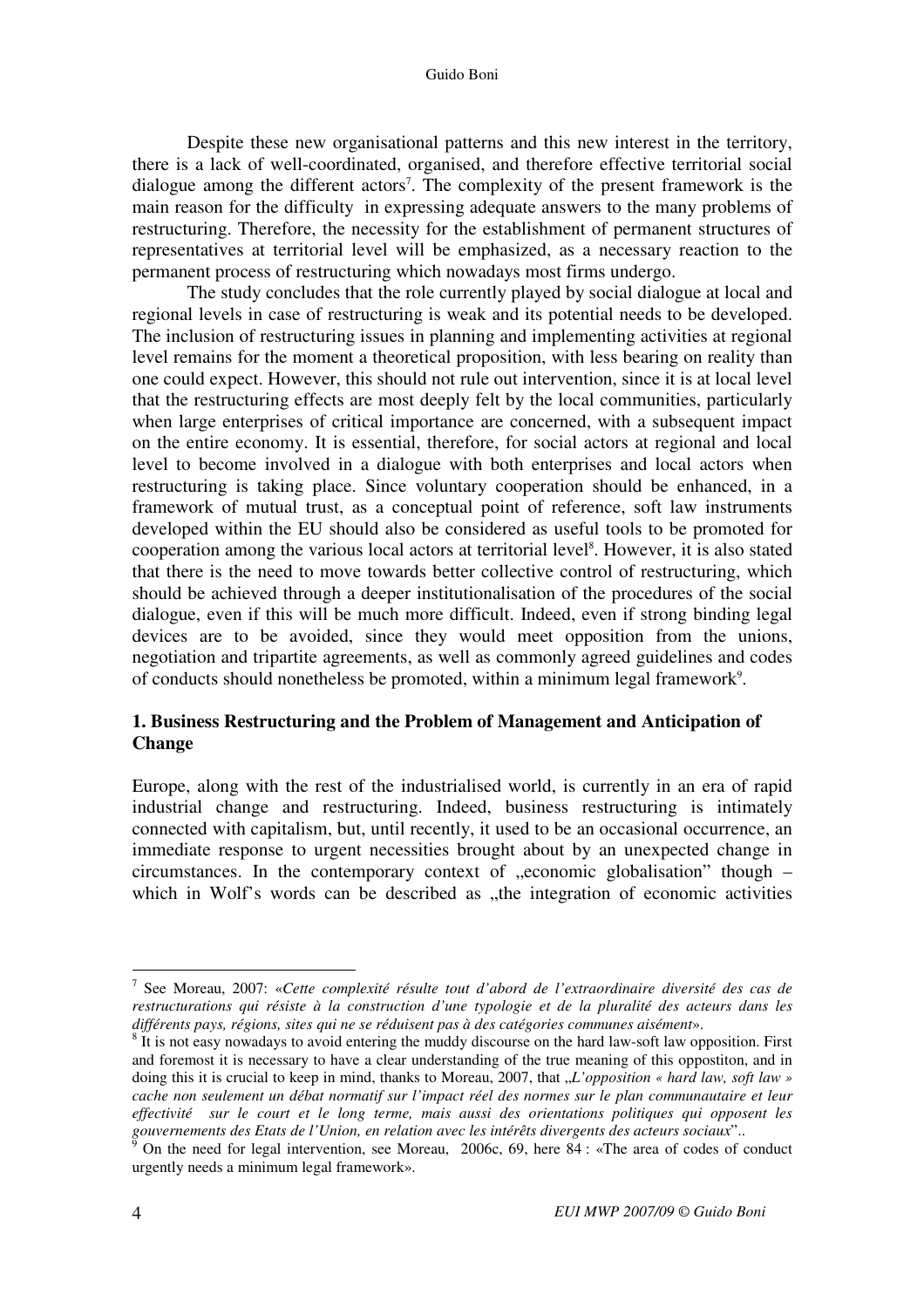across boarders through markets"<sup>10</sup> -, restructuring follows as a natural consequence of the growing interconnections between markets at international level. Therefore, continuous and pervasive company restructuring is a fact of life in today's economy $^{11}$ . Its effects are also a cause for increasing concern for trade unions and many public authorities – as evinced by recent European Union initiatives aimed at improving the management of industrial change<sup>12</sup>.

It has been defined as "the adjustment or conversion of production and services to cope with non-transitory, primarily qualitative changes in capital, goods and labour markets. It refers, in other words, to the adaptation of an economic unit to its environment"<sup>13</sup>. Nonetheless, there is not a commonly agreed definition of restructuring<sup>14</sup>. There are multifarious economic and social forces that induce change: the development of new technologies, globalisation, modifications in corporate ownership, mergers and acquisitions, replacement of the industrial society by the information society, growth of foreign direct investment, changing consumer demand, new expectations from workers. All this creates challenges and, of course, opportunities.

Company restructuring is a contemporary, and often inevitable, solution to managing this continuous process of change. It tackles issues of economic, social and environmental significance simultaneously, often in a transnational context. This, of course, poses many difficulties when public institutions, governors, and civil society in

 $10$  Wolf, 2004, at 14. For a general introduction to the topic of globalisation and comprehensive reference to the voluminous literature on the subject, see the essays edited by Michie, 2004. For an overview of the effects of globalisation on the world of work, see ILO, 1999, and, most recently, Moreau, 2007.

<sup>&</sup>lt;sup>11</sup> See European Commission Directorate-General for Employment and Social Affairs, *Industrial Relations in Europe* 2004, 81-82.

<sup>&</sup>lt;sup>12</sup> For an overview of the most current problems concerning restructuring, see Storrie, 2006. More generally, on the ongoing debate on restructuring in Europe, see Vasquéz, 2006 ; Pochet, 2006 ; Moreau, 2006c, spec. 80 ff.) Auer *et al* (eds.), 2005; Sachs-Durand, 2004; IRES, 2004; for a synthesis of the seminar on restructuring organised by IRES from 2003 to 2005, see Fayolle, 2002. <sup>13</sup> See Sengenberger, 1990.

<sup>&</sup>lt;sup>14</sup> For a more detailed discussion of the term restructuring, see the recent Petrovski-Gazier 2006; Fayolle, 2005; see also Moreau 2007, § 2.2, who proposes this definition: «*la restructuration est un processus complexe multifactoriel comprenant des modifications de l'organisation de l'entreprise, de sa forme, de son périmètre, de ses activités, obéissant à des causes à la fois externe à l'entreprise et interne à celle-ci et se concrétisant par des opérations d'arrêt d'activités, de flexibilisation, de rationalisation de l'activité, d'externalisation tant nationale qu'internationale, mais aussi d'extension et de diversification structurelle et fonctionnelle*»; Raveyre, 2005; even if not so up-to-date, for a general discussion see Camerson-Freeman-Mishra, 1993.

According to the European Restructuring Monitor, European Foundation for the Improvement of Living and Working Conditions (see below, § 2), restructuring can be characterised by a number of actions taken by firms according to the following table:

**Relocation**: When the activity stays within the same company, but is relocated to another location within the same country.

**Outsourcing**: When the activity is subcontracted to another company within the same country.

**Offshoring/ delocalisation**: When the activity is relocated or outsourced outside the country's borders.

**Bankruptcy/Closure**: When an industrial site is closed or a company goes bankrupt for economic reasons not directly connected to relocation or outsourcing.

**Merger/Acquisition**: When two companies merge or during an acquisition which then involves an internal restructuring programme aimed at rationalising the organisation by downsizing personnel.

**Internal restructuring**: When the company undertakes a job-cutting plan, which is not linked to another type of restructuring defined above.

**Business Expansion**: Where a company extends its business activities, hiring new workers.

**Other:** When a company undergoes a type of restructuring that is none of the above.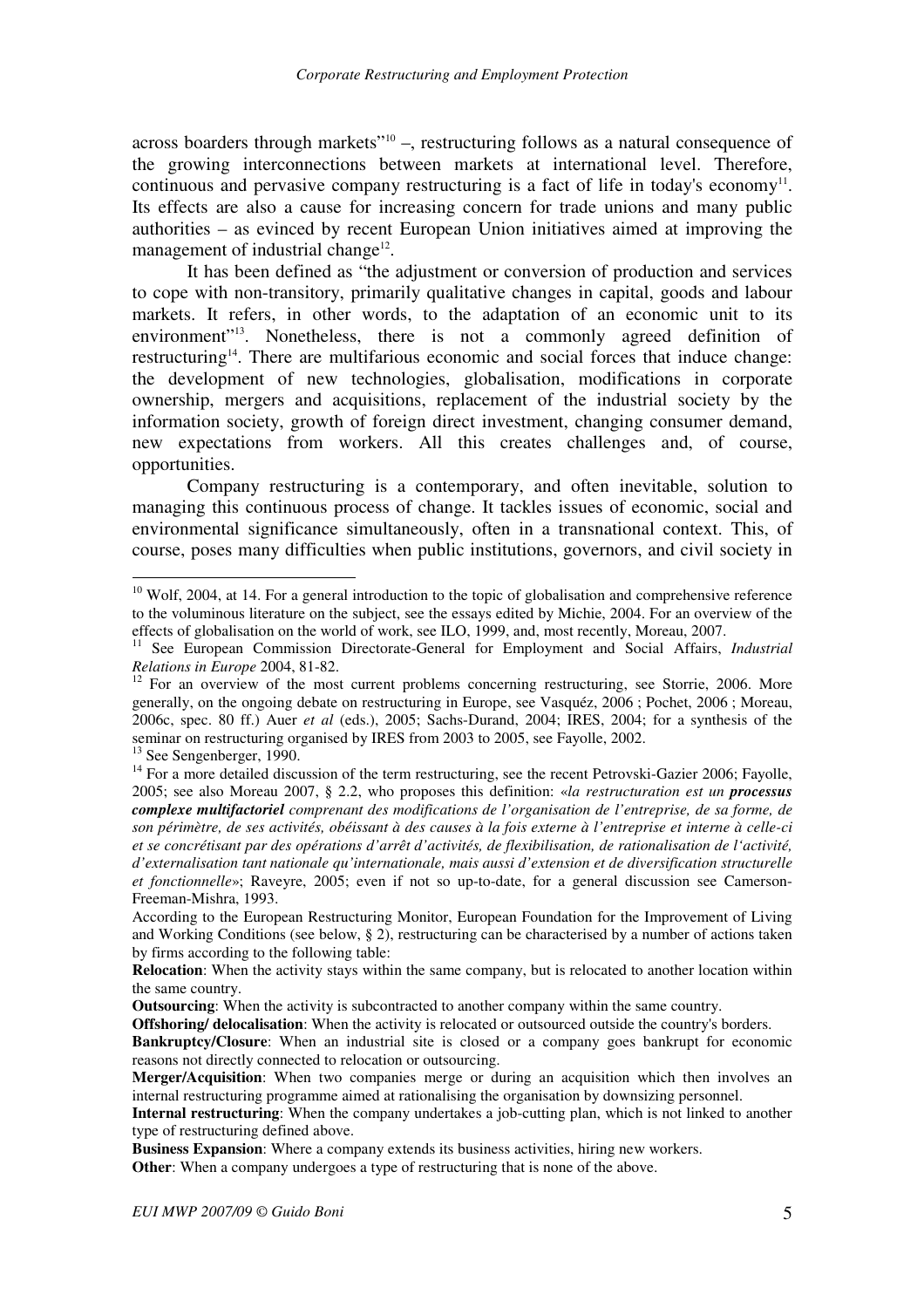general, ask for restructuring to be carried out in a socially sensitive manner. It is clear that, in addition to aiding a firm's search for the maximization of profits, it should also encompass a real attempt to minimize the social costs associated with restructuring. However, for a number of reasons, socially sensitive restructuring does not always occur in practice, while downsizing appears to be the first action taken by companies in case of a worsening economic situation<sup>15</sup>. Indeed, employees' interests during the downsizing process very often come second to those of the firm. To use the lapidary words of a study conducted by the European Industrial Relations Observatory (EIRO) – part of the Dublin based European Foundation for the Improvement of Living and Working Conditions the "real influence of employees and their organisations in relation to continuous company restructuring is very limited"<sup>16</sup>.

Effective social dialogue occurs rarely, and when it does, it is mostly unproductive<sup>17</sup>. Nevertheless, good examples of socially sensitive corporate restructurings do exist, as the AgirE case studies show. Generally speaking, however, the usual approach to restructuring is not led by the will to prevent it; it is mainly characterised, in all the Member States, by a mixture of public aid and measures to support the workers who lose their jobs. Proposals for a rethinking of the effects of restructuring on workers, and on instruments to anticipate the change, should therefore be considered in order to elaborate on innovative approaches to the subject matter.

A crucial innovation area in this respect is securing the professional transition of employees. The demands for additional redundancy payments whenever a restructuring project is announced are often a symptom of the insufficient credibility of professional mobility policies that have been pursued for years. Despite constraining legal obligations regarding redeployment, a great number of companies and employees seem inclined to think that damage compensation following dismissals is simpler and surer than measures of prevention and accompaniment. In addition to this, another typical instrument favoured by workers and unions, but apparently also by the Member States $18$ ,

<sup>15</sup> On this general issues, see Rogovsky *et al*., 2005.

<sup>16</sup> EIRO, *Industrial Relations Aspects of Mergers and Takeovers*, 2002:

http://www.eiro.eurofound.eu.int/2001/02/study/tn0102401s.html.

 $17$  We do not deny the core importance of social dialogue for the development of the social dimension of Europe, but the emphasis is on the fact that in the field of corporate restructuring it has not yet managed to be successful, and therefore there is an obvious necessity to provide it with as much support as possible. For a general overview on the development and achievements of the social dialogue, see European Industrial Relations in Europe 2006, chapter 5:

http://ec.europa.eu/employment\_social/social\_dialogue/docs/ir\_report2006\_en.pdf.

<sup>18</sup> See Moreau (2007) : «*Une très grande partie des restructurations se résolvent encore par des mesures d'âge, statistiquement les plus importantes*». For empirical evidence, see the cases analysed by the Agire project: www.fse-agire.com: In ARCELOR Cockerill–Sambre, this kind of "last-minute" solution is extensively used through recourse to a special royal act: "*compte tenu des échéances de fermeture de Cockerill – Sambre et de la nécessité de continuer à recourir aux pré pensions pour atteindre l'objectif de « zéro licenciement », un arrêté royal du 6 décembre 2005 modifie l'art 9 §2 de l'AR du 7 décembre 1992 concernant l'octroi d'allocations de chômage en cas de pré pension conventionnelle et permet à ARCELOR de continuer à recourir aux pré pensions jusqu'en 2010* ». But see also AZUCACERA « In practice, the use of anticipated retirement schemes as Social Plan measures, results in dismissals of employees near retirement age"; FIAT: "the famous agreement between Fiat and the government signed at Palazzo Chigi, without any involvement of Trade Unions […] establishes some tools aimed at managing redundancies (primarily some form of early retirement) and early retirement schemes". BELDEN: "The instrument of early retirement is often used". Quite exceptional is the case of IBM: "*IBM a mis en place depuis des années des systèmes de cessation anticipée d'activité pour les salariés les plus âgés qui sont intégralement à la charge de la Compagnie à la différence des préretraites utilisées par de*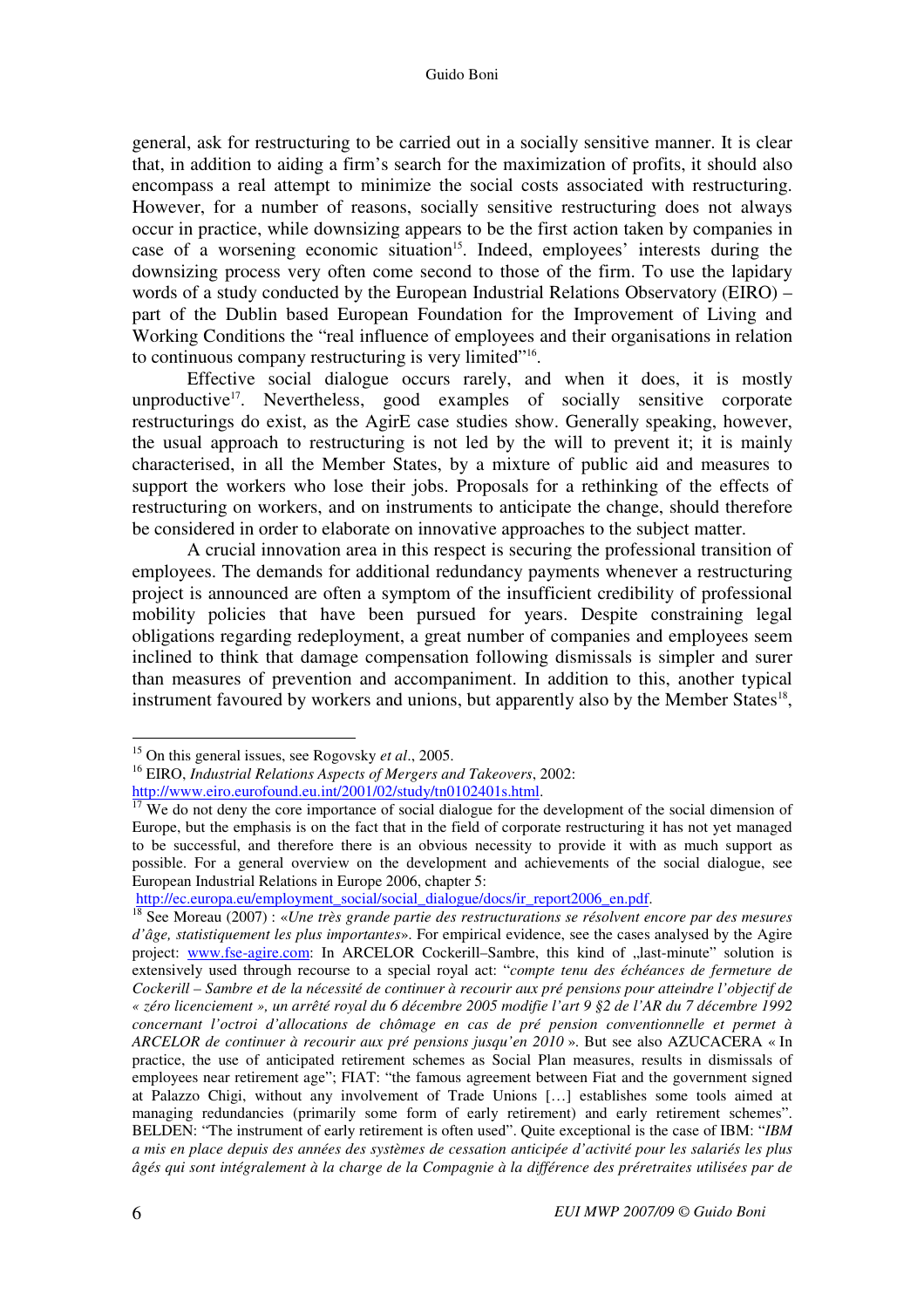is that of early retirement. They represented a widespread solution pursued on a large scale across Europe during the crisis faced by the metallurgical industry during the 1980's which was characterised by huge job losses. This was seen as an inevitable solution to the difficulty of retraining aged workers whose skills were hard to transfer to other sectors $19$ .

Active employment policies calling into cause public authorities as well as national and local actors were the subsequent step which the Member States put forward to achieve a more effective management of the restructuring impact on workers. Nevertheless, they often ended up with poor results, due to a lack of coordination and coherent strategies. Therefore early retirement – although fallen substantially in recent years –, along with other ways of withdrawing individuals from the labour market, remains a popular solution. In view of a longer life expectancy in Europe nowadays, a very negative aspect of early retirement is that, even if it provides a satisfactory solution for all the actors involved – workers, unions and firms – it becomes extremely expensive for the States in the long term, whereas managing to keep people working would contribute to financing pension systems.

The challenge which the States have to accept nowadays, is that of shifting resources from passive expenditure in income replacement benefits to active labour market policies, prioritising the job seekers' own initiative. This means that the States should invest in employment agencies, advice, placement and training, together with more traditional income support measures, and that there should also be penalties in case of lack of active seeking for a job. All the countries of the European Union are nowadays searching for a social model that would allow them to keep generous welfare polices while dealing with an aging population and fierce competition from Asian markets. In this field, reference is increasingly made to the Danish "Flexicurity" model<sup>20</sup>, which enjoys strong support from the present EU Employment Commissioner Vladimir Špidla. However, comparative research shows how different European legal

1

*nombreuses entreprises* ». But see also the findings of the case studies of the research program "Monitoring Innovative Restructuring in Europe – MIRE" on http://www.mire-restructuring.eu/.

<sup>&</sup>lt;sup>19</sup> Besides concrete difficulties, there were also cultural and ideological reasons, especially in countries such as Italy, France, Germany and Belgium owing to their tradition of promoting security for workers in protected careers within large enterprises. For further on this, see reflections in Gazier 2006, 150-151.

 $20$  The Danish model protects the worker, not the job, and envisages re-training and high levels of benefits during periods of unemployment. It is financed through one of the highest tax levels in Europe. Similar models exist in Sweden and Finland, which are also high-tax countries. The debate on flexicurity is probably going to become the key debate on the future of labour law. This has become clear after the European Commission issued, on November 22nd, 2006, a Green Paper entitled "*Modernising Labour Law to meet the challenges of the 21<sup>st</sup> century*". The paper began with a four-month public consultation, which is supposed to finish at the end of March. It will be followed by a Commission Communication on flexicurity in June 2007, in which the Commission hopes "to develop the arguments in favour of the "flexicurity" approach and to outline a set of common principles to help Member States steer the reform efforts". For an explanation of the main features of the Danish model, see Frederiksen, 2006, 124; for an evaluation of its main characteristics, see Opinion of the European Economic and Social Committee on Flexicurity: the case of Denmark,

http://eur-lex.europa.eu/LexUriServ/site/en/oj/2006/c\_195/c\_19520060818en00480053.pdf. On the Commission's Green Paper, for some critical comments and recommendation, see the opinions put forward by some prominent Italian labour law judges, academics and lawyers, http://www.lex.unict.it/eurolabor/news/doc\_libroverde.pdf.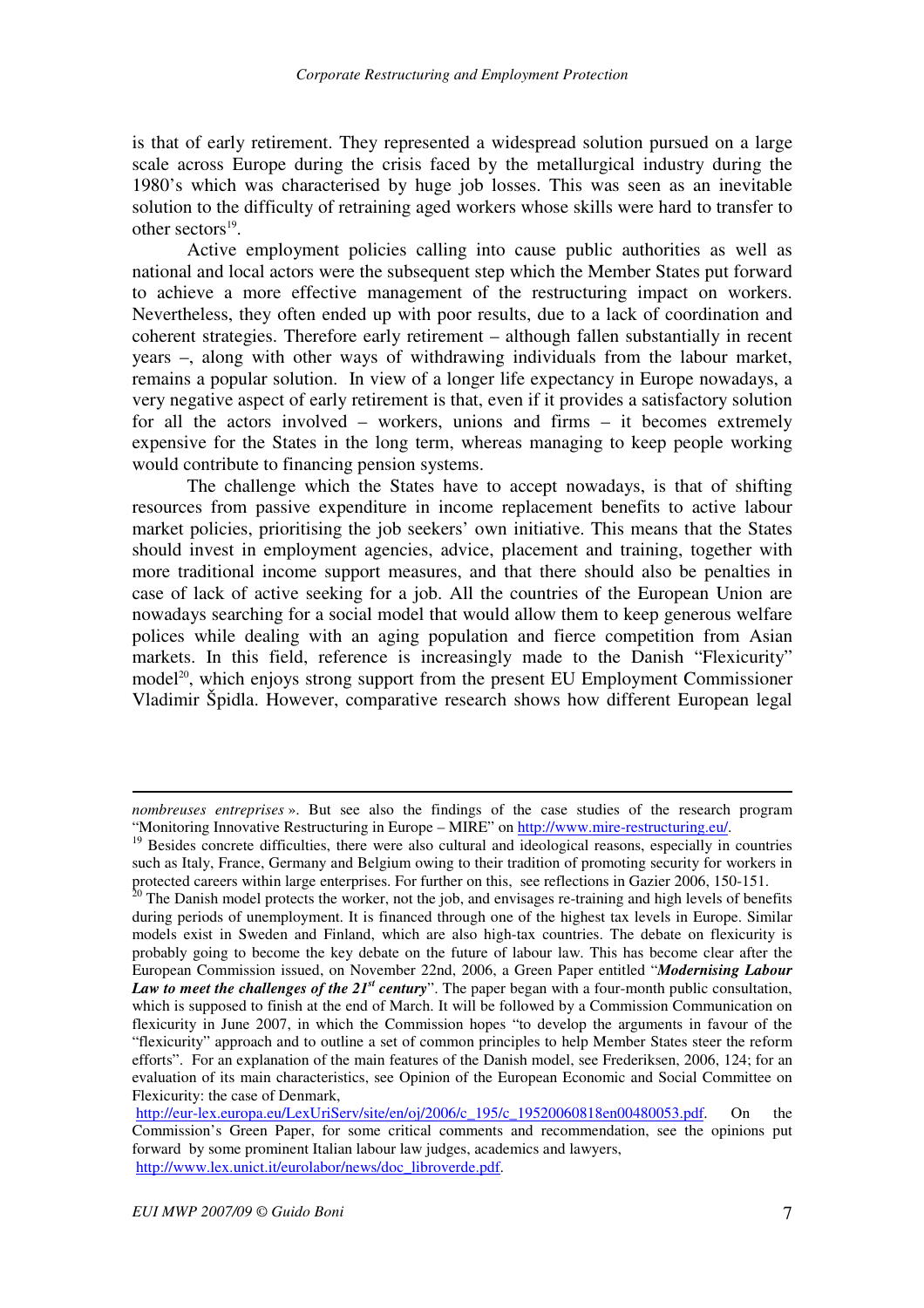systems are and there are doubts about the possibility of implementing the Danish model across the whole  $Union<sup>21</sup>$ .

If it is then true that, at least to date, the wide diffusion of restructuring among firms does not find a correspondingly adequate development of measures to counterbalance the negative impacts for the workers involved. In addition, from the point of view of firms, restructuring is should not be conceived as a panacea. Recent researches carried out with reference to restructuring events which took place in the US showed that neither profitability nor productivity necessarily follow as a direct consequence of downsizing<sup>22</sup>. In Europe too "there is often a sharp contrast [...] between the scale and complexity of restructuring arrangements and the meagre results they achieve" $23$ .

In order to make restructuring useful, it is therefore important to manage the allegedly needed change properly from the very beginning. Accordingly, restructuring processes proceed smoothly if they are based on a planned action, negotiated well in advance, via joint agreements between employers, workers, and, possibly, the (either central or, often preferred, local) government. However, very often this is not enough: as research shows, restructuring can be both successful for firms and less painful for workers if the change is not only well managed, but also effectively and duly anticipated.

The need for anticipation of business restructuring is at the very forefront of discussion among EU institutions. Indeed, as far as early warning and anticipation are concerned, restructuring is not an issue for the majority of stakeholders until fairly late in the proceedings, most often when layoffs are already decided. As most of the case studies show, hardly ever have anticipatory measures been taken<sup> $24$ </sup>. This is mainly due to

 $21$  On the vexed debate over whether the Nordic model is exportable, see Algon-Cahuc, 2006; see also Moreau (2007): "*La recherche de flexicurité semble susciter au niveau européen un consensus tant que l'on en reste au discours et que l'on ne cherche pas à définir le concept et les moyens d'une combinaison harmonieuse entre la flexibilité et la sécurité.* […] *Peu d'Etats membres sont près à s'inspirer directement du modèle danois*".

<sup>22</sup> Cascio, 2002; Cravotta-Kleiner, 2001.

<sup>&</sup>lt;sup>23</sup> Gazier, 2006, 138.

<sup>24</sup> See eg. ABN AMRO « *On ne peut parler, à propos du processus de restructuration étudié ici, de véritable anticipation stratégique partagée entre les acteurs* »; ALCATEL: «*La culture de la direction du groupe est donc de très forte réactivité et pas d'anticipation*» ; ARCELOR Liège : «*La restructuration a été anticipée de deux ans mais son annonce a surpris les organisations syndicales et les pouvoirs publics concernés*» ; AZUCACERA: « No anticipation mechanisms exists; this is one of the weaknesses of the process, perceived more intensely by employee representatives who consider monitoring centres and expert analyst groups as a condition for stability and anticipation » ; LEJABY: «*Aucune anticipation stratégique ne fut conçue par la société. A l'évidence l'anticipation stratégique et l'anticipation sociale n'ont pas été envisagées lors de la restructuration de Lejaby*»; BELDEN: « In itself Belden's strategy is well communicated within the organization. Formally, this strategy is the subject of discussions between the Works Council and local management. However, since the decisions on strategy are taken in the US, neither of the players have much influence"; CELESTICA: «*Cela supposait une anticipation et un diagnostic stratégique spécifique de la situation de l'établissement et de ses perspectives d'évolution, indépendamment de celles du groupe. L'inscription dans la stratégie du groupe ne le permettait pas. C'est ce qui a manqué à l'établissement de Guérande pour se donner les moyens de se repositionner en temps utile*». FIAT: "According to referees and observers, major management responsibility consists not merely in inability to anticipate the change, but mostly in an inadequate vision of company's and market's evolution"; IBM: «*la direction d'IBM n'a pas créé les conditions d'une négociation pleinement réussie sur l'anticipation (surtout dans sa partie opérationnelle)*» ; DINOSOL: "No formally constituted or acknowledged anticipation mechanism exists or existed at the time". However, even if they represent the exception, there are also cases where anticipation plays a decisive role, and they constitute a guideline, or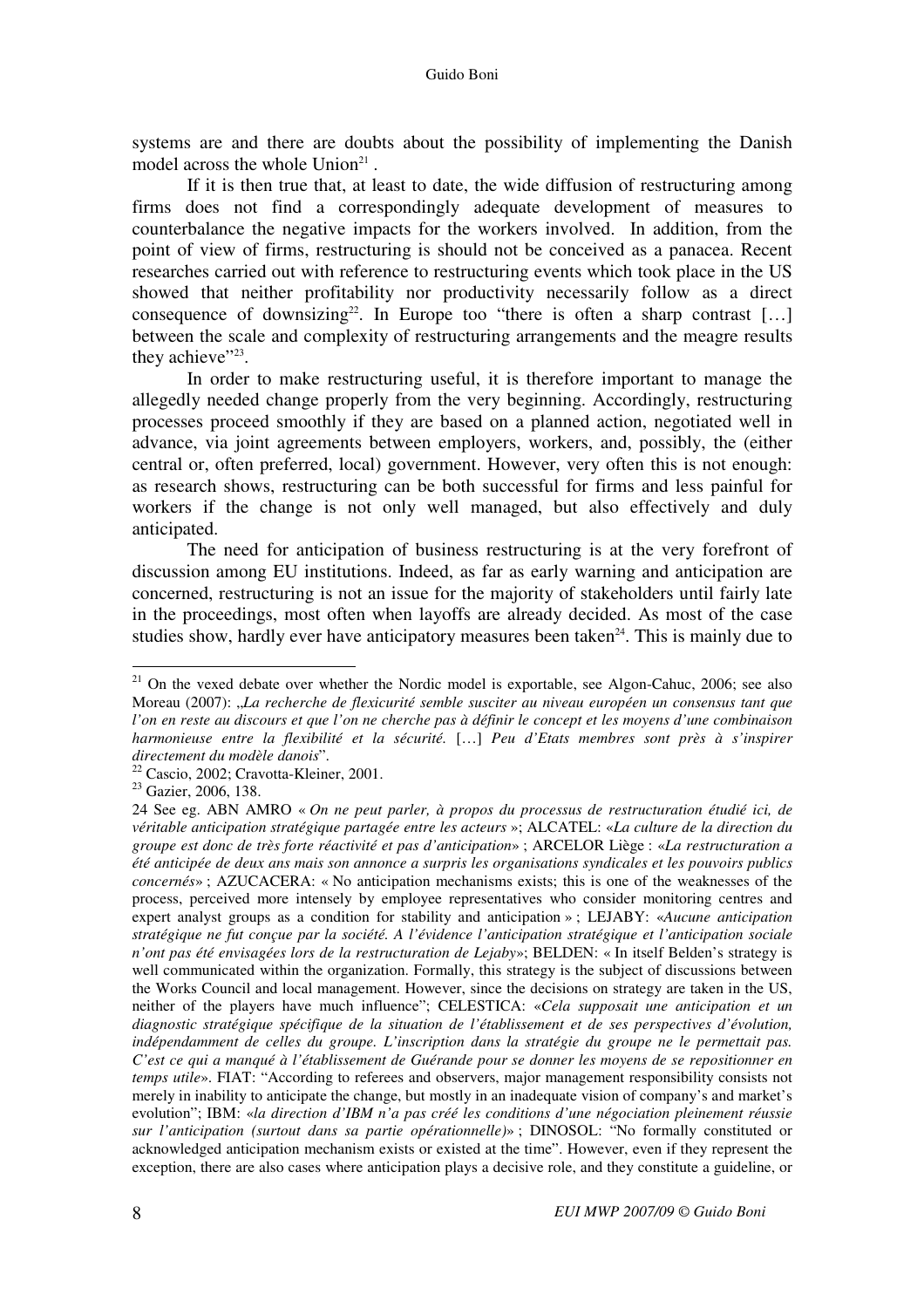the fact that reorganisations which do not have an immediate and perceptible impact upon employment do not attract a great deal of attention. Moreover, for a variety of reasons, anticipation and early warnings are very difficult: in the first place, companies are unwilling to share information with trade-unions <sup>25</sup>, whereas the latter do not feel inclined to deal with unpopular subjects until they really have to. Finally, local authorities tend not to invest resources unless it is unavoidable, and, of course, anticipation of a restructuring, which, at the moment at which action should be taken in order to be successful, is merely hypothetical, does not inspire the enthusiasm of political actors. It emerges from the cases that, in general, public powers tend to play a minor role, as both the management and the anticipation of the restructuring is mainly left to the firms<sup>26</sup>. If the lack of anticipation is understandable, and not easy to implement, what is striking, is the fact that in most cases there is a lack of cooperation among the actors who will have to be involved in some of the aspects of the restructuring process, even if at different moments.

This logically brings us to the very crucial issue: that of creating a collective subject in charge of implementing actions aimed at anticipating the consequences of future restructuring. All the different actors that at a later stage necessarily be involved if a reorganisation takes place should constitute it. Recognising the diversity of stakeholders is an important first step, but the main question is how to make use of this multi-actor complexity in order to encourage collective, efficient, and anticipatory actions in favour of employment. As it emerges from some of the case studies, innovative solutions tend to be found in situations where one or several stakeholders refuse to play their habitual roles, take the initiative and find uncommon solutions, sometimes performing the functions that others are supposed to perform $27$ .

Finally, the issue of local economic development in areas hit by massive redundancies is very important, and "revitalisation" actions initially emerged "on the ground" in an empirical way, without specific legal intervention.. However, they are far

<u>.</u>

at least a point of reference for future development, see e.g. Thomson VG: « *Dans le cas de TVG, le processus d'anticipation stratégique peut être défini comme celui qui a permis l'issue « heureuse » de la restructuration. L'anticipation de la fin programmée du site a été déterminante et a permis une reconversion industrielle du site préservant ainsi le savoir faire verrier de la région* »; ARCELOR UGINE: «*Appartenant à un groupe où la culture sociale est développée UGINE raisonne tout au long de ces années en intégrant l'anticipation des conséquences de ses décisions*».

<sup>25</sup> Hopefully, the enactment in all member States of Directive 2002/14, providing for information and consultation rights to employees, should –– "strengthen dialogue and promote mutual trust within undertakings in order to improve risk anticipation", providing for a set of precise rights and duties, and of effective sanctions in case of violation.

<sup>26</sup> See eg. ABN-AMRO: «*Il n'y a pas d'implication particulière des pouvoirs publics (en particulier des autorités locales) dans le processus de restructuration en cours* »; «*ARCELOR n'a pas directement eu recours aux dispositifs publics d'aide*». BELDEN : «As is usual in The Netherlands public authorities are not involved in the restructurings in Venlo"; CELESTICA: "*On peut donc pointer 3 déficiences: […] un appui insuffisant des pouvoirs publics, des outils et des capacités d'action territoriales, qui ne correspondent pas à ces enjeux*». GE: «In the end, the dismissals could not be prevented despite the wide public interest"; IBM: « *on note l'absence d'engagement sous une forme ou une autre des autorités locales dans le processus. Les pouvoirs publics pour leur part veillant simplement au respect du cadre légal auquel sont soumis l'ensemble des entreprises* ». ALCATEL: « *La participation d'autres parties prenantes n'a pas été recherchée* ».

 $27$  On the role of territory, according to the case studies delivered by the AgirE program, it can be said that it was relevant in Sabaf and Zwichau, low in Kristall, or absent, but sometimes even in the latter case, the parties expressly agreed on wanting more involvement of the territorial actors (e.g. Arcelor Ugine, Arcelor Liège). For further discussion on this crucial aspect, see § 6 below.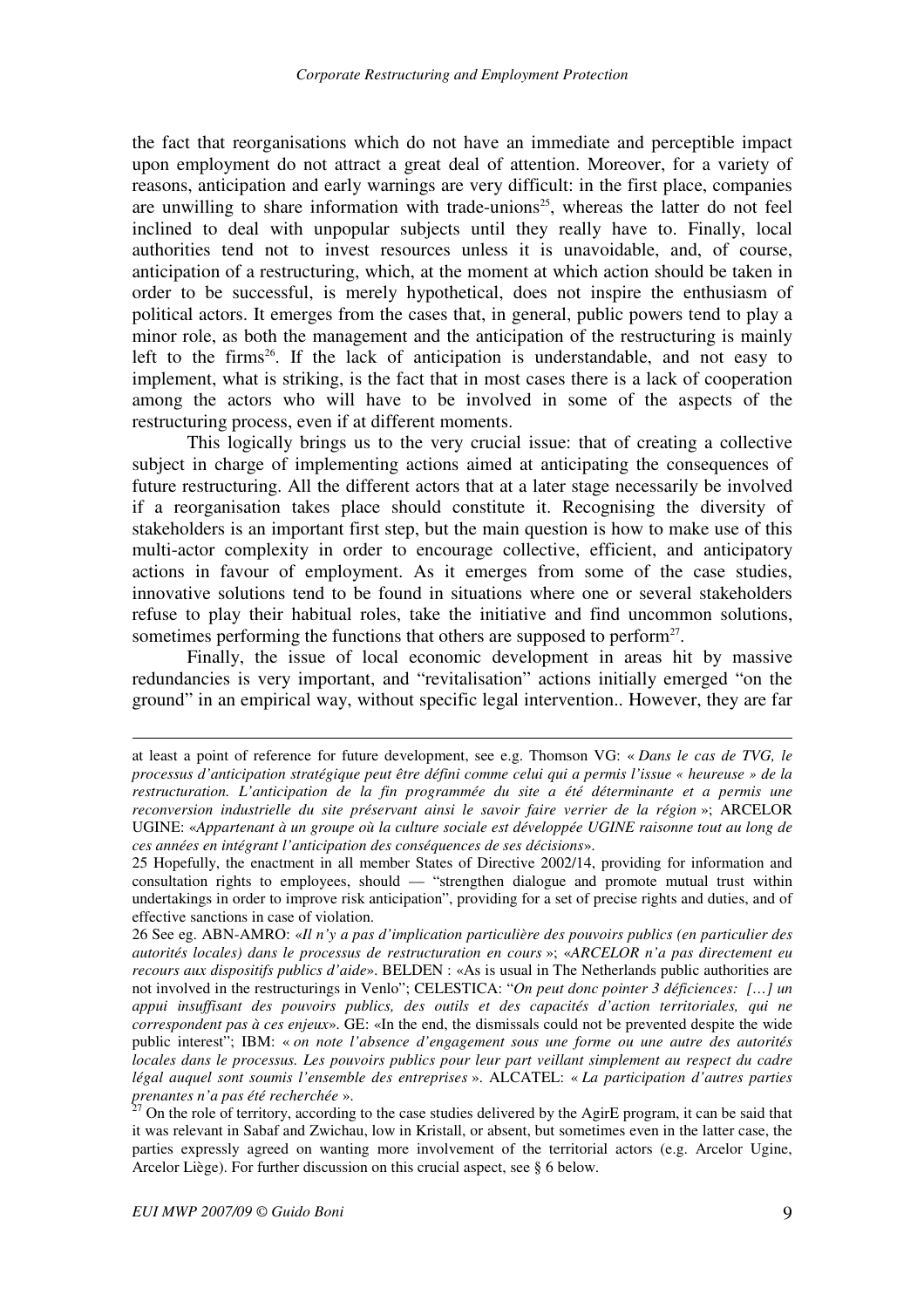from being generalised and display a great deal of variation from one community to another.

In order to adequately reflect on these structural changes and to rethink the role that the social dialogue can play in similar situations at territorial level, reference should initially be made to the EU framework, where social dialogue is gaining in importance, although slowly, influencing the existing legislation and, therefore, the practices of the Member States. Reference will then be made to some of the most relevant initiatives that have been taken by the policy-makers and the social actors at the level of the European Union. Once a clearer framework for these aspects is set up, the analysis will move to the territorial level, and influence from the above-mentioned level will be subsequently highlighted.

#### **2. EU Interventions in the Field of Business Restructuring**

Industrial restructuring has been a key feature of all the European economies over the past decades. Only very recently has it been pushed to the forefront of debate, due to the increasingly large number of restructurings across the EU.

One of the main forms of restructuring has been mergers and acquisitions (M&As). They grew rapidly during the 1990s in every country, with company restructurings turning into something highly cyclical, and becoming a feature of the European economic landscape. Recently they have been falling back slightly, even though firms must continually adapt to market trends and pressures in order to maintain a competitive advantage.

Restructuring is, therefore, nothing new, but the fact that it is almost structural has caused a rising awareness, becoming a protagonist in EU initiatives<sup>28</sup>. The Union has been developing policies and instruments in this area for a long time, but comparative studies conducted by EIRO have demonstrated "significant national variations in the rights of employees in M&As and in the nature of industrial restructuring more generally"<sup>29</sup>. This despite the fact that EU legislation and other initiatives have addressed the issue of employees' involvement in restructuring for some thirty years. Indeed, going back to the 70s – the so-called "golden years for European labour law<sup>"30</sup> – a trilogy of Directives, intended both to encourage a greater degree of industrial democracy and to provide an element of social protection, were adopted: the 1975 Directive on the approximation of the laws of the Member States relating to collective redundancies (revised and consolidated in Directive 98/59/EC), providing for information and consultation rights for employees and their representatives; two years later EU Directive 1977/187/EC on the approximation of the laws of the Member States relating to the safeguarding of employees' rights in the event of transfers of undertakings, businesses or parts of businesses (revised in 1998 and recently

<sup>28</sup> See the fundamental communication of the **EU Commission**, *Anticipating and managing change: a dynamic approach to the social aspects of corporate restructuring* 

<sup>[</sup>http://europa.eu.int/comm/employment\_social/news/2002/jan/corporate\_restructuring\_en.pdf], and the more recent EU Commission, *Restructuring and employment. Anticipating and accompanying restructuring in order to develop employment: The role of the European Union*, Communication, COM(2005)120 final, 2005a

<sup>[</sup>http://europa.eu.int/comm/employment\_social/news/2005/apr/com\_restruct\_en.pdf].

<sup>29</sup> EIRO, *Industrial Relations Aspects of Mergers and Takeovers* See: http://www.eiro.eurofound.eu.int/2001/02/study/tn0102401s.html.

<sup>&</sup>lt;sup>30</sup> Blainpain, 1999, 334.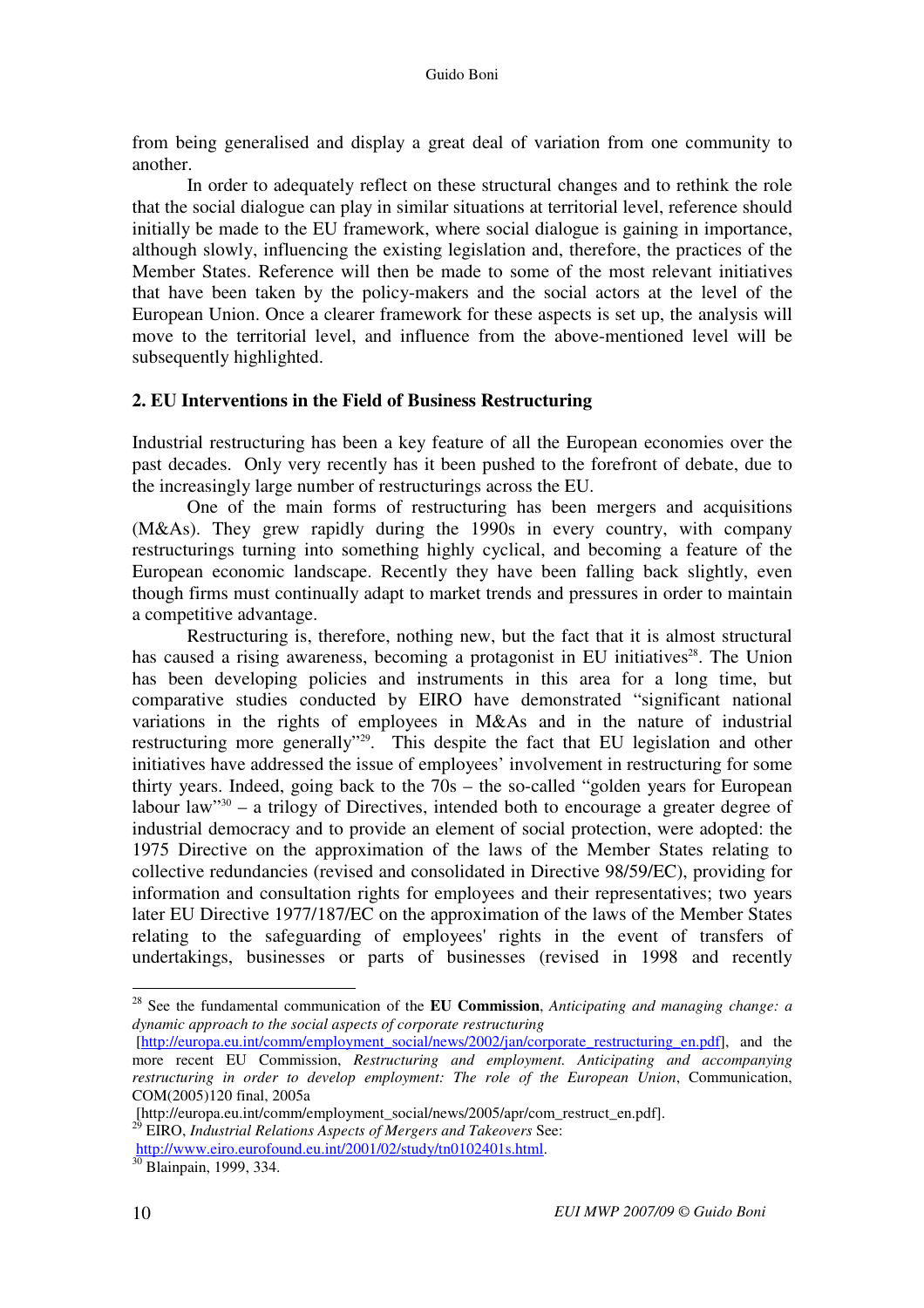consolidated in Directive 2001/23/EC; a review of this directive is underway, with a report and proposed amendments presented by the Commission to the Council in July 2006); and, last but not least, Council Directive 80/987/EC of 20 October 1980 (amended by Directive 87/164/EC and Directive 2002/74/EC), on the approximation of the laws of the Member States relating to the protection of employees in the event of the insolvency of their employer.

One of the key aims of the more recent Council Directive 94/45/EC on the establishment of a European Works Council (EWC) or a procedure in Community-scale undertakings and Community-scale groups of undertakings for the purposes of informing and consulting employees, is to provide for European-level information and consultation of employee representatives by multinationals on restructuring aspects. These issues are largely reflected in the provisions of the over 700 EWC agreements signed by multinational companies so far.

It is not the intention of this paper to analyse these pieces of legislation, but within the present research, it is important to notice that these Directives refer to specific events linked to restructuring, rather than to *ongoing* restructuring processes. Despite the heavy economic and social consequences of restructuring, EU intervention in this field remains fragmented and there is an increasing demand for the Union to approach this phenomenon taking into account its many facets $31$ . In fact, it was only recently that debate in the EU focused more specifically on the possibilities of preventing restructuring, and on how to ensure that it has as limited a negative impact as possible, not only on the firm's shareholders, but also on the stakeholders and the surrounding geographical area. Therefore, the approach to restructuring has become more sophisticated, in order to encompass in its spectrum the problem of job loss and that of the employees who survive the layoff, the subcontractors and the suppliers affected, but also the industrial district and, more generally, the whole region where the firm operates. This "new vision" has allowed the instigation of a whole new set of instruments which will hopefully help to manage crises in a more effective way. Probably it is too early even to talk of the result of similar actions; nonetheless, it is useful to at least mention them.

EU-level concern in the wake of the major plant closure at Renault Vilvorde in  $1997<sup>32</sup>$ , prompted the European Commission to establish a high-level group, chaired by Pehr Gyllenhammar, Volvo's former C.E.O. on the economic and social implications of industrial change in 1998: the *High Level Group on the Economic and Social Implications of Industrial Change* (so called "Gyllenhammar group")<sup>33</sup>. It presented its interim report in May 1998, prior to submitting it to the European Council meeting in Cardiff in June. The final report, "*Managing Change*", was issued in November 1998<sup>34</sup>. It attributes a key role to the social dialogue at all levels across the EU, and spells out clearly that change can be positive if properly anticipated. To this aim, it contains a range of recommendations to the EU institutions, national governments and social

<sup>31</sup> See Moreau, 2006,b, 151-152: «*Cette fragmentation montre clairement que la volonté politique de construire une Europe social sur un droit de travail réellement harmonisé fait défaut*»; see also Fayolle, 2006, 12: «*Le marché unique européen est, entre autres facteurs, source de restructurations mais les conséquences sur l'emploi relèvent prioritairement de la responsabilité nationale*».

 $32$  See Moreau, 1997; and most recently, Didry, 2005.

<sup>&</sup>lt;sup>33</sup> For more information see e.g. Gill-Gold-Cressey, 2000, at 76.

<sup>34</sup> High level group on economic and social implications of industrial change, *Managing Change*, Final report, http://europa.eu.int/comm/employment\_social/soc-dial/gyllenhamer/gyllen\_en.pdf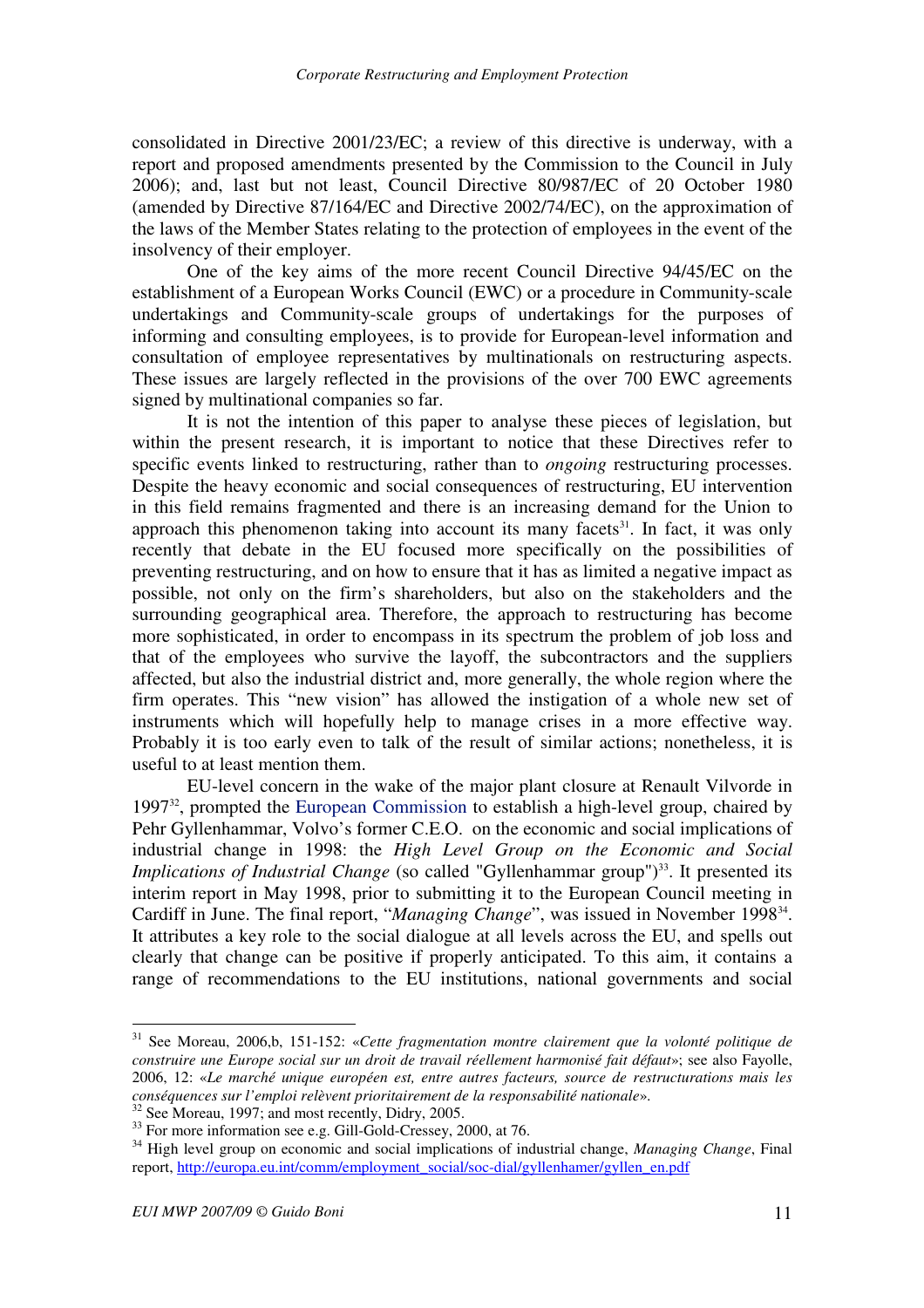partners concerning restructuring, off-shoring, outsourcing, and even deindustrialisations, as they are gaining in importance.

Industrial change begins, therefore, to be seen as an opportunity and social dialogue as an activity to foster. Moreover, the experts invited companies of more than 1000 employees to voluntarily publish a Managing Change Report, an annual report on employment and working conditions. This social reporting and accounting should enhance the awareness of both the management and the workers to the situation of the firm, thus favouring early anticipation of a possible crisis. Finally, strong emphasis was put on the need for coordination with local authorities and territorial social partners. To date, the Gyllenhammar Report probably represents the most advanced and sophisticated proposal made to manage industrial change in a socially sensitive manner. Concrete achievements will hopefully follow in the future. However, some important steps have already been taken, following the suggestions made by the experts.

First of all, the Group's proposal to create a permanent observatory on industrial change, supported by the social partners, was taken up in the Commission's June 2000 five-year Social Policy Agenda<sup>35</sup> and confirmed in the December 2000 Nice European Council conclusions<sup>36</sup>. The observatory, now named the European Monitoring Centre on Change  $(EMCC)^{37}$ , has been entrusted to the European Foundation for the Improvement of Living and Working Conditions, in Dublin<sup>38</sup>. It probably represents one of the main measures proposed in this area in the Commission's June 2000 Social Policy Agenda in response to calls by the Commission's High Level Expert Group on Industrial Change. The EMCC's objective is to provide the tools for key actors in European social policy to make more informed decisions about managing the processes of change<sup>39</sup>.

According to the European Restructuring Monitor Quarterly (ERMQ) (issued on-line by the EMCC) during the fourth quarter of 2006 – and referring to the previous 3 months – 455 restructuring cases were recorded. These cases caused 95,661 job losses and 141,069 job gains. This compares favourably with the third quarter, which reported 400 cases causing  $91,185$  job losses and 117,115 job gains<sup>40</sup>. The quantitative relevance of the subject matter is therefore self-evident. As for the qualitative impact, reading through the various reports issued during the period 2002-2006, it is interesting to note that the countries which faced the most cases of restructuring were Germany and Great Britain, while restructuring played a minor role in Italy and France.<sup>41</sup>.

<sup>&</sup>lt;sup>35</sup> See http://europa.eu.int/comm/employment\_social/general/com00-379/com379\_en.pdf

<sup>36</sup> http://europa.eu.int/council/off/conclu/dec2000/dec2000\_en.pdf

<sup>&</sup>lt;sup>37</sup> See the recent study published by ERMC, Restructuring and Employment in the EU: Concepts, measurement and Evidence, 2006: http://www.eurofound.eu.int/publications/htmlfiles/ef0638.htm <sup>38</sup> http://www.eurofound.ie/about/emcc.htm

 $39\overline{For}$  more information about the Centre and its activities, see the EMCC website: http://www.eurofound.europa.eu/emcc/.

<sup>&</sup>lt;sup>40</sup> http://eurofound.europa.eu/emcc/erm/templates/displaydoc.php?docID=34, p. 2.

<sup>&</sup>lt;sup>41</sup> It must, however, be pointed out that the database of the ERMQ is built upon the cases of restructuring which are reported in the financial newspapers. The main weakness of this system is newspapers do not deal with minor cases – which can however result in large numbers if data is aggregated across the 27 countries of Europe – and the relevance which is attributed to restructuring cases varies from one country to another. Moreover, newspapers are not necessarily impartial. Since the ERMQ has proved to be a very useful tool to give politicians a clear view of the relevance of the program, it should be reformed and efforts made to improve its data collection system in order to make it a more refined and, therefore more reliable source.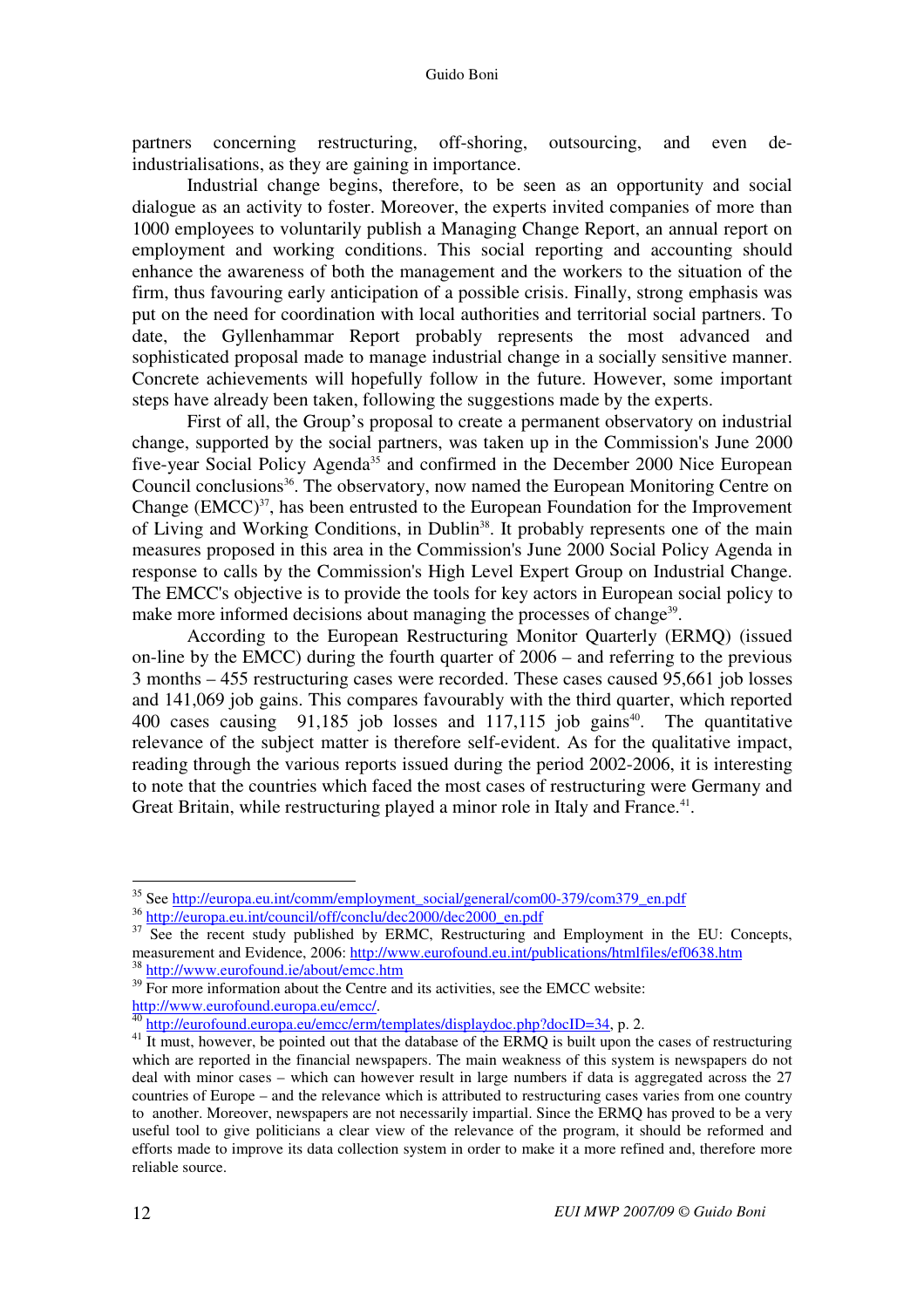Its significance is also confirmed by the very recent EU Social Agenda 2005-  $2010^{42}$ , where it is clearly stated that the Commission intends to revise the Directive on European Work Councils<sup>43</sup>, as a way to stress the need to "anticipate and manage the change in the field of corporate restructuring"<sup>44</sup>. There is, therefore, no doubt that corporate restructuring is a crucial issue nowadays, principally in view of the likely consequences of EU enlargement which will probably bring an increase in the relocation of businesses (including production and manufacturing) to lower cost areas.

Consequently, the transnational dimension of restructuring has resulted in both a diversification of the regulatory techniques and in a reduction of the traditional hard law instruments. In such a context of increasing economic integration and global competition, the EU must find a way to trigger and manage economic change more effectively. Company restructuring, therefore, is of great interest for every Member State at every level, as it often entails costs that can be very high, not only for the workers concerned, but also for the local or regional economy. As Caruso recently put it:

"A company's decision to relocate, for example, not only affects the actual place of production, leading to collective dismissals and processes of reorganisation (including that of trade union representation), but also the local or regional labour market, at least in terms of its effects on employment and other social effects such as town planning, the architectural features of a territory, and the organisation of social life".<sup>45</sup>

## **3. The Role of Social Dialogue and the Process of Decentralisation of Collective Bargaining**

The process of restructuring most often comes to public attention in crises, when there are major collective redundancies, and/or plant closures. This is due to the tools that are normally used by firms facing restructuring, as part of the traditional response to the fragile economic climate and connected uncertainties: downsizing, outsourcing and layoffs are some of the possible consequences, whose impact often tends to have a dramatic effect on workers' lives. Consequently, it follows, as a preliminary assumption, that, in order to control and manage the change and to protect workers effectively when dealing with restructuring issues, on the one hand, it is necessary to achieve a great(er) involvement of the social partners through effective and well developed social dialogue, in order to enhance synergy between policies and financial levers, and on the other hand to adapt the framework of legislation and collective agreements. Indeed, there is no doubt, that, in this field, 'law is shaped more by the

<sup>42</sup> **EU Commission**, *The Social Agenda 2005-2010*,

http://europa.eu.int/comm/employment\_social/publications/2005/ke6605062\_en.pdf .

 $^{43}$  On the links between corporate restructuring and the role played by the EWCs. see MOREAU (M.-A.), Restructurations et comité d'entreprise européen, *Dr. soc.* 2006. 308-318 - Special Issue, March 2006 dedicated to Restructuring in France and Europe. However, the present political framework does not leave much hope of an imminent revision.

<sup>44</sup> **EU Commission**, *Anticipating and managing change: a dynamic approach to the social aspects of corporate restructuring*, see:

http://europa.eu.int/comm/employment\_social/news/2002/jan/corporate\_restructuring\_en.pdf  $45 \text{ Caruso}, 2007, 30.$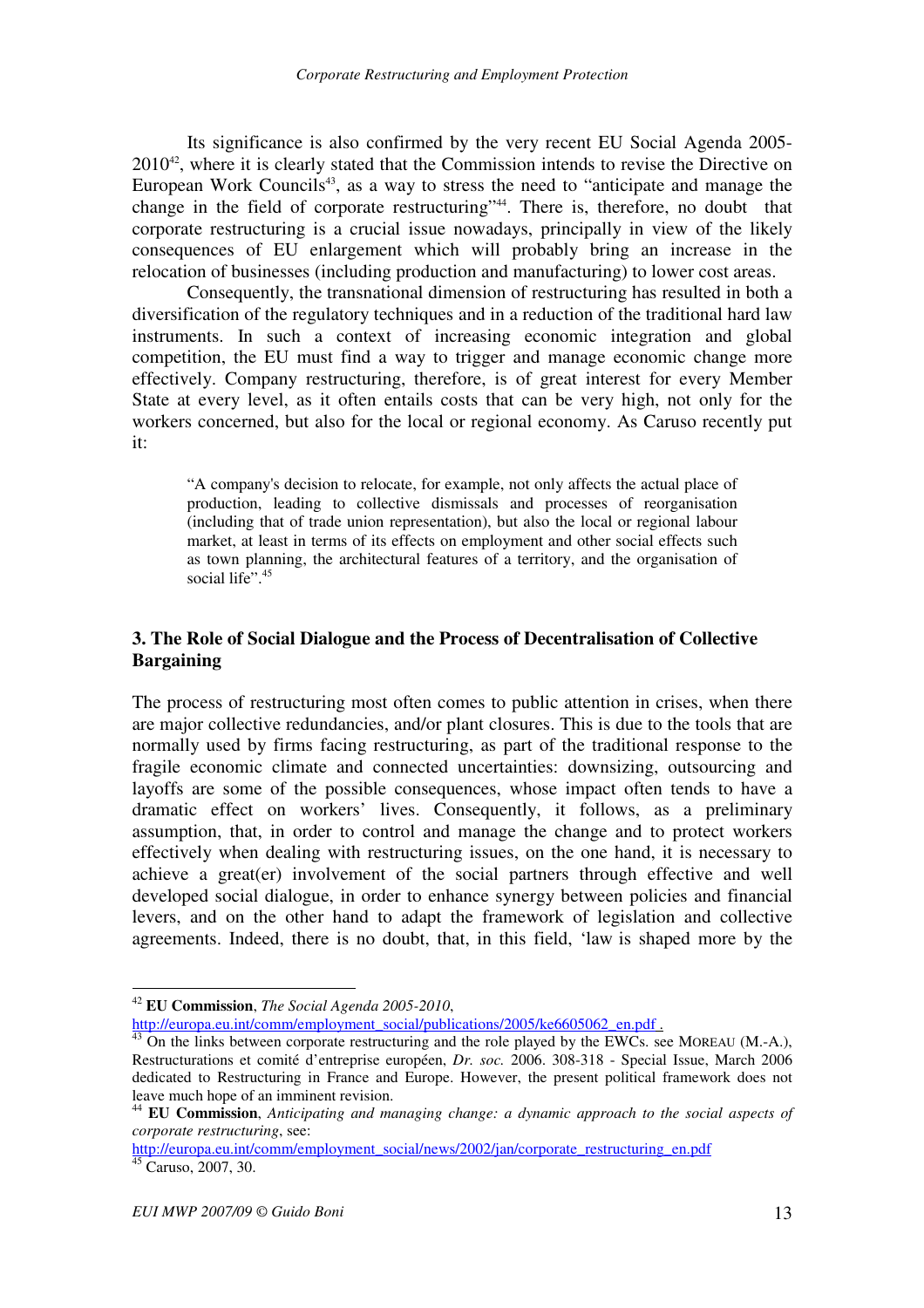interplay of social forces than by great declarations of principle, whether domestic or international<sup>'46</sup>.

As the social partners themselves put it, "the existence of a good social dialogue and a positive attitude to change are important factors to prevent or limit the negative social consequences."<sup>47</sup> More recently, following the 2005 Commission's Communication on Restructuring, ETUC highlighted very firmly that efforts must be made, also at legislative level, to put trade unions in the best position to influence restructuring processes, as they do not want only to be left with the management of the negative consequences of a restructuring. In fact, they appear willing to play a decisive role in the anticipation of it, through a real and effective involvement in the "daily life of their companies", so that they can be in a position to influence any decision being taken, until being allowed to deal with "all areas of the company's activity, its strategic choices and decisions and anticipate their effects on employment"<sup>48</sup>.

As impractical as this proposal may seem, it requires consideration, since most of the case studies indicate very clearly that early involvement of trade unions in the management of change is utterly lacking<sup>49</sup>; and indeed the model of industrial relations does affect the way in which restructuring is carried out at every step. However, across European countries, progress of transnational social dialogue in the "managing of change" remain timorous. The most relevant steps made in this field so far are the agreements or joint texts signed by EWCs, and International Framework Agreements (IFA) concluded between transnational companies and international union federations. Most of these deal with the fundamental rights of workers and unions, even if the number of those dealing specifically with the handling of company restructuring is constantly rising. Although these instruments are not used frequently (42 IFA, and some 20 joint texts signed by EWCs to date)<sup>50</sup> they represent a very interesting development: a set of devices which can be used, together with the more traditional *hard law,* to provide multifarious, binding or voluntary, regulations of restructuring. Such a result however should not cause too much surprise, as research shows that, in the case of restructuring with massive job suppressions, the capacity of mobilisation and the manifestation of solidarity tend to be concentrated at the territorial level, rather than at the international one.

As Vladimír Špidla, EU Commissioner for Employment, Social Affairs and Equal Opportunities, put it very recently at the European Restructuring Forum in Brussels on 4-5 December 2006, "corporate restructuring has serious impacts in economic, social and human terms. But with the right policies, anticipation and support, regions can manage economic change and turn it to their advantage".

At this moment therefore, there is great awareness at EU level of the importance of the role which can be played by the unions and the local actors in the management of the consequences of restructuring processes. In order to do this, it is important to consider carefully the national systems of collective bargaining and trade unions'

<sup>46</sup> Arthurs, 2006, 51

<sup>&</sup>lt;sup>47</sup> 'Orientations for reference in managing change and its social consequences', Joint text of the European-level social partners, 16 October 2003, quoted in www.eurofound.eu.int/pubdocs/2004/56/en/1/ef0456en.pdf

<sup>&</sup>lt;sup>48</sup> See ETUC, Comment Adopted by the ETUC Executive Committee in their meeting held in Brussels on 14-15 June 2005, http://www.etuc.org/a/1530.

<sup>&</sup>lt;sup>49</sup> On the need for trade unions to rethink their objectives and means of action in the current changing scenario, see: Hyman, 2005.

<sup>50</sup> See, Ales *et al.* 2006.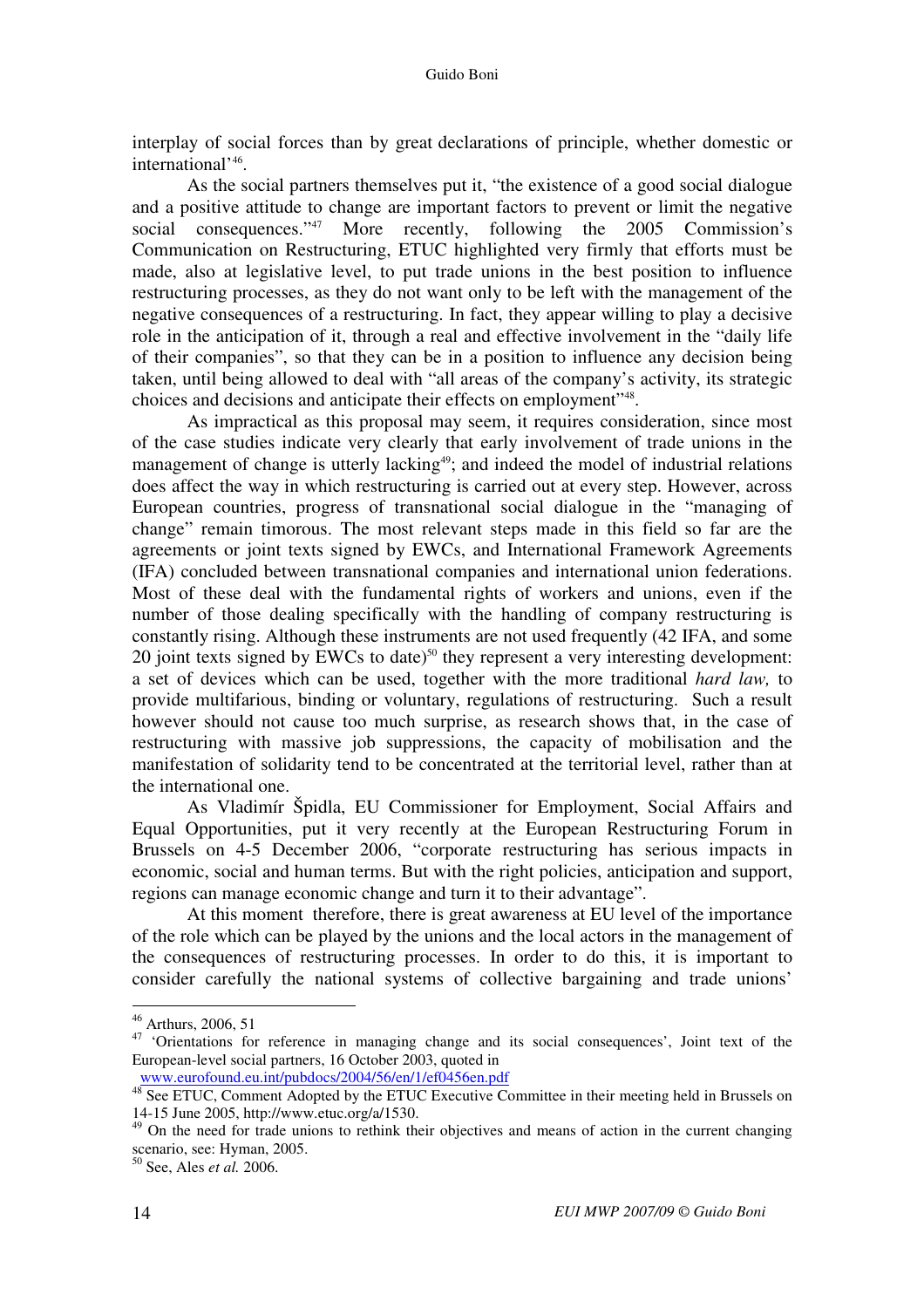organisation, to fully understand the means of action that can be put in place. Indeed, according to the model of collective bargaining to which reference is made, a more voluntaristic, typically Anglo-Saxon approach, will prefer a plant level bargaining, while those countries having a more normative approach to collective bargaining will possibly encourage interprofessional or sectoral bargaining. However, , reality is much more complex than theoretical conceptualisations. Without going into details here<sup>51</sup>, it can nonetheless be noted, that despite a worldwide observed trend towards the decentralisation of bargaining, most EU countries still have a mainly centralised system – with the very notable exception of France<sup>52</sup> and the United Kingdom, where the lower bargaining levels are more frequently used. It is however unquestionable that in most countries a wide debate is ongoing<sup>53</sup>, as a result of increasing decentralisation trends in collective bargaining.

Indeed, in the traditional structure of labour law sources, state law or collective agreements with *erga omnes* effect, as functional equivalent of the former, were considered the main vehicles of social regulation, the space left to the decentralisation of collective agreements being very limited. However, since the end of the 1970s, there has been a mounting tendency towards decentralisation and enterprise-level collective bargaining<sup>54</sup>. Thus, a question of growing importance nowadays is who has the right to bargain a collective agreement at company level. As a rule, local trade union branches or sections have this authority on the employees' side. In many Member States, this rule is accompanied by a number of differing rules to decide which union or how the unions have to work together at company-level to reach a collective agreement<sup>55</sup>.

Bearing in mind this very general framework, it becomes important to examine the extent to which firm managements, employees, collective bargaining dynamics and public/private local actors are involved in managing and responding to the restructuring process. Therefore, the main issue concerns the possibility to give a new legitimacy to the territory as a place of *soft* regulation, as its relevance has grown in the last decades<sup>56</sup>.

<sup>&</sup>lt;sup>51</sup> For detailed information, see the report completed by the Commission in June 2006, Industrial Relations in Europe 2006:

http://ec.europa.eu/employment\_social/social\_dialogue/docs/ir\_report2006\_en.pdf

<sup>&</sup>lt;sup>52</sup> See the French Law of 4 July 2004, so called *loi Fillon*, introducing the majority principle, i.e. the need for consensus of the organisations representing the majority of workers in order to allow plant level bargaining to derogate from the *branche* or from a higher level. See, e.g. Jobert-Saglio, 2005; Germany is also facing an increase in plant level bargaining, see Santagata, 2005.

 $53$  For Italy, see the Forum hosted on Riv. it. dir. lav., issues 3 and 4, 2006, dedicated to, La struttura della contrattazione collettiva: quale riforma? Un dibattito fra giuslavoristi".

<sup>&</sup>lt;sup>54</sup> For some useful comparative figures on this and related issues, see Organising for Social Justice, Global Report under the Follow-up to the ILO Declaration on Fundamental Principles and Rights at Work, ILO, Geneve, 2004, pp. 64 to 74, and references within.

<sup>&</sup>lt;sup>55</sup> For specific information on the 25 countries of the European Union, see the recent EC Directorate-General for Employment and Social Affairs, *Industrial Relations in Europe*, 2006,

http://ec.europa.eu/employment\_social/social\_dialogue/docs/ir\_report2006\_en.pdf. For a more theoretically based approach, with particular emphasis on the legal dimension, see the comparative research project on current trends in the evolution of collective bargaining within the European Union, directed by S. Sciarra, The Evolving Structure of Collective Bargaining in Europe. A Comparative Analysis Based on National Reports in the Countries of the European Union,

http://www.unifi.it/polo-universitario-europeo/ricerche/collective\_bargaining.html

<sup>&</sup>lt;sup>56</sup> For an overview of the new challenges faced by the social dialogue at territorial level, see Jobert, 2005.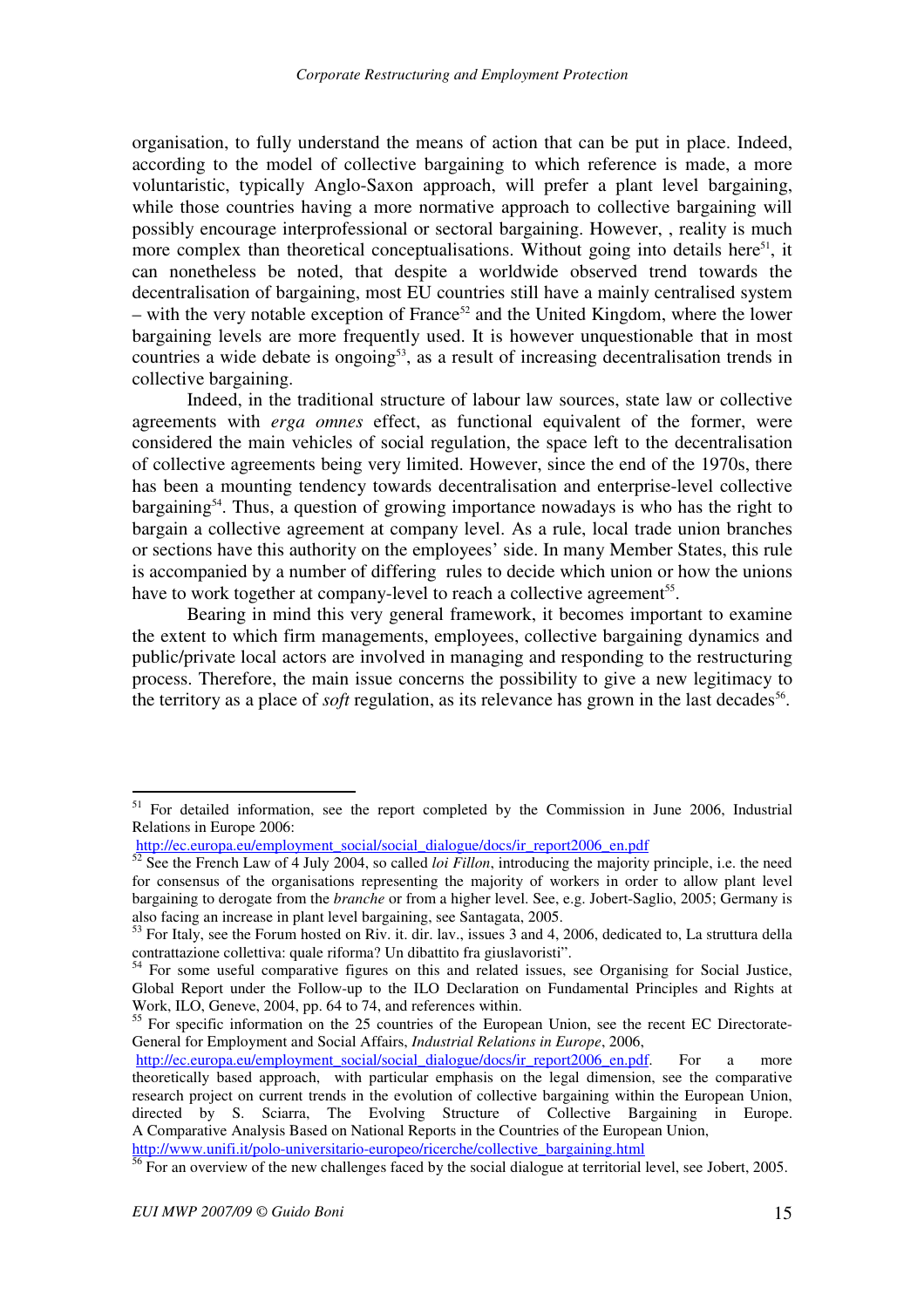# **4. The New Relevance of the Territory and the Process of Administrative Decentralisation**

Integral to this shifting emphasis on the decentralisation process has been a fundamental reconsideration of the changing relations between the restructuring of industries and territorial development. In fact the territory has, for a long time, not been considered a direct actor in these processes which involved, above all, company actors<sup>57</sup>. Efforts to understand how the reshaping of this interface must be conducted are of paramount importance nowadays. Indeed, in the context of an increasingly liberalised and allegedly "globalising" economy, the territorial development dilemma has become progressively more problematic. Its solution requires great awareness of the ongoing emergent interdependency of industrial and territorial development within the European landscape. It remains then, integral to the European project, a significant concern for the impact of economic integration upon the distribution of economic activity and employment at the regional level. The recent emphasis on the interplay of "localisation" and "globalisation" in influencing the nature and form of economic development has focused on the role and ability of territories to build the capability to facilitate growth and prosperity from combinations of diverse factors. The tension between these two concepts imply that the destinies of restructuring industries and territories are increasingly bound together in subtle and complex ways and is at the very centre of the regional economic development dilemma.

 It is not easy to find a definitive solution, but some proposals have been put forward. Agreement was reached at the previously mentioned third European Restructuring Forum that the importance of well-managed partnerships for regional restructuring cannot be underestimated. However – as clearly spelled out on that occasion – "partnerships differ in scope, size and management, depending on the needs and objectives of the regions concerned", making it very difficult to generalise solutions. Moreover, pro-active and preventive approaches do not appear to be on the rise as trans-nationalisation tends to shift information and decision-making out of the reach of local actors<sup>58</sup>. Far-sighted plans for local revitalisation, which were present in the eighties and early nineties, have since been undermined by employers' reluctance to assume such responsibility, but also by employers' failure to meet agreed commitments, or simply by the actual failure of the concepts despite good will and effort. Nonetheless, research shows a return of interest in the territory as a necessary way to counterbalance the globalisation process. Local realities and regions are growing in importance across Europe, as organisational unities of social, political and economical life, in parallel with a decrease in importance of national States and national legislations. The erosion, or at least the decline, of the intensity of the regulative power of the central State, allows the regions to develop new opportunities for the territories<sup>59</sup>.

Firm reorganisations nowadays involve the strategies of social actors both at regional and at national level, and have repercussions on the institutional and political

 $57$  With reference to the role of the regions in the managing of change, see the findings of the research program "Monitoring Innovative Restructuring in Europe – MIRE" under the heading "region" on http://www.mire-restructuring.eu/ e.g. the case study "A new Dortmund? Coping with restructuring on the territorial level. The approach of the Dortmund-project, Germany".

<sup>&</sup>lt;sup>58</sup> On these aspects, see the website of the MIRE research program: http://www.mire-restructuring.eu.

<sup>&</sup>lt;sup>59</sup> A number of studies have insisted during recent years on this aspect; among others e.g. Anderson, 1992; Le Galès, 2002.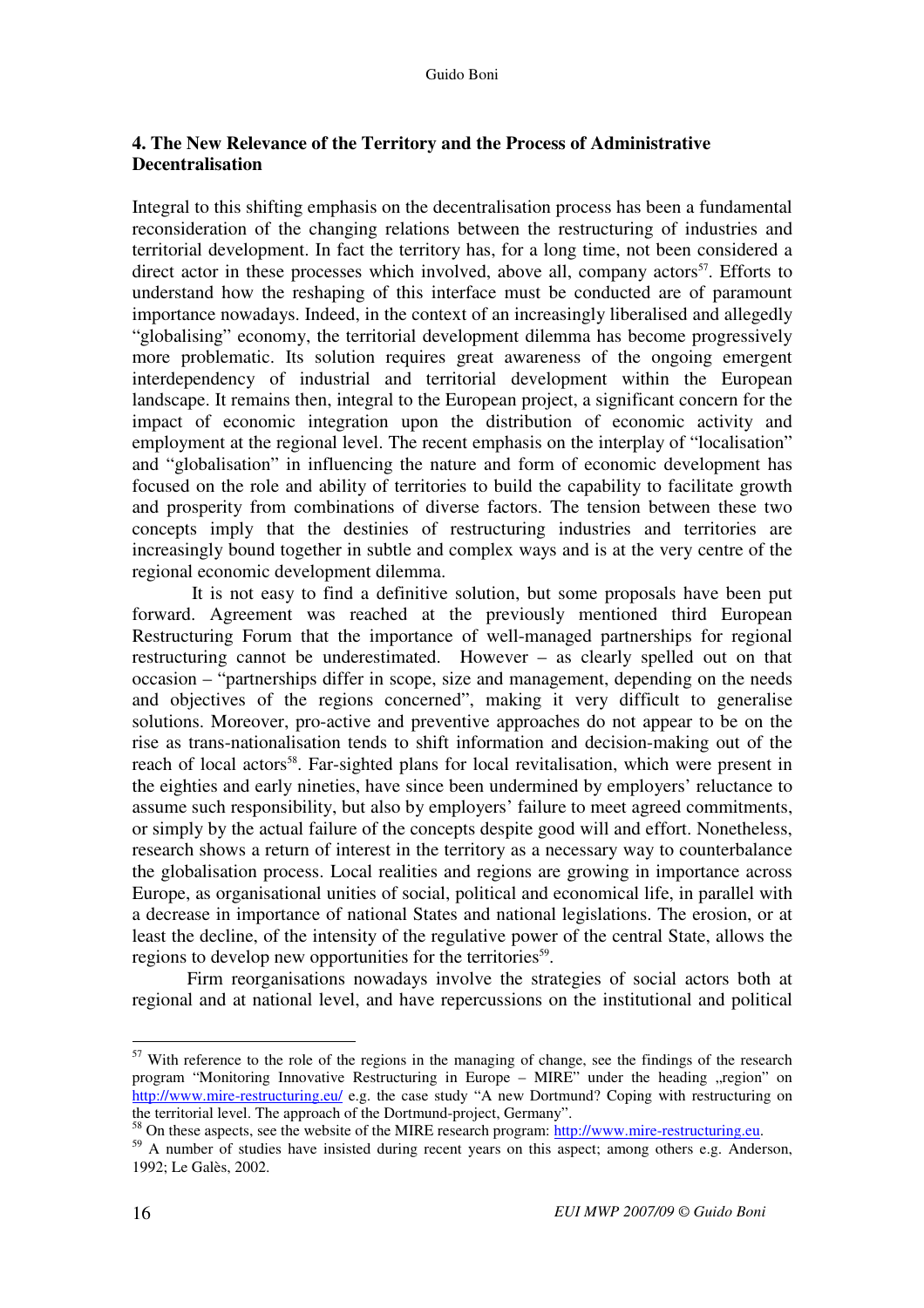strategies of local administrations too. However because of the multifarious features of social regulation., the twofold opposition between the central national level of social regulation and the territorial level is increasingly questioned In reality, the national and sub-national levels (together with a supranational level, which is mounting in importance) are not mutually exclusive but they interact with each other. Such a conclusion should not puzzle the traditionalist, being the natural result of regulatory interferences by an ever-increasing number of concurring (or sometimes competing) actors such as national States, supranational institutions e.g. the EU and the ILO, regional and local authorities, corporations, and a number of regulatory agencies at various levels, which are gaining in importance.

The involvement of the workforce – through employees' representatives – in the firm's plans for restructuring from the very outset, and if at all possible before a final decision is taken, should relieve the negative consequences in terms of number of job losses, mitigating the impact on employment security. Similar approaches to the issue can benefit from a number of proposals which can be found in a variety of EU and international guidelines<sup>60</sup>.

In almost all of the Member States, there have always been some – more or less developed – practices of territorial regulation. Even though they have always been rather precarious, and are dependent on occasional and disarticulated intervention. They prove the existence of some sort of dynamic reactions to the failure of the traditional centralised approaches to the social dialogue. This is due to the autonomy, which, even if at varying extents, local actors have in the preparation and in the implementation of actions at territorial level. The territory as a place of social and economic regulation has favoured the intervention of a number of actors, both private and public, providing important support to projects aimed at improving local development. The increase in territorial regulation follows a decentralisation process which, in some countries, is more advanced, while in others it is slower, but growing in importance.

Consequently, there is a need to implement an efficient system of coordination among the different levels of public action: European, national, regional, territorial; a need to promote a system where the barycentre of the decision-making process is located at the level closest to the worker, the firm, the union, the citizen, according to a subsidiarity principle based on an organised decentralisation in which the method of concertation is shifted from the centre to the periphery, in terms of both territory and

<sup>&</sup>lt;sup>60</sup> See **OECD**, Guidelines for Multinational Enterprises, Paris, 2000, where, under the heading Employment and Industrial Relations, it is stated that firms should: "in considering changes in their operations which would have major effects upon the livelihood of their employees, in particular in the case of the closure of an entity involving collective layoffs or dismissals, provide reasonable notice of such changes to representatives of the employees, and, where appropriate, to the relevant governmental authorities, and coo-operate with the employee representatives and governmental authorities so as to mitigate to the maximum extent practicable adverse effects. In light of the specific circumstances of each case, it would be appropriate if management were able to give such notice prior to the final decision being taken". ILO has also been active in this field for many years, and in February 2002 established a World Commission on the Social Dimension of Globalisation. Among many recommendations and guidelines, it, too, has stated that in order to react to the negative effects of globalisation on employment, commitment to social dialogue must be pursued, to "take the high road of business-labour collaboration to achieve efficiency gains, and to eschew the low road of cost-cutting and downsizing", ILO, 2004, 65. In response, the EU issued a Communication from the Commission to the European Parliament, the Council, the European Economic and Social Committee and the Committee of the Regions, The social dimension of globalisation - the EU's policy contribution on extending the benefits to all, Brussels,  $18<sup>th</sup>$  May 2004, http://trade.ec.europa.eu/doclib/docs/2004/may/tradoc\_117580.pdf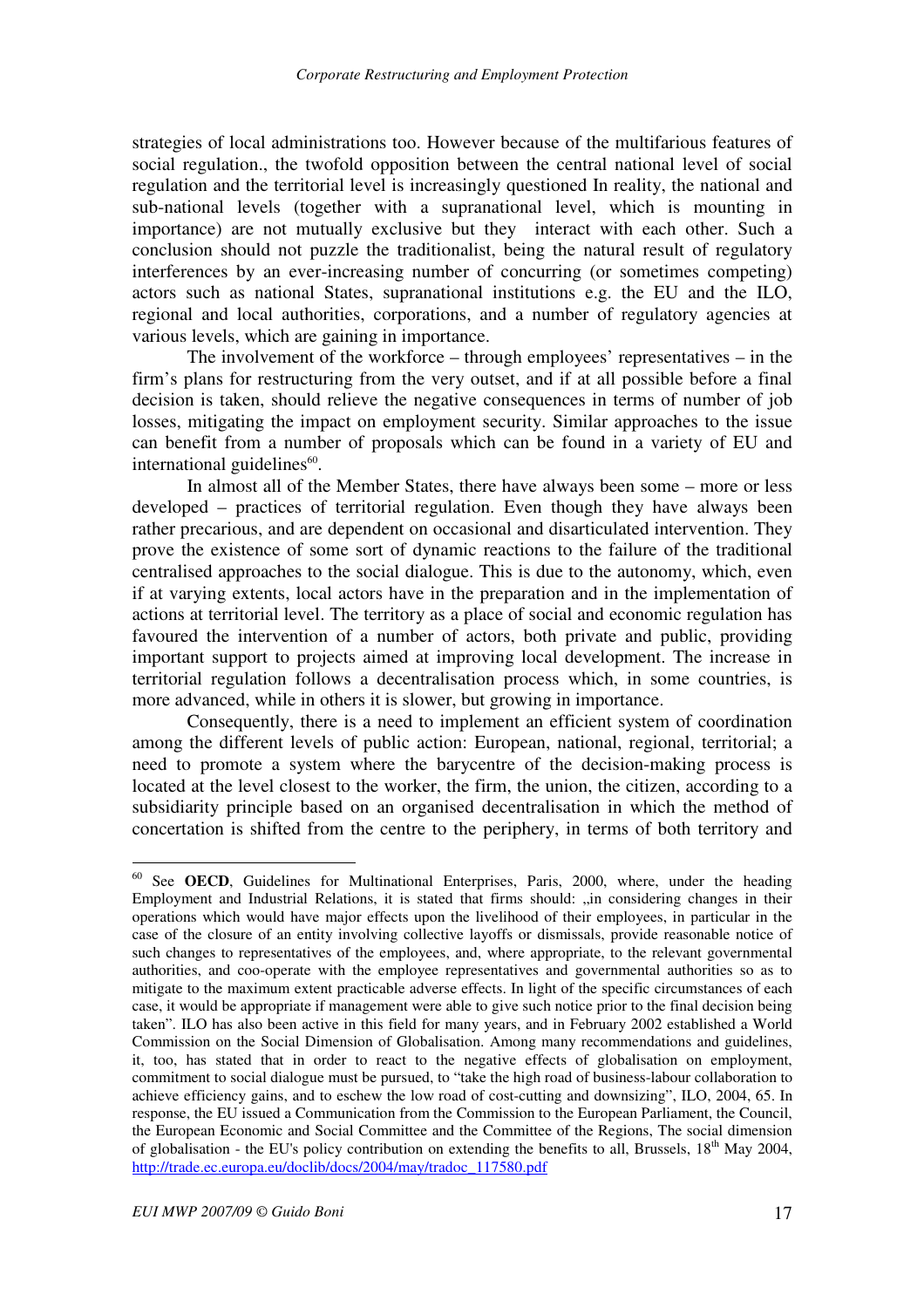enterprise<sup>61</sup>. Since the 80s Italy and, even if to a minor extent, France – traditionally referred to as "*la République indivisible*" – are following a path of increasing decentralisation, which leads to a transfer of competencies in a variety of matters to the territorial entities<sup>62</sup>. Simultaneously, countries such as Germany and Spain – traditionally organised according to a federal structure – have continuously increased the competencies of both the *Länder* and the *Comunidades Autónomas* during the last 25 years.

In such a context, trade unions have to rethink the priorities for their action, taking into due consideration the fact that the national level is losing in importance. Therefore, they are compelled to create appropriate strategies in order to be effectively present also in the territorial spaces whose importance is constantly accruing, thus causing incisive action at that level too. Meanwhile, public actors, too, must become aware of this shift in competencies, and also recognise that public action is undergoing deep change due to the interface of different factors, such as the accrued role of the private sector in the shaping of the policies to be pursued at local level, the progressive territorialisation of the employment policies, the increasing attention of the EU to the territories through specific means of intervention, and financial sustainment of those actions which are part of the European employment strategy.

Similar initiatives must be welcomed. For example after the 2005 Hampton Court Summit, under the Presidency of Mr Tony Blair, following the dramatic restructuring and closure of Rover in the United Kingdom the Commission launched, in March 2006, a Globalisation Adjustment Fund The Fund was allocated some 500 million Euros in order to allow compensation and redeployment of the victims of relocations, even if only in some particular cases<sup>63</sup>. It was to contribute to retraining workers, adapting their abilities to the changing demands of the European economy. Of course, it constitutes only a basis for action, which must be established by countries and regions through a network of opportunities which must be implemented via negotiation at territorial level. Such an anti-shock fund, if generalised, could contribute largely to amortising restructuring at local and regional level<sup>64</sup>, thus also linking the global and the local dimensions. If adequately implemented and wisely used, it could constitute the first important step towards the implementation of the increasingly popular "transitional labour market" policies<sup>65</sup>.

Similarly, Structural Funds should be mentioned, as they have had considerable success in some of the most disadvantaged European countries: Portugal, Greece,

 $61$  For further reflection on this, see Traxler, 1995.

 $62$  For Italy, mention should be made to the Constitutional Law on Federalism, n. 3 of 2001, which defined the topics reserved to the State and those on which concurrent regional legislation was sovereign. Although the State remains competent on the fundamental issues, Regions may become a leading actor, at least in principle. Due to this reversal of prospective, it could then occur that differences among Regions will appear on a number of relevant issues. See eg. Caruso, 2001; for a comparative perspective, see Runggaldier, 2002.

 $^{63}$  See http://ec.europa.eu/employment\_social/news/2006/mar/com06091\_final\_en.pdf: "the EGF will intervene in cases where major structural changes in world trade patterns lead to a serious economic disruption such as an economic delocalisation to third countries, or to a massive increase of imports, or to a progressive decline of the EU market share in a given sector. Assistance from the EGF is aimed at the re-integration of the individuals concerned into employment, taking advantage of existing and new employment opportunities while limiting the adjustment costs for the workers, regions and localities concerned", p. 4.

<sup>64</sup> See Moreau 2006c, 86-87.

<sup>65</sup> See Schmid-Schömann, 2004, and website: http://www.siswo.uva.nl/tlm/.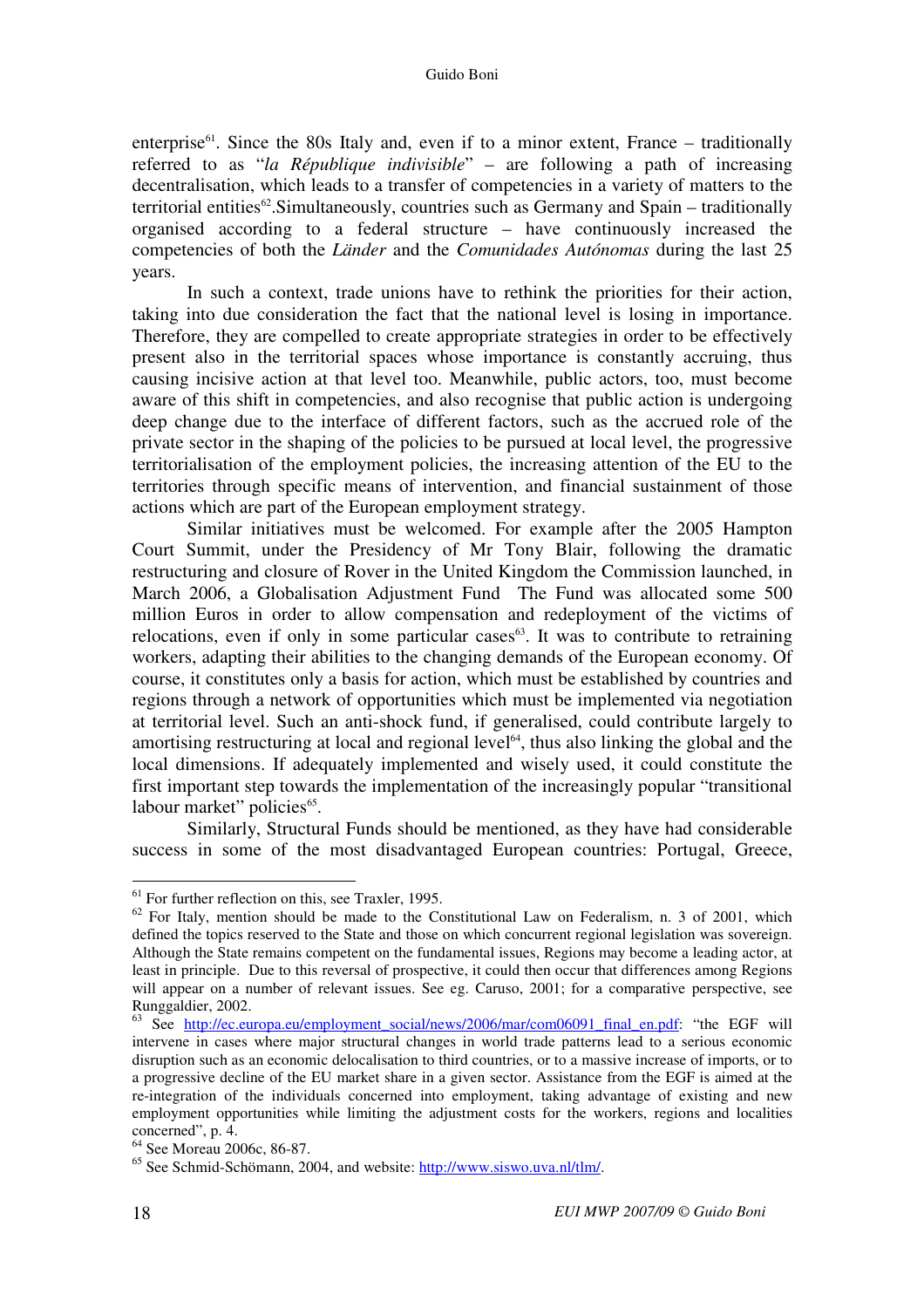Southern Italy, etc<sup>66</sup>. Moreover, consultations among the twenty-seven Member States began on 1<sup>st</sup> February 2007 to program the main areas of intervention of the 2007-2013 European Social Fund, which, through its four key areas for action, will provide for "specific support for anticipating and managing economic and social change"<sup>67</sup>. In preparation for this, a completely new set of regulations governing the operation of the Structural Funds is currently being debated. The new regulations, among many other aspects, highlight the importance of the role that can and should be played by the social partners within the new ESF programmes, explaining the benefit to be gained from fostering partnership at all levels<sup>68</sup>.

In such a context, policies should be developed in order to support social concertation for local development, since the focus of industrial relations and growth is increasingly shifting at the local level, due to the present progressive relevance of the territory for firms' activities<sup>69</sup>.

#### **5. The Changing Pattern of Firms Organisation: Which Opportunities for Local Development?**

The reason why the territory is repeatedly presented as a relevant area for socioeconomic regulation is the fact that firms have developed new production and organisational models, which reshape the boundaries of the companies. Much of the recent work in economic geography and regional studies has therefore focused on the importance of strong economic and social networking for the success of regional and local economies.

 Geographical proximity is indeed the key element of this process and it has been the object of a vast number of studies which have created a new terminology to refer to these changes, going from the "clusters" and the well-known "industrial districts" described by Piore and Sabel<sup>70</sup>, to the "new industrial spaces" of Scott and Storper<sup>71</sup> and the so-called "*milieux innovateurs*" proposed by Aydalot<sup>72</sup>. Many other terminologies have been used with reference to a variety of other possible articulations of the firm on the territory. It is not the intention of this paper to analyse them, but only to highlight that, beyond the very sophisticated conceptualisation which scholars have proposed during the last twenty years, the local territory is more and more conceived as a strategic resource of development, also by multinational firms. Next to competition among firms, competition among territories is also developing<sup>73</sup>. At the same time, the

<sup>66</sup> See European Commission, A New Partnership for Cohesion. Convergence, competitiveness, cooperation,  $3<sup>rd</sup>$  report on economic and social cohesion, 2004, http://ec.europa.eu/regional\_policy/sources/docoffic/official/reports/cohesion3/cohesion3\_en.htm.

See: http://ec.europa.eu/employment\_social/esf2000/2007-2013\_en.html.

<sup>68</sup> See: http://ec.europa.eu/employment\_social/esf2000/pdf/partnership\_en.pdf.

<sup>&</sup>lt;sup>69</sup> The core relevance of the territory for the development of employment and economy was already being made the object of the Commission Communication "Strengthening the local dimension of the European Employment Strategy" COM (2001) 629 final of 6 November 2001. Most recently, as a follow-up to that communication and under the auspices of the Lisbon strategy, a European Forum was organised on Local Development and Employment, Rhodes, 16-17 May 2003, Local Employment Development in the European Union - Acting Together at Local Level: More and Better Jobs, Better Governance, http://ec.europa.eu/employment\_social/local\_employment/docs/fincon\_en.pdf.

Piore-Sabel, 1984; Sabel, 1989.

<sup>71</sup> Scott, 1988; Scott-Storper, 1992.

<sup>72</sup> Aydalot, 1986, and very recently Camagni-Maillat, 2006.

 $73$  See eg. Veltz, 2004.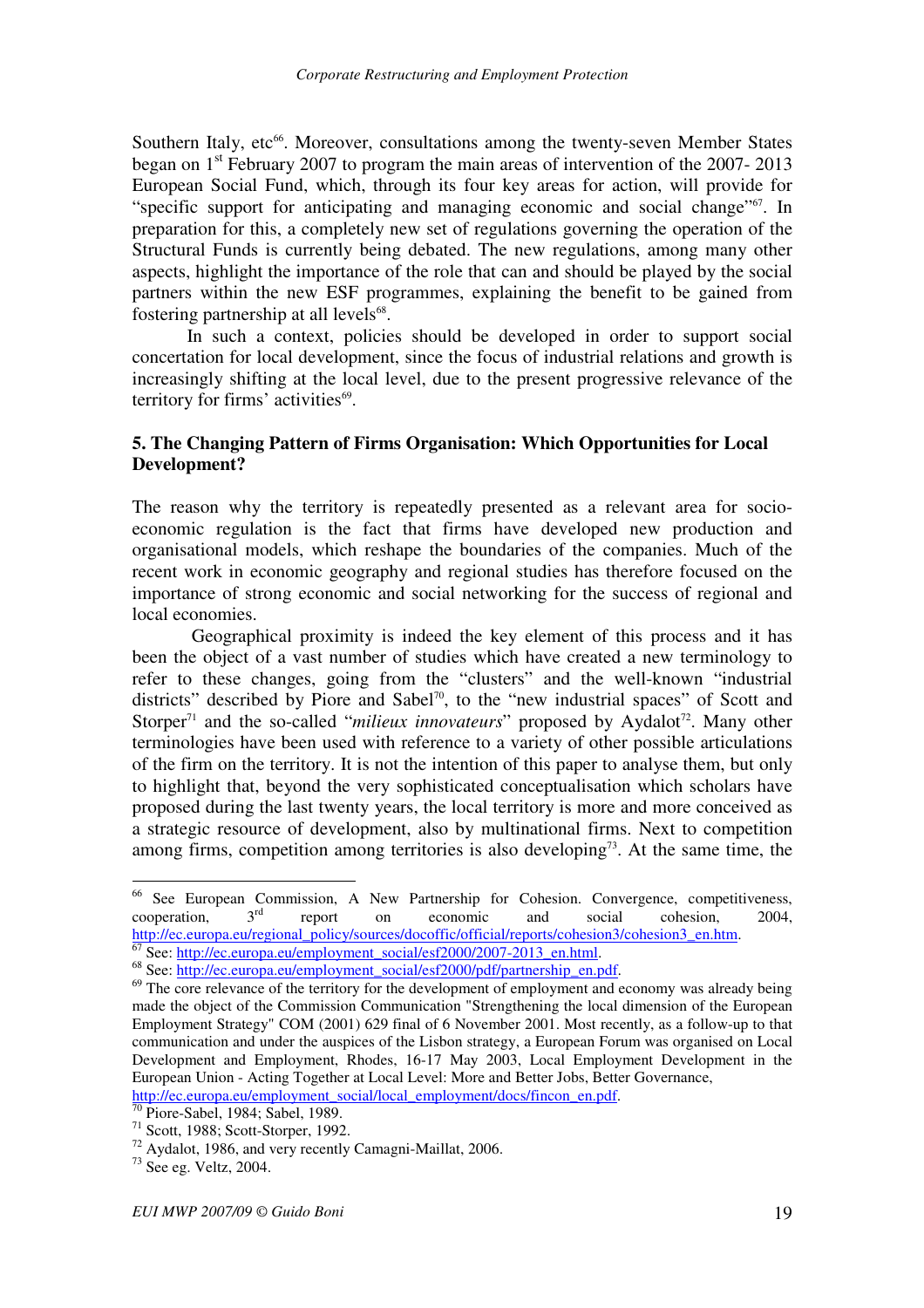territory is increasingly becoming a space for new initiatives and for the mobilisation of actors and resources, both public and private, sometimes jointly. As it has been pointed out<sup> $74$ </sup>:

"*Les transformations de l'action publique s'accompagnent d'une intrusion explicite et significative des acteurs privés, tant au niveau de la formulation que de la mise en œuvre des politiques publiques, remettant fortement en question la distinction public/privé qui conditionne encore très largement la définition des nos sociétés politiques*"

Local productive economies as integrated productive systems have enjoyed a number of advantages: larger flexibility, a more highly motivated and qualified workforce, stronger collaboration with other firms in the area, and a number of others which have been described as "local collective competition goods"<sup>75</sup>. The creation of these goods by local SMEs allows them to remain competitive, without bearing the burden of the very high cost of producing these goods in-house as big firms do. In order to do this they *cluster* geographically, thus "finding means whereby these facilitative goods and services can be made available on a more or less non-market basis within the locality. […] Within such a network, internal cooperation secures firms' external competitiveness" <sup>76</sup>. A "cluster" is basically an agglomeration of firms connected by horizontal and vertical links of various natures, and geographically localised. This concept highlights the importance of the quantitative concentration of firms in order to create the competitive advantage of a territory, but it does not say much more than this, since it leaves aside the qualitative aspects which represent the very core of the renowned Italian industrial districts<sup>77</sup>. In Italy more than 200 industrial districts, mainly in textile, fashion and furniture industries have been classified<sup>78</sup>. Many scholars both

 $\overline{a}$ 

<sup>78</sup> Italy legally recognised industrial districts in 1991, with Law n. 317, defining them as "territorial local areas with a high level of concentration of small firms, taking into specific reference the proportion between the presence of the firms, the resident population and the productive specialisation of all the firms operating in the area". This law was followed two years later by the Ministerial Decree of 21 April 1993. It provided for precise parameters according to which a certain organisational structure of firms can be defined as an industrial district. They rely on five indicators: 1. manufacturing industries; 2. entrepreneurial density in the manufacturing industry; 3. productive specialisation; 4. occupational level in the manufacturing activity; 5. rate of employment in small enterprises. Law n. 266 of 1997 provided for specific financial interventions for the industrial districts. Subsequent Legislative Decree of 31 March 1998 devolves to Regions the funds necessary to implement the intervention in industrial districts. Law n. 140 of 1999 modifies previous Law n. 317 of 1991 and redefines the notion of industrial districts as "homogeneous local productive systems with a high concentration of industrial firms and with a productive specialisation of the firms of the system. This law also provides Regions with the duty to divide the territory in so-called local systems of work and, among this, in economic-productive systems. Financial Law (legge finanziaria) for 2006, Art. 53, brings substantial innovations and redefines, for the third time in 15 years, industrial districts as "free aggregations of firms articulated at territorial and functional level, with the objective to enhance the development of the areas and sectors concerned, to

<sup>74</sup> Duran, 1999.

<sup>75</sup> See Crouch *et al.*, 2001, Introduction; Crouch *et al*., 2004.

<sup>76</sup> Crouch *et al*., 2004, 2.

 $77$  Industrial districts are not exclusively Italian, they are also developed abroad; probably the most wellknown North-American examples are the regions of Hollywood, Silicon Valley and Orange County (Hall, Makusen, 1985) In the UK, scholars have identified the area between London and Bristol; in France, Grenoble, Montpellier and Sophia-Antipolis; in Sweden the Gnösjo district; in Germany, Baden-Württemberg; and this is also the case in some areas of Spain and Denmark. However, it seems correct to argue that industrial districts are mainly an Italian phenomenon., Italy has found in this organisational model a peculiar trait of its economy and a relevant source of socio-economic development and growth.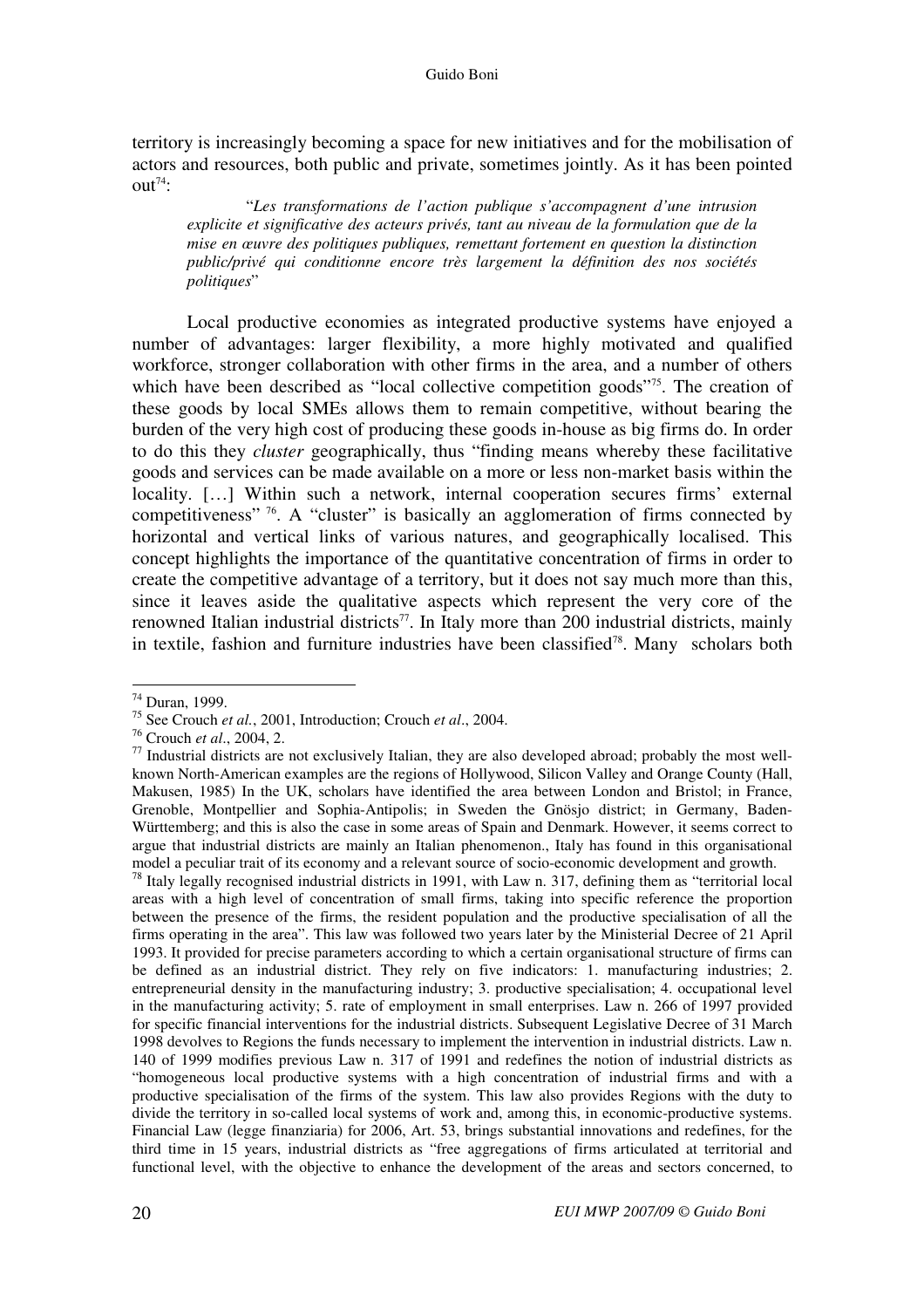from Italy and abroad have contributed largely to frame the phenomenon and have permitted an in-depth understanding, stimulating at the same time a large debate<sup>79</sup>. In their original formulation, industrial district were described by Alfred Marshall as a "concentration of specialised industries in particular localities"<sup>80</sup>. He mainly highlighted the fact that, to understand this concept, not only business relations were to be taken into account for but also (and here lies the distinctive feature, differing in this from clusters) many other social and cultural aspects.

Academic reflection concerning industrial districts gained new energy after the recession that struck the world during the 70s and developed in the 80s. One of the most prominent Italian scholars, who in the mid 80s re-approached this phenomenon, was Becattini<sup>81</sup>. At the very foundation of an industrial district there is a structure governed by trust and co-operation. Indeed, the success of the industrial districts as a socioeconomic phenomenon relies primarily on the good interrelationship among enterprises, industrial associations, trade unions, banks and economic institutions. Moreover, in order to foster development, at least in the most ideal industrial district, the firms must benefit from technical, commercial and administrative services, together with programs, regulations, social and economic support provided by the regional and provincial governs, and also by partnership of private and/or public actors, constituted by the entrepreneurial associations the local public administration. All these factors have strongly contributed to the success of the industrial districts, and it is very important to understand to which extent their achievements can be exported and diffused in territories which do not enjoy the peculiar features of the districts.

Indeed, the territory, especially when similar informal, but strong, systems of mutual and reciprocal relations are in place, can constitute a privileged place for the development of permanent circuits of interaction based on cultural and professional solidarity. More specifically, with their background of shared experience, the model of industrial districts should be used to increase and quicken the learning process, which is indispensable for the firms to adapt to change and to innovate, thus allowing that operational flexibility of work and production which is needed to react to the incertitude of technical, economic and environmental change. Moreover, the success of industrial districts has encouraged the idea that territorial development is a multidimensional process, of economic and institutional but first of all, social nature,. It follows that it cannot be promoted through a straightforward combination of some economic elements, since it requires the involvement of the actors and the exploitation of the local resources typical to the specific region $82$ . In this context, partnerships between public and socioeconomic actors in the area represent the best way to sustain and promote projects of

1

ameliorate the efficiency of organisation and production, according to the principles of vertical and horizontal subsidiarity".

 $79$  It is not possible to mention here the vast amount of literature which has been produced during the years, but see eg. Belussi, 1999, and ample references within it.

 $80$  See Marshall, 1890 and continuously republished until today. A free downloadable version is available at http://www.econlib.org/library/Marshall/marPContents.html.

<sup>&</sup>lt;sup>81</sup> He argued that the development of the industrial district was intimately linked to the need for firms operating in the area to merge with the people who live in the same territory, and who, in turn, possess the social and cultural features (social values and institutions) appropriate for a bottom-up industrialisation process. Behind the term "industrial district", there are many different forms of organisation of labour and many different socio-cultural features. See in particular Becattini, 1987; *Id*., 1989; *Id*., 1989b, and most recently *Id.*, 2000.

 $82$  See Garofali, 1991.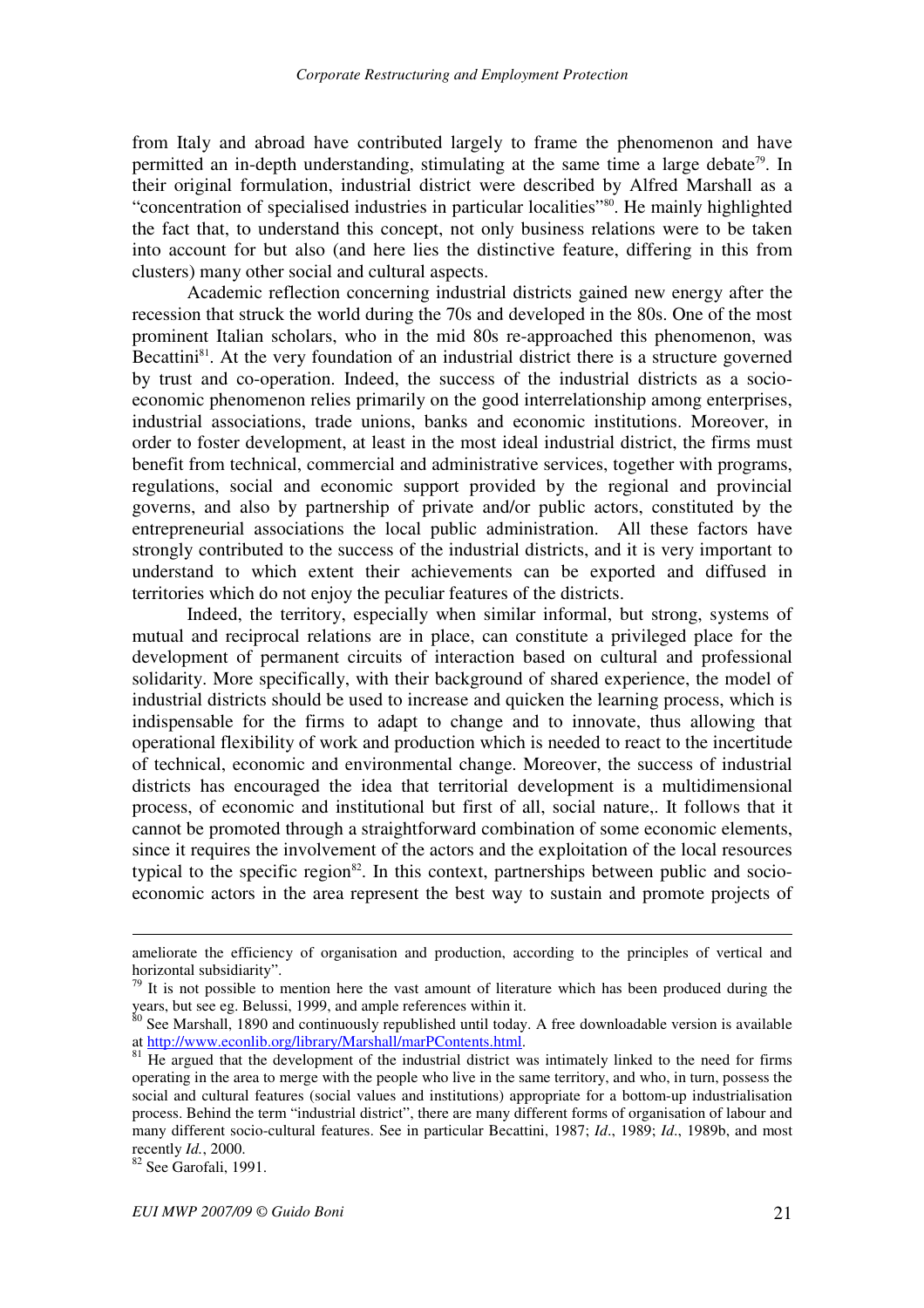territorial development, as they form a tool for enacting and managing open and comprehensive programs capable of mobilising effectively the social and economic actors towards a shared vision of the improvement of the territory<sup>83</sup>.

Another very important contribution to the understanding of the changing roles of local economies was that of Aydalot – economist at the Sorbonne University –, who during the early 1980s proposed, and then successfully developed during the following two decades a very convincing theory to explain the links between the territory and the firms operating within it, with specific reference to the French experience, triggering a vast debate. The starting point of his analysis is a very simple observation: he realises that until the 70s all the researchers focussed on the impact of firms on the territory, while, following a period of change in the pattern of industrial production, big Fordist firms began to disappear and territory played an endogenous role in fostering the development of new activities in areas formerly de-industrialised or depressed. He then highlights that there is a reciprocal interaction between the firms and the territory. The point is to understand why some territories develop while others do not. He advances the hypothesis that the innovative firm does not pre-exist the local territory, but is a product of the latter. Therefore, the innovative behaviours depend on a number of factors defined at local or regional level. At the very basis of innovation, there is the capacity to manage a common project, the existence of consensus among the actors, the access to technology, and the presence of a *savoir-faire* specific to an area. The idea is that a determinant role is played by the local environment, which can produce innovation, and is therefore defined as a "*milieu innovateur*" <sup>84</sup>. The stress is on the *milieu* as an environment, a context which preserves the traces of the past of a society, of its way of living, of its system of values and of its culture more generally and which, because of these added values, is capable of bringing entrepreneurial dynamics, while being at the same time an active subject of this innovation<sup>85</sup>. Consequently, it is different from the industrial district, which is specialised in the production of certain goods: the *milieu* does not have this as a prerequisite, since the idea is that the combination of different networks of firms in the same area can favour innovation in different sectors.

Next to these possible articulations of firms on a territory, there are of course other possibilities, since many other forms of connections among firms play a decisive role in boosting their competitiveness and profitability. They encompass subcontracting – which should be referred to in a broad way, as including several ways of interaction between the main firm and the subcontractor, either in an outsourcing relationship, or in a real subcontracting framework, or through providing a specific service – as well as networks of firms. The latter represent another very stimulating opportunity<sup>86</sup>. They can be defined as a framework of relatively stable relations among a number of firms, formally and legally distinct, but having some sort of reciprocal interdependence even in competition. Reciprocal interdependence is the condition according to which the decisional process of one single firm depends, at least for some aspects, on that of other

<sup>&</sup>lt;sup>83</sup> See De Rita-Bonomi, 1998, where the added value of bottom-up approach to local development is emphasised.

<sup>84</sup> As Aydalot (1986) puts it: «*Les milieux sont le prisme à travers lequel passeront les incitations innovatrices » and «chaque type de milieu est considéré comme un modèle de pénétration de la technologie*».

<sup>&</sup>lt;sup>85</sup> See Peyrache-Gadeau, 2006, 42 ff.

<sup>86</sup> See eg. the recent Cafaggi, 2004.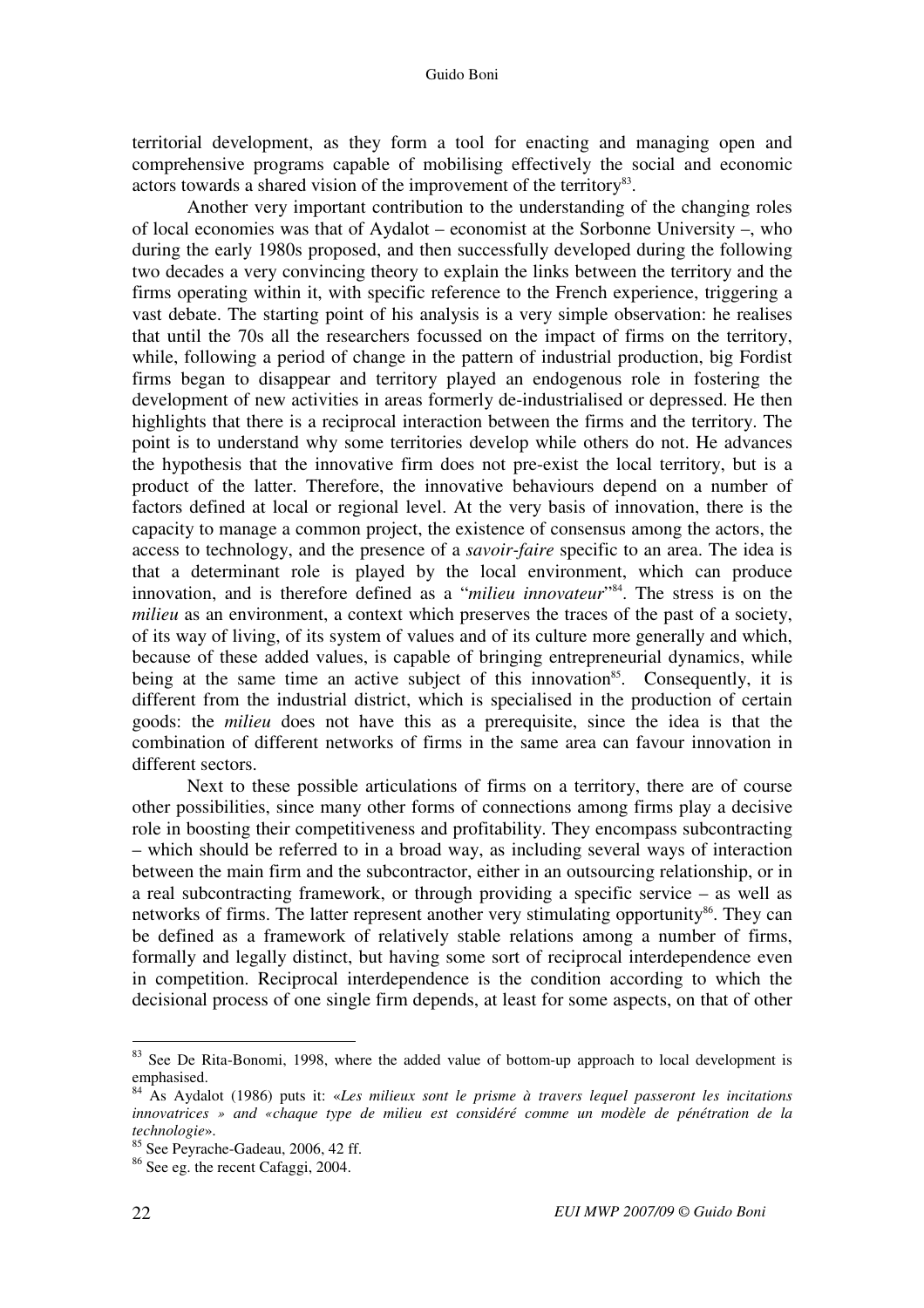firms. If there is such interdependence, the network becomes an instrument of selfgovernance and performs a coordinating function. This happens when there are complementarities both among the material and among the immaterial resources which firms use in their productive cycle, and/or the intertwining between firms' property assets.

Next to these spontaneous articulations of firms across the territory, there are also examples of experimental agglomerations encouraged and supported by the States, such as the French *pôles de competitivité*, introduced in 2004<sup>87</sup>. The aim of these "competitiveness clusters" is to concentrate at the same location the talent present in public and private research units, teaching facilities and the expertise of business enterprises, in order to establish working relationships which develop a cooperative environment and promote partnerships within innovative projects. Researchers and enterprises are mobilised, in a public/private partnership, to work on new projects, resulting in innovative advances, economic efficiency and job creation, which should enable those players involved to attain leading positions in their field.

All these new production configurations have drawn new boundaries for the firms and set up new relationships between firms and local actors. Similar situations pose new opportunities for collective actors who should develop effective means of intervention at plant level, bargaining compromises adequate to the decentralisation process. Nonetheless, they have not fully accepted the challenge of bearing the burden of the consequences of these more recent developments. In such a context, restructuring processes have, sadly, shown how drastic the consequences on a territory can be when most of the economic resources and of the employment is dependent on one predominant firm<sup>88</sup>.

However, these examples, although not always (yet) fully successful, and not easy to transplant automatically to other areas which do not benefit from the same characteristics, provide evidence of the mounting importance of the territorial level. This brings about a need to reconfigure industrial action and bargaining activity, following the new articulation of the levels of action, and avoid the risk of an ideological and symbolic defence of the national collective agreement, as it is the case in some countries. Even though industrial districts or *milieux innovateurs* cannot be created *ex nihilo*, they provide local actors, no matter where they are, with some good practices, which can constitute a valuable source from which knowledge could be attained. Firms continuously reconfigure themselves to adapt to the challenges of an international economy, reshaping their patterns of action and their interrelations with the territory. As they do so, one of the biggest difficulties today is to orchestrate, both at

<sup>87</sup> For more information see: http://www.competitivite.gouv.fr/: "*Un pôle de compétitivité est, sur un territoire donné : l'association d'entreprises, de centres de recherche et d'organismes de formation, engagés dans une démarché partenariale (stratégie commune de développement), destinée à dégager des synergies autour de projets innovants conduits en commun en direction d'un (ou de) marché(s) donné(s). Cette politique vise à susciter puis soutenir les initiatives émanant des acteurs économiques et académiques présents sur un territoire*".

<sup>&</sup>lt;sup>88</sup> It is however interesting to point out, as an unusual example of an attempt to counteract similar situations, the one which is mentioned in the FIAT Mirafiore case, where, even if it resulted in failure, concrete efforts were made to prevent subcontracting firms from being too dependent on only one big firm: "Agency for Automotive represents a first tentative to answer to the crisis projected by public and private actors in order to sustain territorial competitiveness, to make small and medium subcontractors free from the first producer fortune, and therefore in order to supply to sector's companies the possibility to react autonomously to Fiat Auto crisis".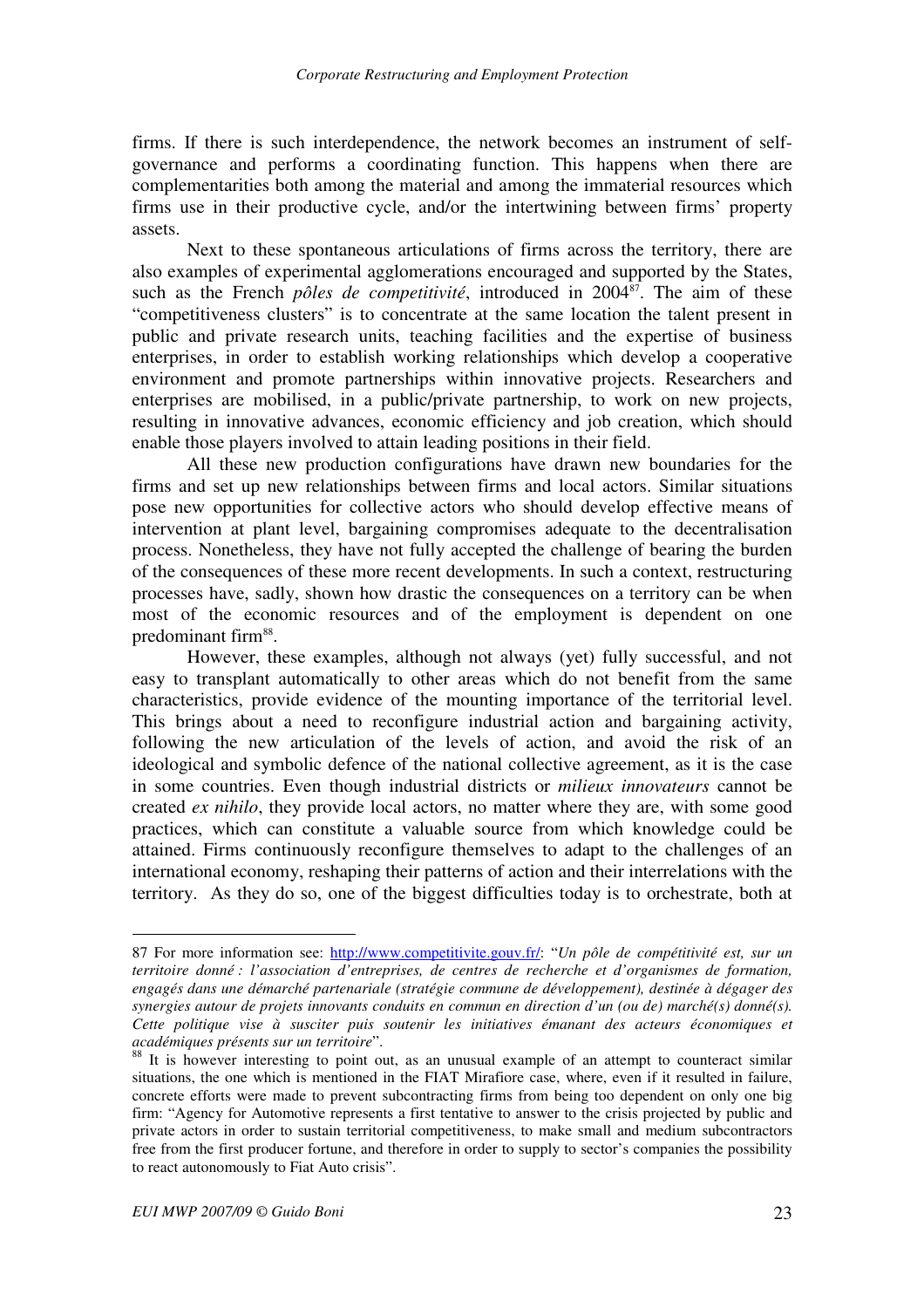spatial and temporal level, harmony between the actions or the decisions taken by transnational firms and the actions of workers' representatives, which up to today are limited in their action to the territory where the firm they work for have one of its (many) branches. Leaving aside here the role that EWCs can play to react to this situation<sup>89</sup>, there is a need to provide adequate answers to the fast rhythm of change. As we have seen from the cases, there is a constant lack of anticipation, due also to the reluctance of firms to share information with workers.

In this context, the use of space and time becomes extremely important at territorial level. The initiative must be taken by trade unions, with the effective support of the local actors, through a wise use of social dialogue. The proposal which we advance here is therefore to build an "enlarged social dialogue" which should go beyond the traditional subjects, and involve a significant number of actors, since some innovative case studies have shown this to be extremely useful in anticipating and managing the constant change which firms undergo nowadays. The examples of spontaneous cooperation built upon a long-lasting tradition of trustful relations represent a good starting point for reflection, but it is also important here to advance new proposals which, partly benefiting from them, can be implemented in different contexts, where collaboration among the parties is much less developed. Moreover, it is important to decide which is the appropriate level of intervention: company level, or sectoral level.

#### **6. Social Pacts and The Need For An Enlarged Social Dialogue**

During recent years, the high intensity of business restructuring has laid emphasis on the power of firms to take decisions which are beyond the national regulations and the capacity of trade unions to influence managerial decisions effectively. As explained in the previous paragraphs, the erosion of the national level, in favour of both the international and the regional ones, has posed a twofold threat to the usual pattern of trade union action. Consequently, they have been obliged to elaborate simultaneous answers to two different problems: the process of internationalisation on one side, and that of decentralisation on the other. To add insult to injury, one would be tempted to say, they have had to articulate their responses in an era of constant decrease in unionisation rates, therefore with limited resources.

The increasing weakness of trade unions in representing workers requires some compromises and the possibility of conceiving a social dialogue enlarged to more actors than the traditional two. In addition to workers and employers, the territorial social dialogue should include the political players, together with the most relevant actors from civil society in the territory, since reaction to restructuring must be organised collaboratively, and well in advance, and include all the subjects which could be involved in its consequence: banks, ONGs, and more generally the various administrative bodies which normally deal with the consequences of structural adjustment of the economy and therefore of firms' organisation<sup>90</sup>. This "enlarged social dialogue" could be developed not only at the national level – where it has already happened in some countries - but should be usefully extended to the territorial level in cases of corporate restructuring, in order to smooth the impact for the workers involved, but also to provide, well ahead, firms with all the assistance possible,.

<sup>89</sup> See e.g. Moreau, 2006b.

 $90$  For the concept of "enlarged tripartite dialogue", see Moreau 2006c, here at 390 ff., and further references within it.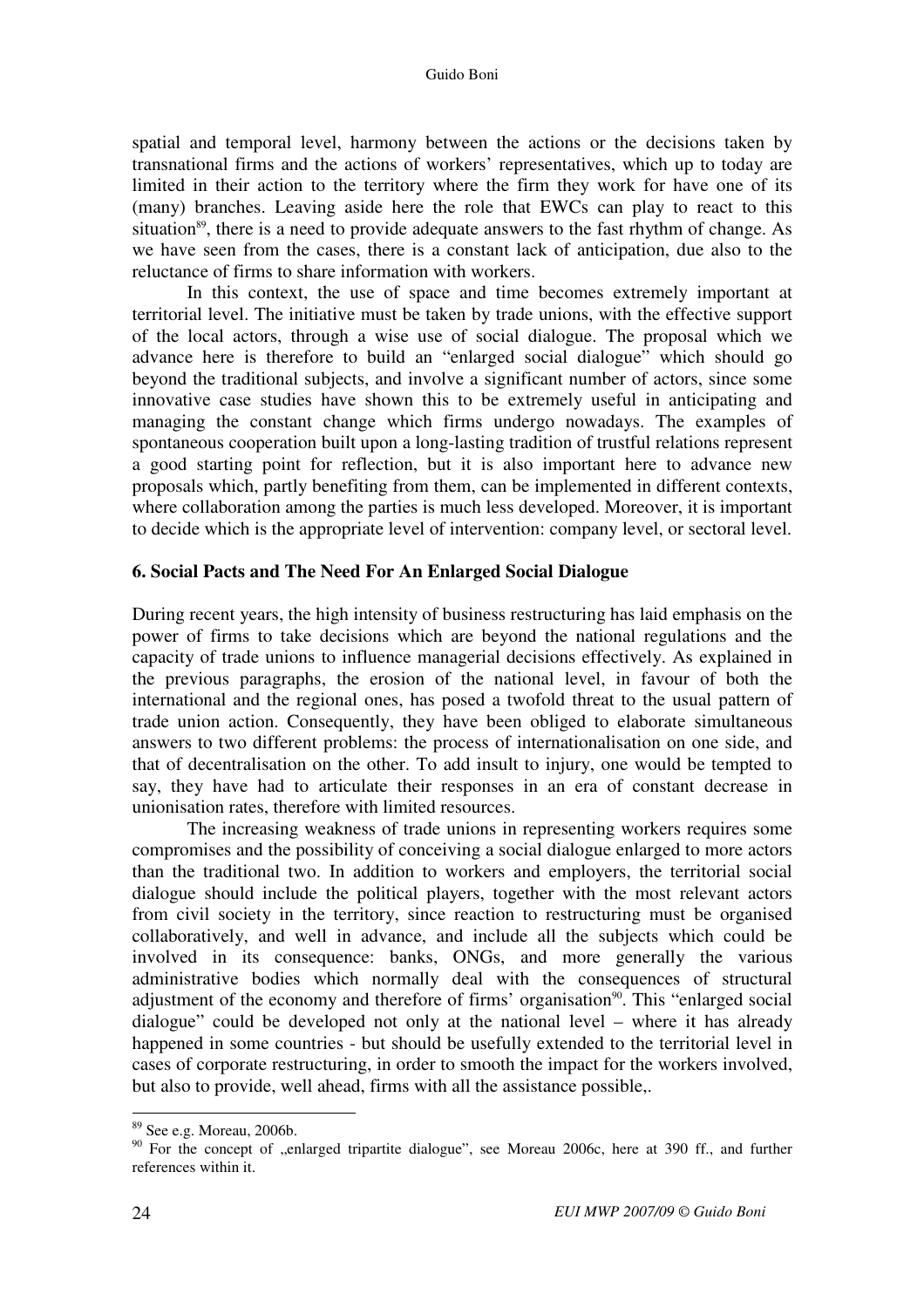A promising reaction for trade unions in such a context is to resort to social pacts and bi-tripartite agreements as a way to restore, or to strengthen, relations with employers and public powers, at the same time trying to increase the number of institutional and non-institutional subjects which could have an interest in avoiding the negative effect of a restructuring of the territory. The history of social pacts has already shown that they allow for substantial involvement and sharing of responsibility by social partners and (sometimes) governments in negotiation and decision-making processes<sup>91</sup>. These agreements are linked to the decentralisation process emerging, or in some cases re-emerging, in several European countries such as Italy, Germany, Finland, The Netherlands, Spain and Portugal<sup>92</sup>. They have been used to regulate a variety of issues, being in some countries an intrinsic traditional feature of the regulation of social matters, in others either an evolution of the European Employment Strategy<sup>93</sup>, or a response to specific problems. They present a bipartite, a tripartite or a mixed structure.

Bipartite means that the agreements are negotiated by workers and employees only, with very little involvement of the government, which intervenes only after agreement has been reached to provide the necessary support. The Netherlands are a good example, having had a durable tradition of social dialogue and negotiated economy – so called *overlegeconomie* – since the post-war period. The Netherlands increased its recourse to this form of negotiation during the 1990s as a reaction to international recession, which depressed the local economy. Following a tradition of non-intervention of the State, Dutch social partners agreed to a bipartite social pact called "A New Course", characterised by a commitment to strong participation and to decentralisation of collective bargaining. One of the main achievements in this field was the Flexibility and Security Act inspired by a vanguard "Flexicurity" model *avant la lettre*, which allowed for flexibilisation of the employment contract and decentralised wage-setting procedures, together with a set of proposals to increase protection for workers involved<sup>94</sup>. In 2002, in a very successful job growth context – much higher than the EU average – the social partners agreed on more coordinated decentralisation in collective bargaining, laying emphasis on the need for continuous investment in the capacity of the economy to adapt to rapid change (Collective Bargaining Agenda for the Years Ahead<sup>95</sup>).

A peculiar feature of the Dutch system is the existence, since the post-war era, of a bipartite consultative body – the Labour Foundation (*Stichting van de Arbeid*<sup>96</sup>) – which provides all the necessary support and expertise to the social partners in the preparation and signature of a social pact. Besides, there is also an important tripartite permanent advisory body – the Social and Economic Committee – *Sociaal-*

 $\overline{a}$ 

http://www.ilo.org/public/english/dialogue/ifpdial/info/pacts/netherlands2.htm.

 $91$  For a general overview, see Negrelli, 2001.

 $92$ For a comprehensive reconstruction of the evolutions and achievements of tripartite pacts in a number of European and non-European countries, see Katz-Lee, The New Structure of Labor Relations, Cornell University Press, Ithaca and London, 2004.

<sup>&</sup>lt;sup>93</sup> See De Schutter-Deakin, 2005.

<sup>&</sup>lt;sup>94</sup> The Government took large inspiration from this document when it issued the 1999 Flexicurity Act; see: http://eurofound.europa.eu/eiro/1999/01/feature/nl9901117f.html.

<sup>&</sup>lt;sup>95</sup> The main aim was to face some still unresolved problems such as an insufficient rate of labour market participation and inadequate measures to help long-term unemployed, disabled and older workers to benefit from the general employment growth. For more information, see

<sup>&</sup>lt;sup>96</sup> http://eurofound.europa.eu/emire/NETHERLANDS/LABOURFOUNDATION-NL.html.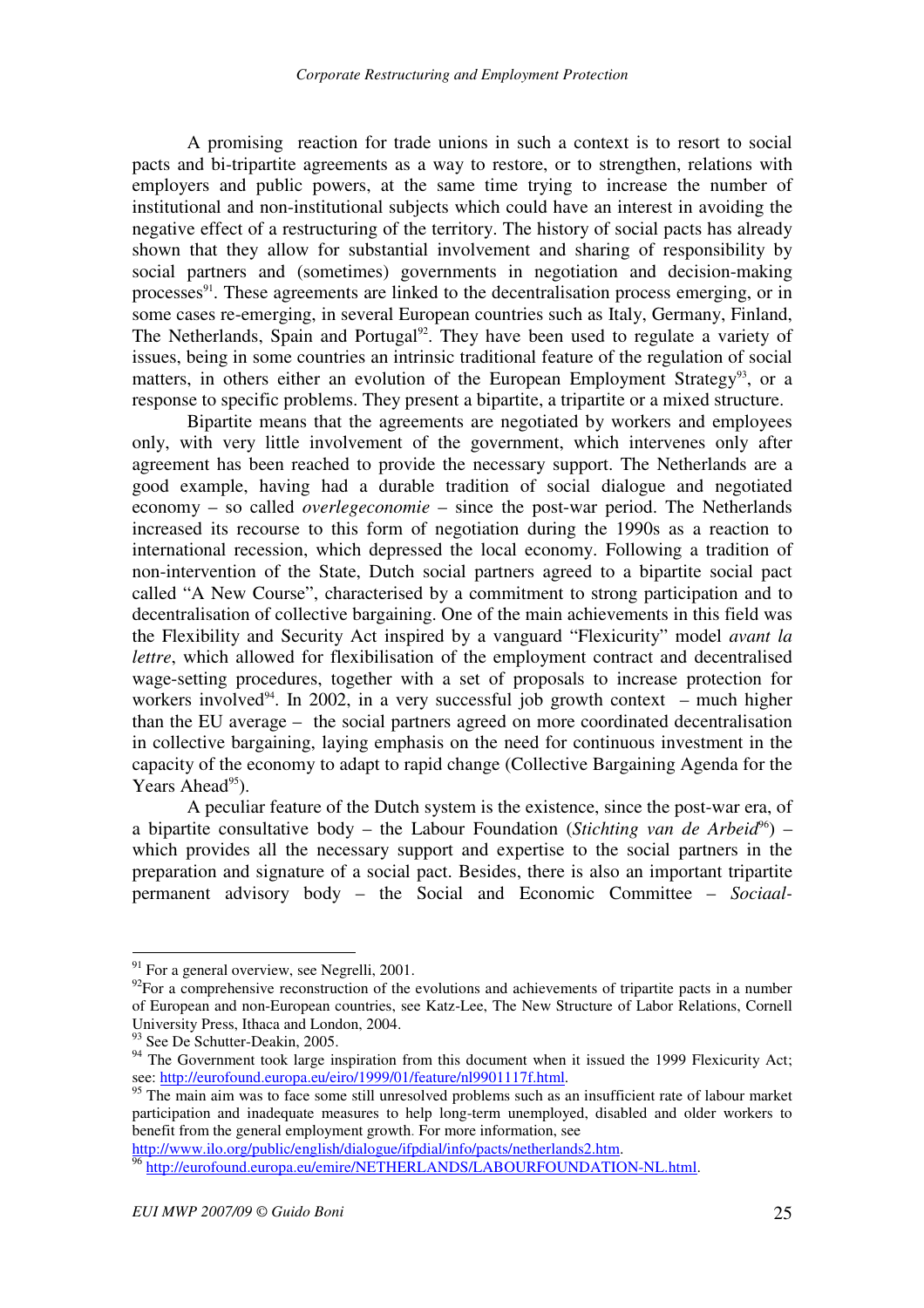*Economische Raad*<sup>97</sup> – that gives advice to the government on matters including social and economic policy<sup>98</sup>. They are both very useful in the negotiation of social pacts.

As far as tripartite structures are concerned, Italy is one of the most renowned examples, with the government being greatly involved in the negotiation, the signing, the launching and sometimes the follow-up of social pacts<sup>99</sup>. Even if tripartitism was developed already in the 1980s, it was during the 1990s that it reached its peak<sup>100</sup>. Basically it is a method of shaping public policy and labour and social reforms through cooperation between the government and the social partners. In spite of the wide use of social pacts during the last twenty years, there is no formal provision regulating this activity: it relies on agreements negotiated by the parties each time. Social partners aside, actors involved in negations are normally the Prime Minister and the Ministers of Labour and of Economy. In addition, a tripartite representative body, the CNEL (National Committee Economy and Labour) is also involved with advice-giving and monitoring functions. Social Pacts were used mostly to react to both a critical economic situation characterised by high inflation, high public deficits and debt, high unemployment and labour market rigidities, and to the pressures arising from EU membership, urging Italy to reduce its budget deficit. Such very difficult choices could not be taken by the government alone, which then sought the social partners' support to implement measures painful for both firms and workers.

In Italy, parallel to this cooperation at national level, another very interesting practice, supported by the law, developed at territorial level. It has particular relevance in the context of this study, as it represents a usual, and to a certain extent effective, way of promoting that enlarged social dialogue of which mention has been made. In Italy, in spite of a long-lasting tradition of centralised social and economic policies, local social pacts developed at territorial levels and were explicitly sanctioned by the 1996 "Pact for Employment", and then implemented by Law 662 of 1996. Localism and territorial autonomy were at the centre of this reform in which, under the heading "negotiated planning" (*programmazione negoziata*), a number of measures can be found<sup>101</sup>. Their targets are manifold: to enhance local entrepreneurship, to valorise local resources and capabilities, to create employment. The most noteworthy are the "territorial pacts" and the "area contracts", aimed at promoting investment and employability in economically underdeveloped and depressed regions. They represent an important example of the trend of localisation of development policies – a phenomenon shared by other European

 $97$  It is composed of 33 members nominated by the employers, the employees and the Crown; see: http://eurofound.europa.eu/emire/NETHERLANDS/SOCIALANDECONOMICCOUNCILSER-NL.html.  $\frac{1}{98}$  For more information in English, see Verhulp, 2005; Slomp, 2004.

<sup>99</sup> See Regalia-Regini, 2004; Caruso, 2001; *Id*., 2005.

<sup>&</sup>lt;sup>100</sup> One of the most important pacts is the 1993 social pact (so called Protocollo Ciampi) which focused on income policy, but most importantly included a new structure of collective bargaining on two levels, the national and company or territorial level and which is still in practice to date. This was followed by 1995 Agreement on Pension Reform, which was preceded by extensive consultation with the social partners. The 1996 "Pact for Labour" was signed against the background of two-digit unemployment rates and rigid labour market legislation identified as the main cause of unemployment. It raised consensus about the need to augment labour market flexibility with all the parties agreeing on the introduction of a new set of labour market legislation. It is also important as it sanctioned the "territorial pacts", then introduced by Law n. 662 of 1996 (see below). Other achievements of this process of concertation are the 1998 Christmas Pact and the 2001 Pact for Italy. For more information see Caruso, 2001 and Regalia-Regini, 2004.

 $101$  It is not possible to quote here the vast literature which has been developed on the subject matter during the last ten years, but for further references see Albi, 200; D'Arcangelo, 2003; Costantini, 2005.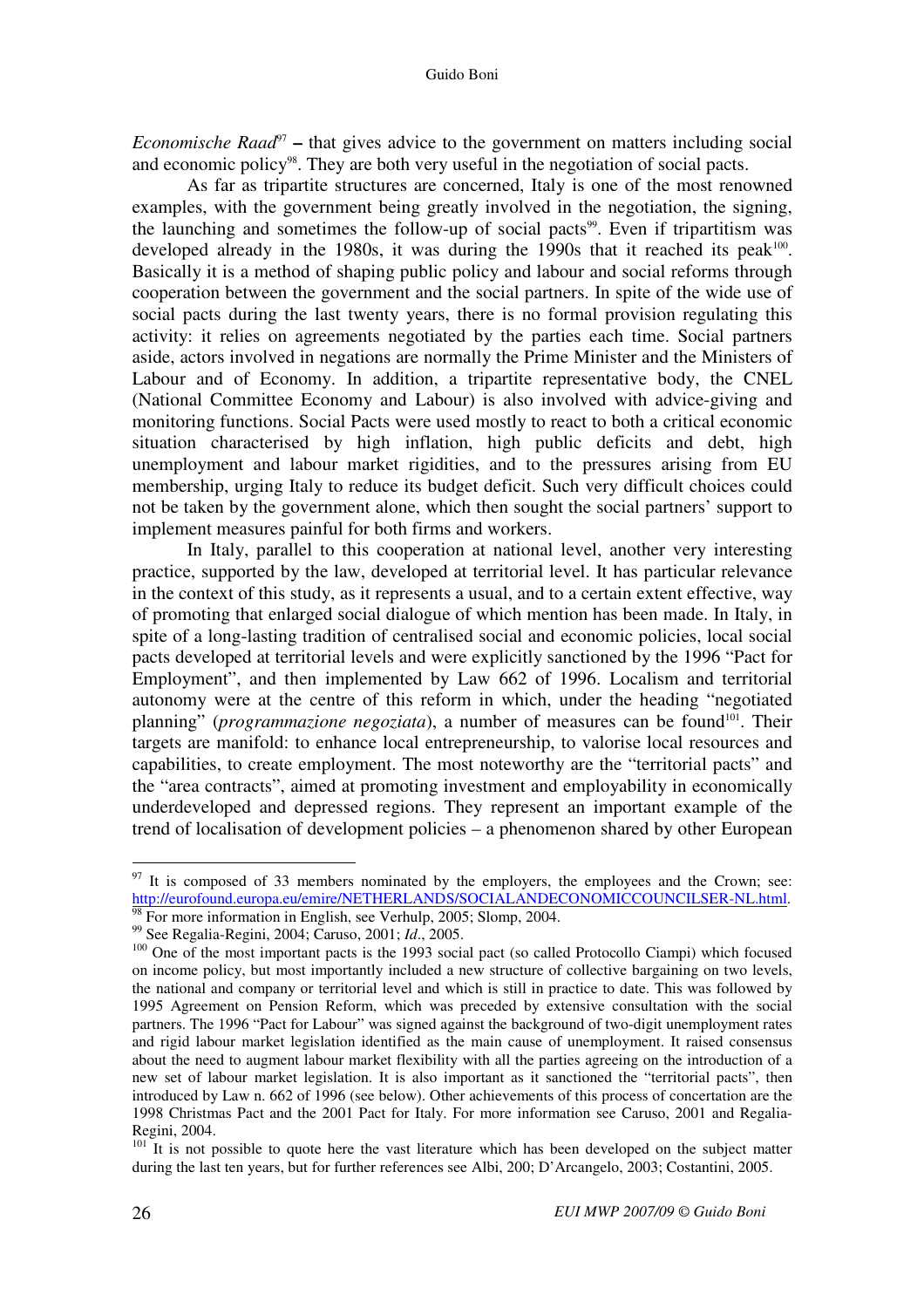countries – conceived against a background of decentralisation of collective bargaining, an accrued strategic view of the territory as a key element of competition, and the need for more labour flexibility. They cannot be considered simple labour policies as they represent a totally new approach to socio-economic problems – mainly of the South of Italy – characterised by a mixture of labour market initiatives, investments to foster local, urban and industrial development, and revitalisation of the concerned territory as a whole $102$ .

Territorial pacts are very interesting experiences in the framework of the present research, as they are designed to foster development through co-operative actions carried out by a large number of social actors, thus giving raise to something similar to that "enlarged social dialogue" which has been proposed to react locally to restructuring processes. In fact, in the case of these pacts, concertation goes beyond the conventional triangle which characterises the traditional tripartite approach, as it encompasses a wider network of private and public local subjects: banks, chambers of commerce, non-profit organisations, etc. They jointly approach and discuss common problems of development of the territory and jointly fund the various measures on which agreement is reached. Most of these pacts, after being submitted to the CNEL – which is competent to recommend public funding – benefit from a financial contribution from the government<sup>103</sup>. Even if they share some features of the industrial districts, they do not have the ambition to replicate their success, being mainly concerned with other possible forms of local development which can involve large firms as well as the development of policies apt to foster local traditions in the fields of agriculture, artistic heritage, environment, etc. $^{104}$ 

As far as area contracts are concerned, even if they share similar conceptual premises, they do not specifically aim to foster development in depressed areas, but to provide adequate means of reaction in areas where firms already exist but are facing a crisis situation. Therefore they are agreements signed mainly with the unions in order to limit collective redundancy through derogation to legal and collective provisions (especially wage reduction and more flexibility in the administration of the employment contracts). Unfortunately, despite - too<sup>105</sup>?- high expectations, these contracts have not been effective in promoting local employment and revitalisation of depressed areas. According to recent studies, they ended up in an irreversible crisis<sup>106</sup>. Failure was mainly due to an excessively centralised and *dirigiste* approach which has always characterised traditional State intervention in Italy, where the role played by the central government taking part in the political exchange with its own resources and thus somehow conditioning the results at local level, has been of primary significance. The

 $102$  More specifically, "territorial pacts" consist of operative procedures and bargaining tools designed to promote the development of businesses, co-operatives and employment measures in a given area, through the use of productive and natural resources that characterise that area.

 $103$  In 2000, more than one hundred territorial pacts had been submitted to the National Committee for the Economy and Work (*Comitato Nazionale per l'Economia e il Lavoro* – the body competent to recommend public funding: CNEL), 71 for the South and 38 for the Centre-North. Ten of these pacts are "European pacts", that is financed by special European funds. For some updated information on their diffusion and prospectives, see the website of the "Associazione Nazionale per il Coordinamento dei Patti Territoriali e dei Contratti d'area per lo Sviluppo Locale", www.anpaca.it.

<sup>&</sup>lt;sup>104</sup> See Guarriello, 2005.

 $105$  See D'arcangelo, 2003, §5 and 6.

<sup>&</sup>lt;sup>106</sup> According to Costantini, 2005, 44: "*Il contratto d'area appare in crisi irreversibile*", and further evidence and references whithin.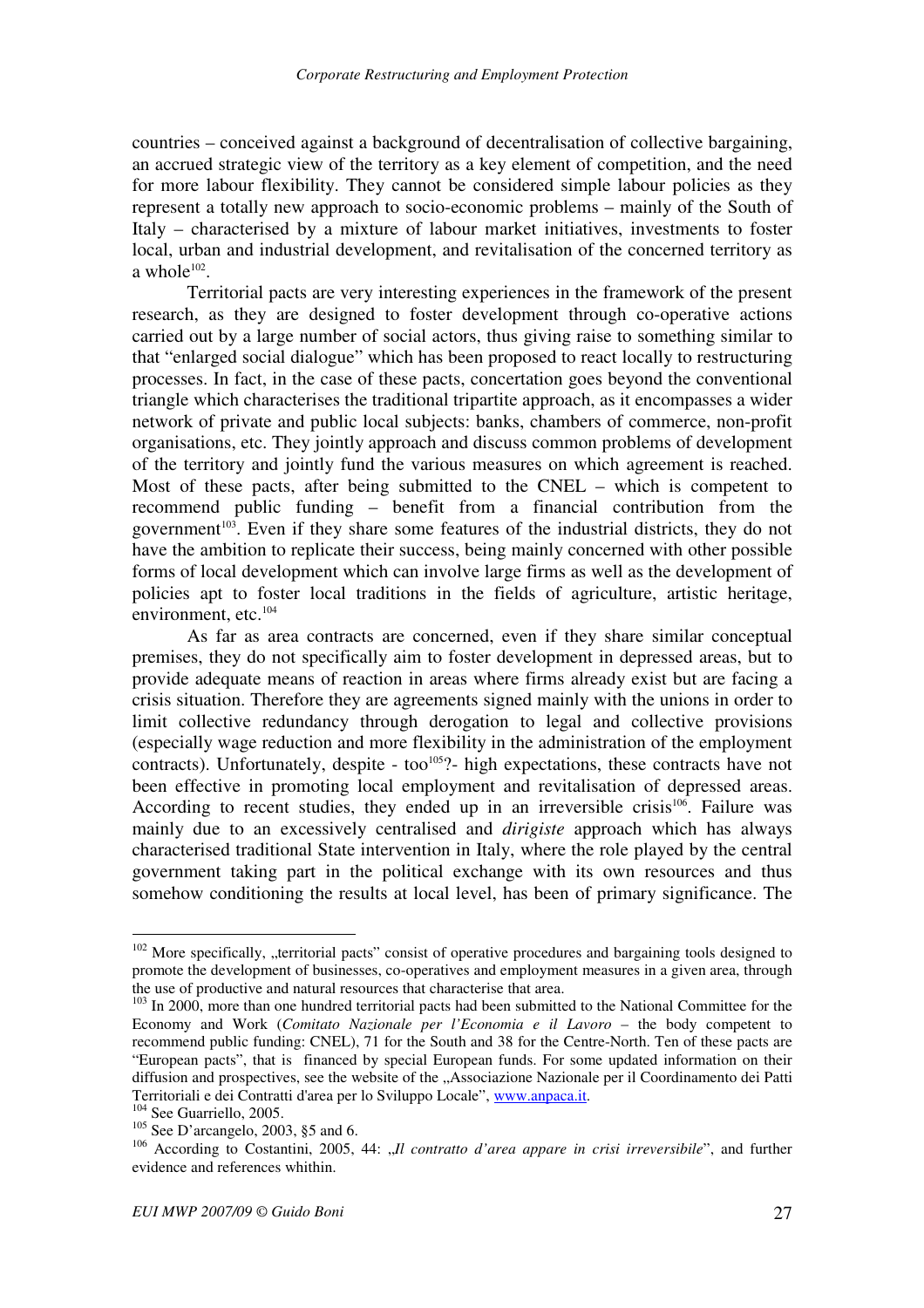heavy bureaucratisation, which the process of being granted funds requires, resulted in too slow a reaction (let alone anticipation) to crisis situations, which demand a prompt response in order to be successful<sup>107</sup>. In addition, research has shown that area contracts are too expensive: each new job would cost something between 100,000 and 150,000  $Euros<sup>108</sup>$ .

Territorial pacts on the other hand, even if they deserve some criticism, have been more successful<sup>109</sup>. First of all, they are cheaper for public finances (an estimated cost of  $69,000$  Euros per each new job created<sup>110</sup>); secondly, the competence given to regions makes it possible to react more promptly to a crisis. However, a lot of scepticism about their future remains, since a clear indication of the subjects involved in this "negotiated planning", and of the topics which can be dealt with, have not been provided, therefore creating great incertitude among the parties. Without going into details here, reference can be made to recent studies, which emphasised the fact that the era of the "*programmazione negoziata*" as a whole is over, and that new instruments are coming after the federalisation of the country and the achievements and learning brought about by such practice. In this context great expectations are placed on the decentralisation of development policies and in the expansion of territorial welfare policies. As Regini put it<sup> $111$ </sup>, the future for decentralised collective bargaining could be in a "competitive solidarity", in a system of agreements which should be laid down at local level to design the possible pattern of evolution of the territory, taking into consideration both social (interracial integration, training and education linked to the needs of the territory) and economic policies (facilitating access to credit, investing in infrastructures, simplifying administrative procedures, etc.).

What must be stressed in the interest of this paper is that in almost all of the Member States there have been some – more or less developed – practices of territorial regulation<sup>112</sup>. Despite a flourishing period during the 90s which has been highlighted

<sup>&</sup>lt;sup>107</sup> See Pichierri, 2001, 237 ff., here § 4.3.

<sup>108</sup> See Costantini, 2005, 44.

<sup>&</sup>lt;sup>109</sup> For an accurate analysis of the impact of the territorial pacts in Southern Italy, where the majority of pacts concentrate (162 out of 230 pacts signed in Italy from 1996 to 2003 referred to Southern Italy), see Ministero delle Finanze, La lezione dei Patti territoriali per la progettazione integrata territoriale nel Mezzogiorno,

http://www.dps.mef.gov.it/documentazione/docs/patti/RICERCA\_PATTI\_TERRITORIALI.pdf, where it is stated that an evaluation of the impact of the territorial pacts is extremely difficult, and further analysis conducted on case studies is necessary: "*I risultati qui richiamati relativi all'efficienza e all'efficacia indicano chiaramente che lo strumento dei patti territoriali non ha dato risultati univoci riassumibili in un giudizio sintetico di successo o di insuccesso*", p. 72.

<sup>&</sup>lt;sup>110</sup> Sales, 2003, 181 ff., here at 185.

 $111$  Regini, 2003, 83 ff., here at 103; for a similar vision, see also Regalia, 2003.

<sup>&</sup>lt;sup>112</sup> Beyond the examples of bi-, and tripartite agreements just illustrated, reference should also be made to Spain, which can be referred to as a "mixed model" where social pacts are normally agreed between workers' and employers' organisations through interconfederal agreements. Their origins date back to the post-Franco era, in the 1970s, but they developed innovative features during the 90s, when a new kind of social dialogue was introduced. It dealt firstly with pension reform (In 1996 the *Agreement on the Rationalisation of the System of Social Security* was signed by the Government and the two largest workers' organisations (the Confederation of Workers' Commissions (CC.OO) and the General Workers' Confederation (UGT). Although the major principles of the pension system remained intact, the pact agreed on a change in the calculation of pension formula towards the reduction of both pension contributions and payments. Secondly, it also dealt with the wider issues of collective bargaining and labour market reform (Three pacts were signed in 1997 (*Interconfederal Agreement for Stability in Employment* (AIEE), *Interconfederal Agreement on the Coverage of Gaps "Vacíos"*, and *Interconfederal Agreement on Collective Bargaining* (AINC)). The latter represents a landmark for the future of bipartite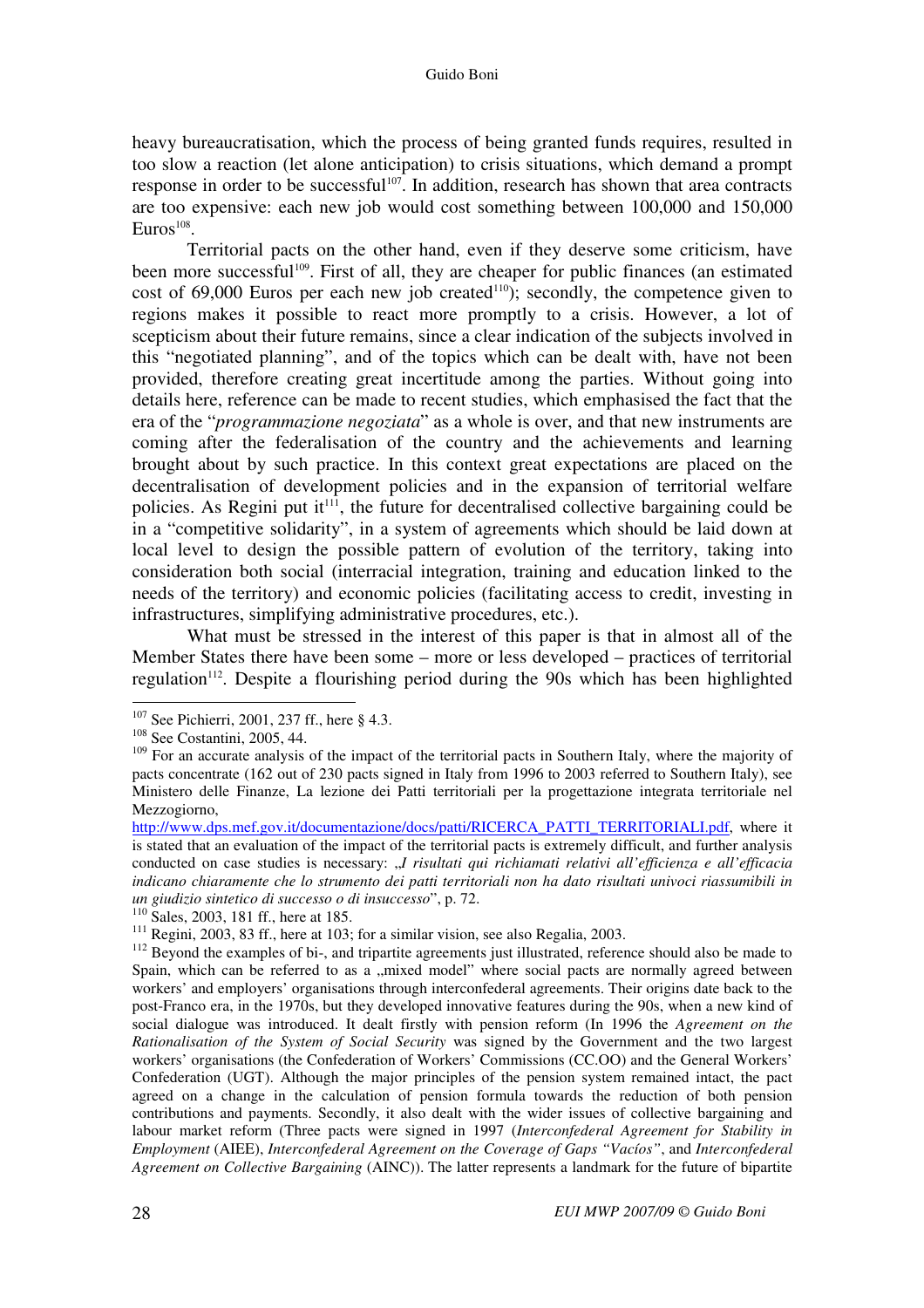with reference to some countries – and even though practices of territorial regulation have always been rather precarious nowadays they seem to be dependent on occasional and unstructured intervention. Nonetheless, they prove the existence of some sort of dynamic reaction to the failure of the traditional centralised approaches to the social dialogue. This is due to the autonomy that, even if to different extents, local actors enjoy in the preparation and in the implementation of actions at territorial level. The territory as a place of social and economic regulation has then become a facilitating factor for the intervention of a number of actors, both private and public, providing for important support to projects aimed at improving local development.

The various instruments which have been developed across Europe show that the possibility of achieving the goals of local development is intimately linked both to the involvement of the local actors with their baggage of precious information, and to the attainment of their indispensable consensus. Indeed, as Casarosa stated:

"the local context, where work and social life overlap, is the place where the collective identity is produced and reproduced, mutual trust is reinforced, and a flexible and effective network of economic and cognitive relations, that supports the knowledge creation and diffusion processes, is strengthened"113.

When we look at the different practices and legal tools developed in the countries which are the object of our research, a number of instruments can be found, even if they rarely play a decisive role in the majority of the case studies; it seems that the interaction between the different actors varies on a case by case basis. If we then look at trade unions, their main interest appears to be that of creating the maximum degree of mobilisation among not only the workers, but also the local actors. Nonetheless, when the time comes to participate in joint meetings in order to find a shared solution to restructuring issues, there often seems to be a lack of real will to do so. On the other hand, local actors, even if the majority of cases show that they react quickly to the request for involvement from the unions, seem to lack initiative, and any pro-active, long-term, strategy to anticipate a crisis, or at least to set up programs and measures to prepare workers to face the risk of change, which is much more common nowadays than in the old Fordist economy<sup>114</sup>.

Nonetheless, as the experience of tri- and bi-partite agreements - for example of Italian "negotiated planning"- shows, there is ample margin for a search for commonly agreed solutions. Moreover, despite the majority of cases showing a lack of initiative from the parties, there are some very good practices of social partnership which indicate that significant progress can be accomplished.

<u>.</u>

collective bargaining by setting out a clear structure and the scope of collective bargaining. It clarified the roles of different levels of collective bargaining by addressing the problem of how to coordinate the different levels of collective bargaining. Moreover, the agreement expanded the issues to be dealt with through collective bargaining, which enhanced the influence of the social partners in the policy debate on labour market reforms.

<sup>113</sup> Casarosa, 2007.

<sup>&</sup>lt;sup>114</sup> As for STMicroelectronic for example, it is stated that: "It's an opinion shared both by trade unions and management that in Italy, particularly in Lombardia, public authorities take an interest only when a company goes bankrupt. […] For this reason public intervention has never been formally requested, even if such a necessity has been considered in some Trade Unions' bulletin […] and also by the union representatives interviewed".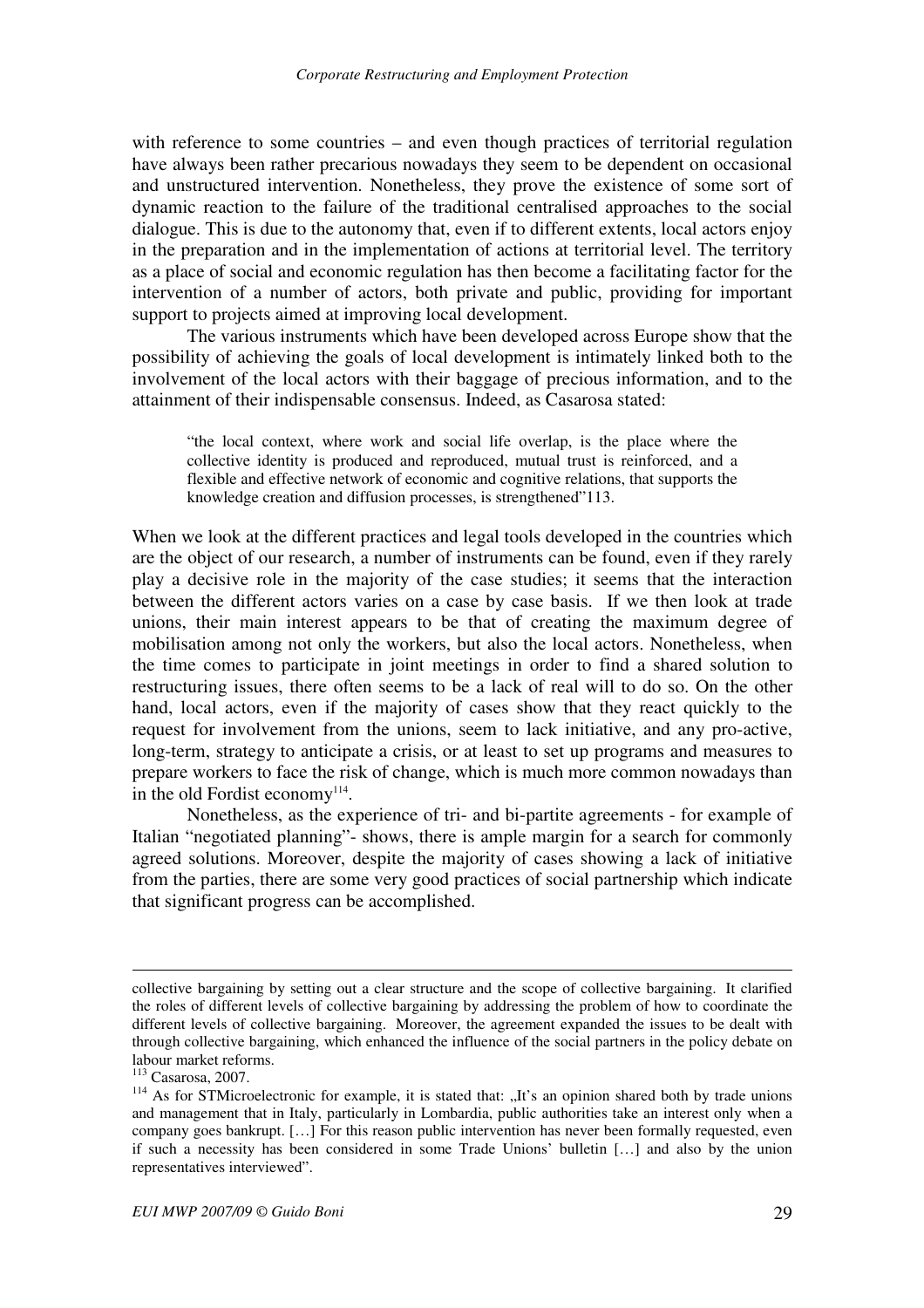# **7. The Role of Trade Unions in the Construction of an Enlarged Territorial Social Dialogue for the Anticipation and Management of Change: Main Lessons from the Case Studies.**

As stated, cases show that social actors at territorial level do not have a real understanding and/or a real will, and/or a real strength to develop common strategies of intervention at local level. Local trade unions seem to be reluctant to abandon the usual conflictual scheme of action and, as said, consider it more important to involve local actors in the protest than really to cooperate with them<sup>115</sup>, or with the management, in order to find shared solutions to the problems created by restructuring. At the same time, local actors often appear to be fragmented in a myriad of different entities, frequently expressing dissimilar interests.

If we then move to the third actor - the enterprise - cases tend to show that often, even when good and cooperative relationships are part of the culture of the firm<sup>116</sup>, restructuring processes are likely to be presented to the workers and their representatives as something both inevitable and unforeseeable, something which is not the responsibility of the firm but that is caused by a variety of reasons independent from the management's will. In those firms where the attitude is traditionally more cooperative, dialogues open up at that point, and all the actors are involved in the management of the crisis; in cases where the conflict is more acute, trade unions use a variety of tools to try and force the firm to withdraw its decision of restructuring: the mobilisation of the workers and of all the social actors (in some cases even local  $\mu$ churches<sup>117</sup>), and also with strikes and legal actions.

In any case, whatever the real reason behind the restructuring (shareholders' profits, management mistakes, economic change), whatever kind of industrial relation (conflictual or cooperative) is in place, the solution tends to always be the same; plant closures, collective dismissals, delocalisation, forced early retirements, etc., precisely what the firm originally wanted. Therefore, the role of the social dialogue seems to be diminished to a mere "*cachet*" for alleviating the original decision: essentially to try and convince the firm to reduce the originally declared number of dismissals.

However, there are also cases in which very positive results of this cooperative attitude are highlighted. In STMicroelectronic, for example, where workers and

 $\overline{a}$ <sup>115</sup> See e.g. FIAT Mirafiori, where a tradition of conflictual industrial relations prevented an effective involvement of trade unions in the restructuring process: "both national and local trade unions could not significantly influence the way the crisis was managed. […]A long phase of internal union division took place in 2002. All unions rejected an Industrial Restructuring Plan presented by FIAT. While Fim and Uilm signed a special agreement at factory level to manage workforce redundancies, Fiom refused to negotiate at factory level only. The local Metalworkers' Union divergence coincides with a period of friction among National Unions when Cgil refuse to sign the CCNL (Collective National Contract of Labour) renewal".

See also the pitiless criticism of how Italian trade unions participated in the closure of the Alfa Romeo site of Arese, proposed by Ichino, 2005, ch. 2.

**<sup>116</sup>** See e.g. STMicroeletronics, where there is "a cooperative system of industrial relations, even if not participatory in a strict sense. The management considers the involvement of Trade Unions as mediators between the firm and the employees important".

 $117$  See eg. Alcan Singen: "Via the activities of the union members and their public relations, it was possible to accomplish the biggest demonstration (3500 participants) in the history of the region. Furthermore, representatives of the local authorities,

politicians and representatives of the two churches could be integrated into the process".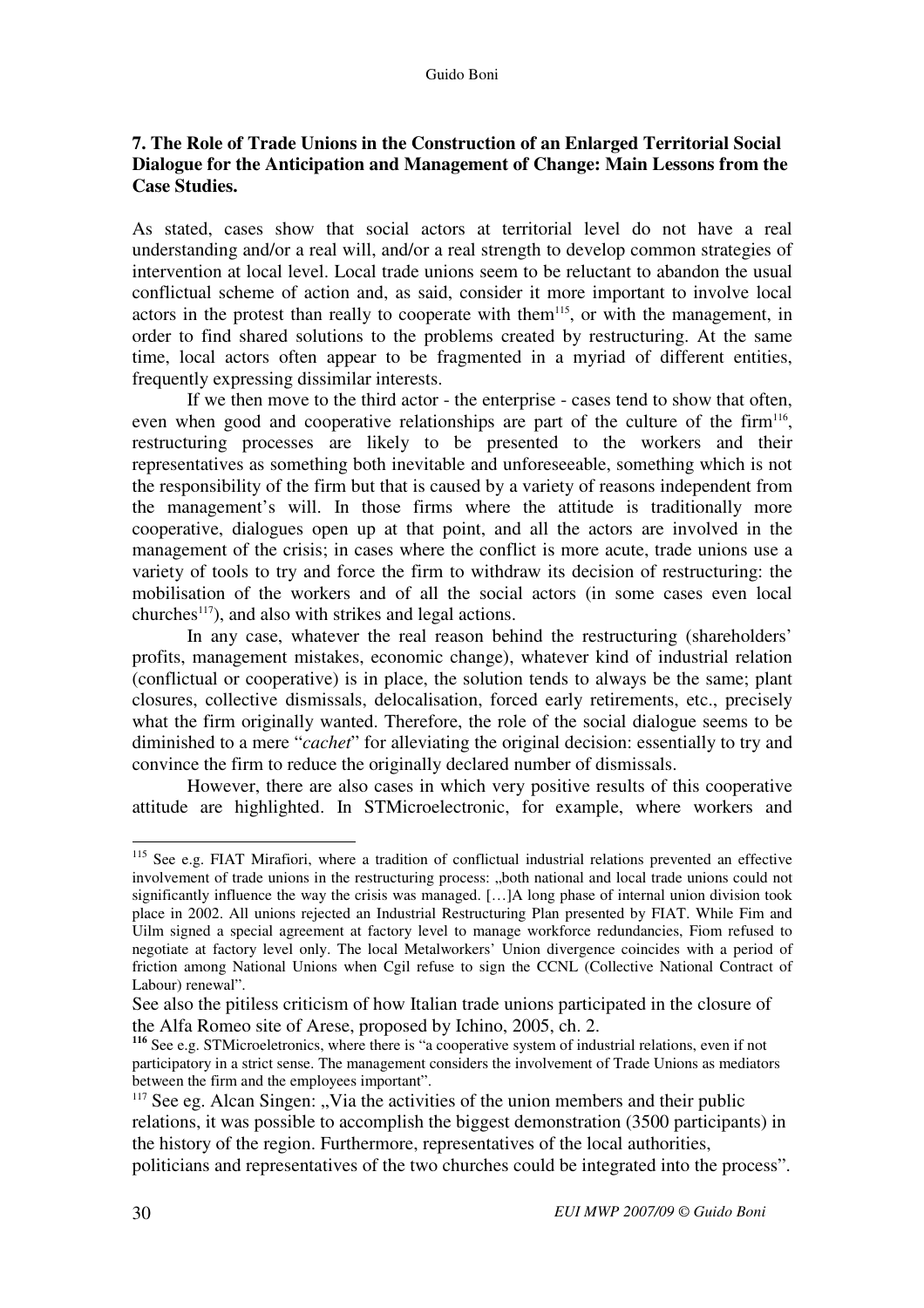employer, thanks to a long-lasting spontaneous tradition of cooperation, managed to face the crisis without any involvement of local authorities: "StMicroelectronics restructuring is a clear case of local governance of global dynamics, essentially based on a direct consultation and negotiation between management and unions without any intervention of local or public authorities". Doubts were, however, raised and the main question is whether the result could have been better with direct and supportive public intervention. As admitted by union representatives: "*the Regione Lombardia is absent*, without a tragedy there is no interest". Another positive feature of the case lies in the anticipation, which was also possible thanks to the "*union sensors*" ("*antenne sindacali"*) activated in the local "Strategic Committee"("*Comitato Strategico*") and by the information supplied by the European Work Council". Similar Committees represent an innovative feature of the case, which should constitute good "food for thought" for future development of similar entities in all firms, as they have proved to be very useful. Nonetheless, to operate at their best, similar entities require, at least to a certain degree, the goodwill of the management to share information in good time with workers, and this can only be possible in a peculiar context, such as that of STMicroelectronic, which also happened to be part of an industrial district, thus benefiting from all the added-values typical of a similar structure of firm organisation. To sum up, in the case of STM, strategic anticipation together with direct trade union involvement and the local process of governance managed "to transform the same nature of the restructuring from the initial request of downsizing to a reorganisation, with a new shift of work and reducing aged workforce in favour of younger people with updated skills and behaviours".

Therefore, all was due only to social local concertation and nothing else. If it is important to highlight this very important role played by a trade union, the impression is nonetheless, as in other cases that the positive achievements were more the result of an interaction between a variety of factors which – luckily? – turned out to be an adequate response to a crisis. So, what is lacking even in those cases which can be regarded as successful for both the unions and the firms, is a well-planned system able to help face the increasingly common challenges of the present economic situation which forces firms to undergo continuous and persistent reorganisations $118$ .

It thus follows that even STM, and other similar cases, do not really contradict the main findings of this paper, since from an attentive reading of the cases it emerges that there is a need for clearer paths of action for all the three main actors involved: firms, workers' representatives at territorial/plant level, and local actors. The second impression is that there is a huge need for anticipation strategies. Firms should share information, trade unions should modify their often outdated pattern of action, while local actors should develop administrative procedures and a series of means of

<sup>&</sup>lt;sup>118</sup> There are other cases which present some features of cooperative attitude between the management and the unions, as further confirmation of the fact that the less the restructuring is left to the management only, the more the possibilities are to find valuable solutions which go beyond a mere reduction of jobs and/or a relocation. RKL for example shares a similar pattern with STM, as restructuring (although at the very end unsuccessful, as the firm was sold to an investment fund) was mainly carried on with great involvement of both the workers and the unions: "The major innovative feature of the process was the extraordinary commitment of the works council and of numerous employees. The establishment of a task force (experts from different divisions) and the support of external consultants were important measures to convince the shareholders of a continuation of the company. The local management has also supported this process as well as politicians and the economic development agency".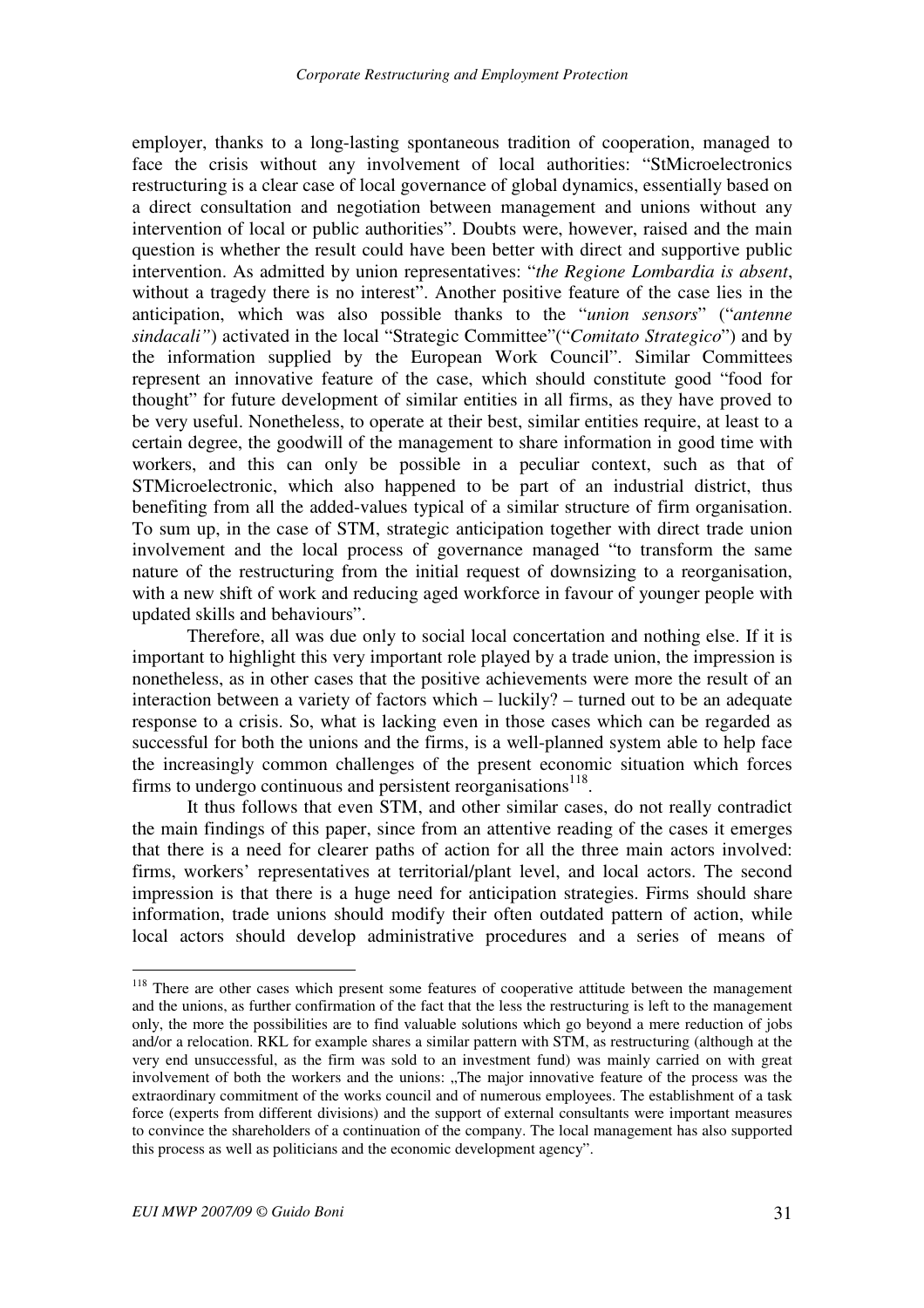intervention in order to both anticipate and manage a crisis. But the latter should plan this well in advance in a framework of strategic anticipation of change, while the unions should evolve to a more cooperative attitude, accepting to the risk of being more involved in the management from an early stage, therefore being made to a certain extent responsible in front of the workers for the eventual negative consequences of the actions taken by the firm. Of course, this requires the capacity for the collective actors to find their positions within the territory, and to structure themselves. A possible way of doing this is shown in the very instructive example provided by Zwickau, where early anticipation measures for future restructuring events have been put in place.

In 2002, following the adoption in Germany of EC-Directive on end-of-life vehicles (2000/53/EC), "the regional actors (IG Metall, Economic Development Agency, ARGE, politicians, VW Educational Institute in Zwickau) recognised the Directive as a chance to create new jobs and to improve the efficiency of the region Zwickau". This was done through the creation of an *ad-hoc* "End-of-Life Vehicle Competence Centre Zwickau". Analysis conducted in the Region, where the automotive industry is extremely strong (e.g., VW has large production sites), show that in the near future there will be an increase in the demand for firms recycling vehicle components. As employment in the car manufacturing industry is declining in the region and the spectre of delocalisation is there, unions, together with local authorities, developed the idea of setting up an entity which would allow, following this Directive, the creation of a model firm for recycling. Since the region has plenty of workers active in car manufacturing, the idea is ingenious: as they are able to build cars, they will quickly learn how to dismantle them, thus easily finding a new job, should the production of new cars decrease as foreseen.

The idea was originally conceived by the local trade union and then discussed with local public authorities, banks and private investment funds, as well as the VW Training Centre. The two main innovative aspects of the case are the "early identification of a key industry and the engagement of key persons as a constructive approach for a regional development". Indeed, if there is something structured at the territory level, there is the possibility for the workers to have more chances of continuity of employment in the territory.

Another very interesting example comes from Ruhr Kristall Glas, a firm located in the region of Essen, in Germany. This case, in comparison to most of the others, is quite striking as it is characterised by a very effective social dialogue with a strong integration of the local and regional authorities which, together with other facilitating factors, allowed the originally planned dismissal of 300 workers to be avoided. However, the most innovative feature is the establishment in Essen of the "KomNet" (*Kompetenznetzwerk Unternehmenssicherung Essen*)"<sup>119</sup>, (A Network of competence and safety policy for companies in Essen), composed of a number of experts **"**from various institutions such as public authorities, chambers of commerce and consultancies, as well as business development agencies, associations and credit institutions, which have cooperated for years on the sector of security policy for companies". The firms of the area can ask for assistance and a pool of experts is at their disposal to effectively help them by providing support in cases of crisis. Moreover, it works as a "communicative alert system as soon as one of the members is informed about changes in the business". Work councils and the local employment agency also cooperate

<sup>&</sup>lt;sup>119</sup> The KomNet has also a website providing a lot of information, in German only, concerning its composition and means of action: http://www.unternehmenssicherung-essen.de/.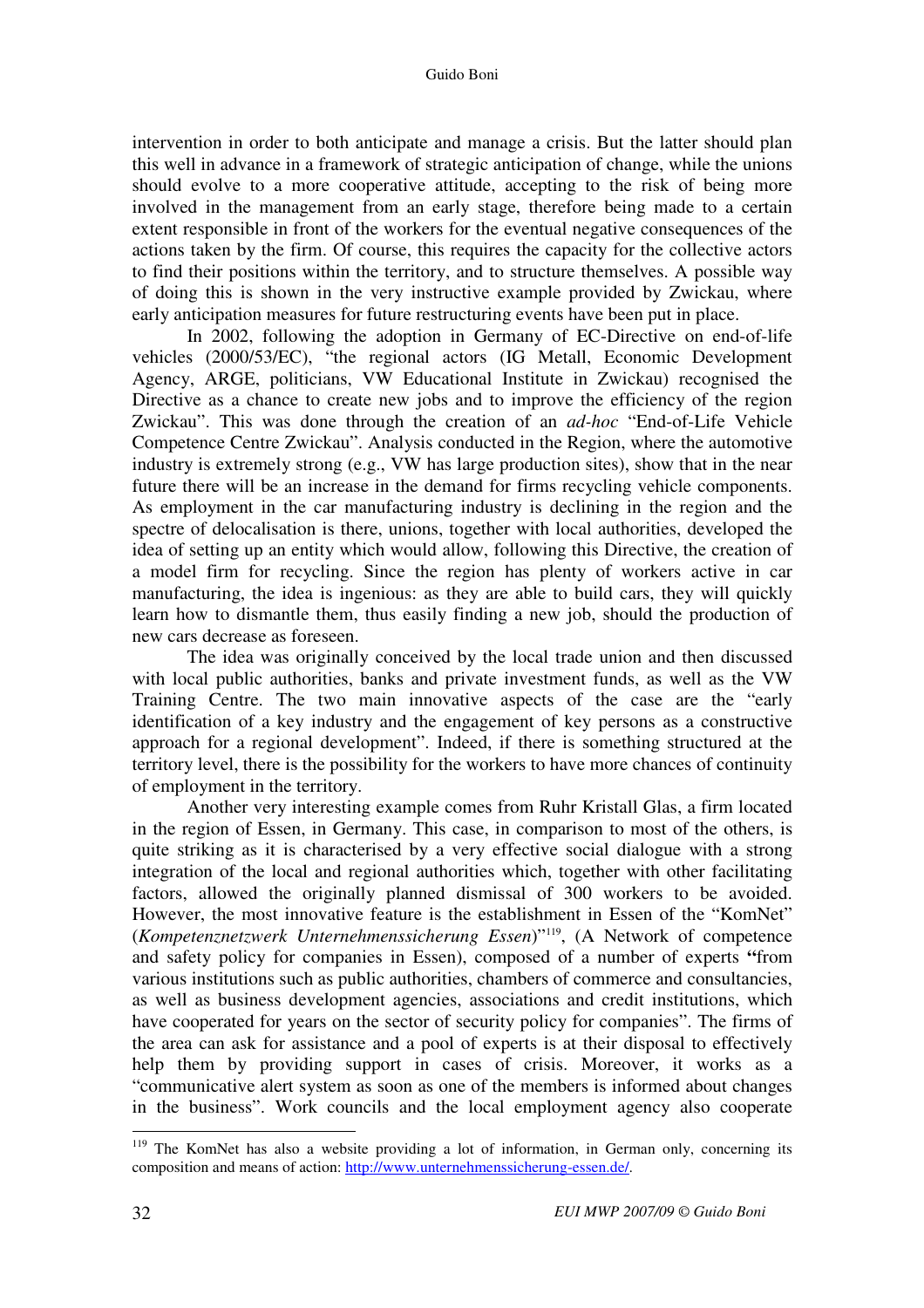directly with KomNet in order to find alternative solutions in crisis situations. This system, which is a peculiarity of the Essen region, puts the firm at the centre with all the local institutions around to give it support<sup>120</sup>. This joint system of support for firms, which functions as an early alert system, represents probably the most adequate tool for the anticipation and management of change, and it is paradigmatic of the idea, advanced here, of the need for an institutionalised enlarged social dialogue. Although the case studies lack more specific details concerning the exact functioning and funding of this entity, it really seems to be the most effective solution developed to date.

What clearly emerges from the cases mentioned is, primarily, the need for an institutionalisation of a minimal framework for social dialogue at territorial level, with the trade unions active and propulsive in its construction, development and sustainment. Bi- and tripartite agreements, and, primarily, territorial social pacts – to which reference has been made in the previous paragraph – also constitute a relatively pioneering pattern of action, calling into cause a number of actors to set up an enlarged social dialogue, which nowadays seems to be the better instrument for reacting to the challenges posed by business restructuring. Cases show that whenever good social dialogue, conducted in good faith, with the counterpart not necessarily seen as an opponent but as a facilitating factor for the success of the restructuring, is achieved, solutions tend to be found more easily and are more satisfactory for all the parties. The Alcatel case, for example, even if in the end the results were rather modest, nonetheless highlights that the most innovative feature is the change of attitude of the management towards the trade unions, which during the period 2001-2005 was characterised by the



 $\overline{a}$  $120$  A graphic to visualise this concept is provided: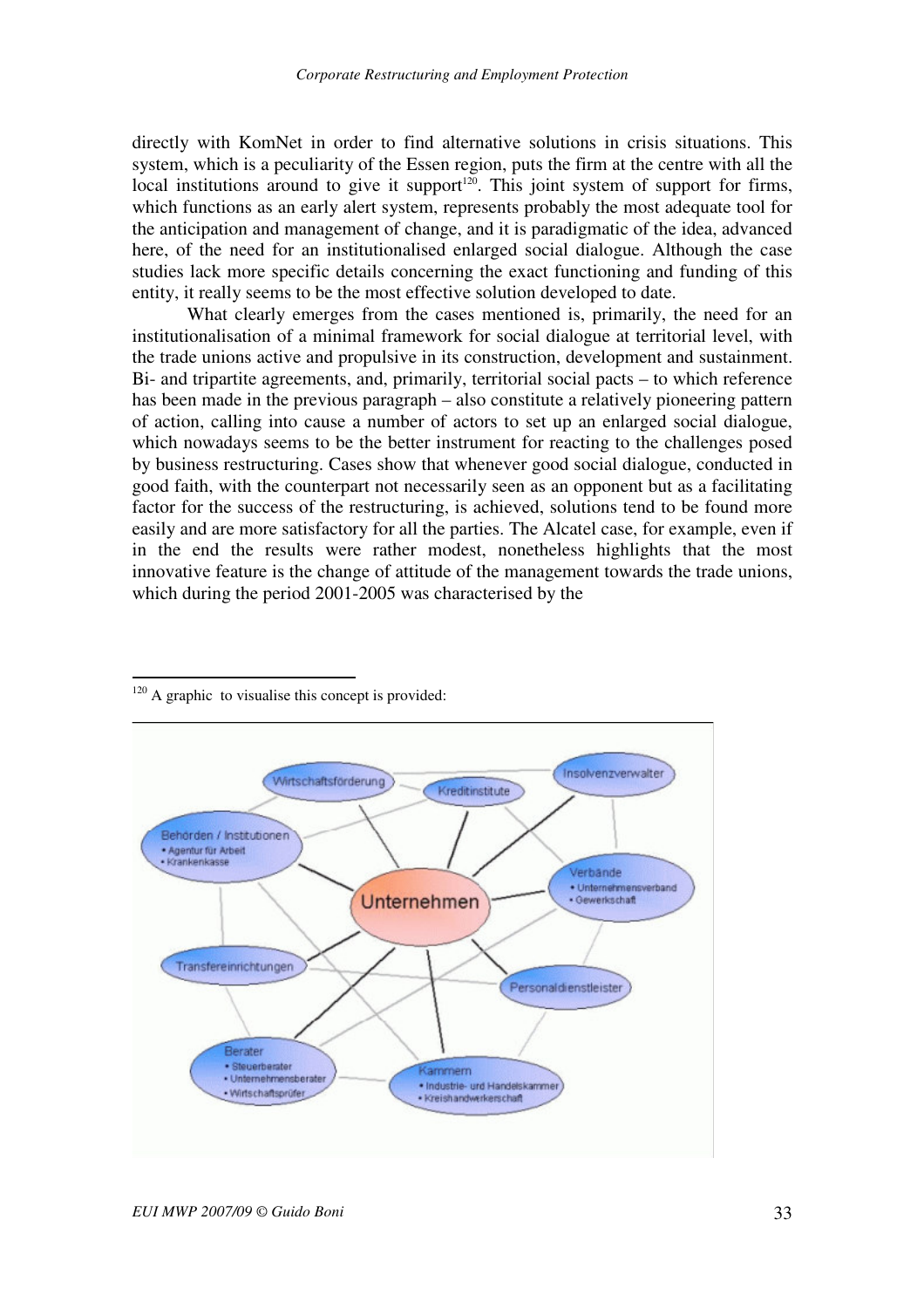"reconnaissance des partenaires sociaux, respect des prérogatives d'information consultation, développement progressif de pratiques de négociations collectives encadrées ou débouchant sur des accords".

As a consequence, the restructuring was based on collective bargaining, as the parties got to know each other at regular meetings, and a collaborative climate developed. In particular, as key innovative features, mention should be made of the presence of recognised interacting actors in the firm, of a procedure constituting a set of steps and timed consultations, and of a certain degree of flexibility in combining the various favourable aspects<sup>121</sup>. In comparison with other firms, e.g. Sabaf, where industrial relations were from the beginning much more efficient, the main lesson of Alcatel is rather trivial. Even so, it is interesting, because it raises awareness concerning the crucial relevance of a good social dialogue at the firm level. Of course, Sabaf was a much more dramatic success, as far as cooperation among the various actors is concerned:

"Sabaf is a clear case of restructuring involving all the three represented interests of management, trade unions and local authorities".

The success relies on Sabaf keeping its identity "based on social cohesion and employees' participation". At the same time, the firm managed to take advantage of the good relations with local authorities, something which turned out to be helpful when support was needed:

"the pro-active participation of local authorities was also stimulated by the behaviour of the firm, committing itself to urban re-qualification, transport and housing plans, and employees' facilities".

Moreover, Sabaf is also one of a few examples of effective anticipation strategy built upon transparent external communication policies adopted by the firm. Indeed, making workers and local authorities aware of the will to move to another nearby industrial district, explaining correctly and precisely the reasons for doing so well in advance – together with environmental commitment – also contributed to creating a good "social reputation" for the firm, whose decision to restructure the organisation when moving away from its original site allowed for maximising support and collaboration from both the unions and the local authorities. Of course, being in a very advantaged area of Italy (the rich and well developed North-East) and amongst industrial districts constituted key facilitating factors, but the strong social cohesion around the restructuring that the management was able to achieve represented the turning point for this very successful case.

<sup>121</sup> My translation. Alcatel case reads as follows: « *L'on voit ici que les pratiques innovantes, pour se déployer, supposent réunies quelques conditions:* 

*o Des acteurs reconnus dans l'entreprise, qui se connaissent et peuvent entrer en interaction ;* 

*o Du temps, ou du moins un certain déroulé d'étapes indispensables, permettant à une logique d'apprentissage de se déployer ;* 

*o De la flexibilité, l'innovation étant plutôt la combinaison d'un certain nombre de facteurs favorables que l'invention de méthodes révolutionnaires* »*.*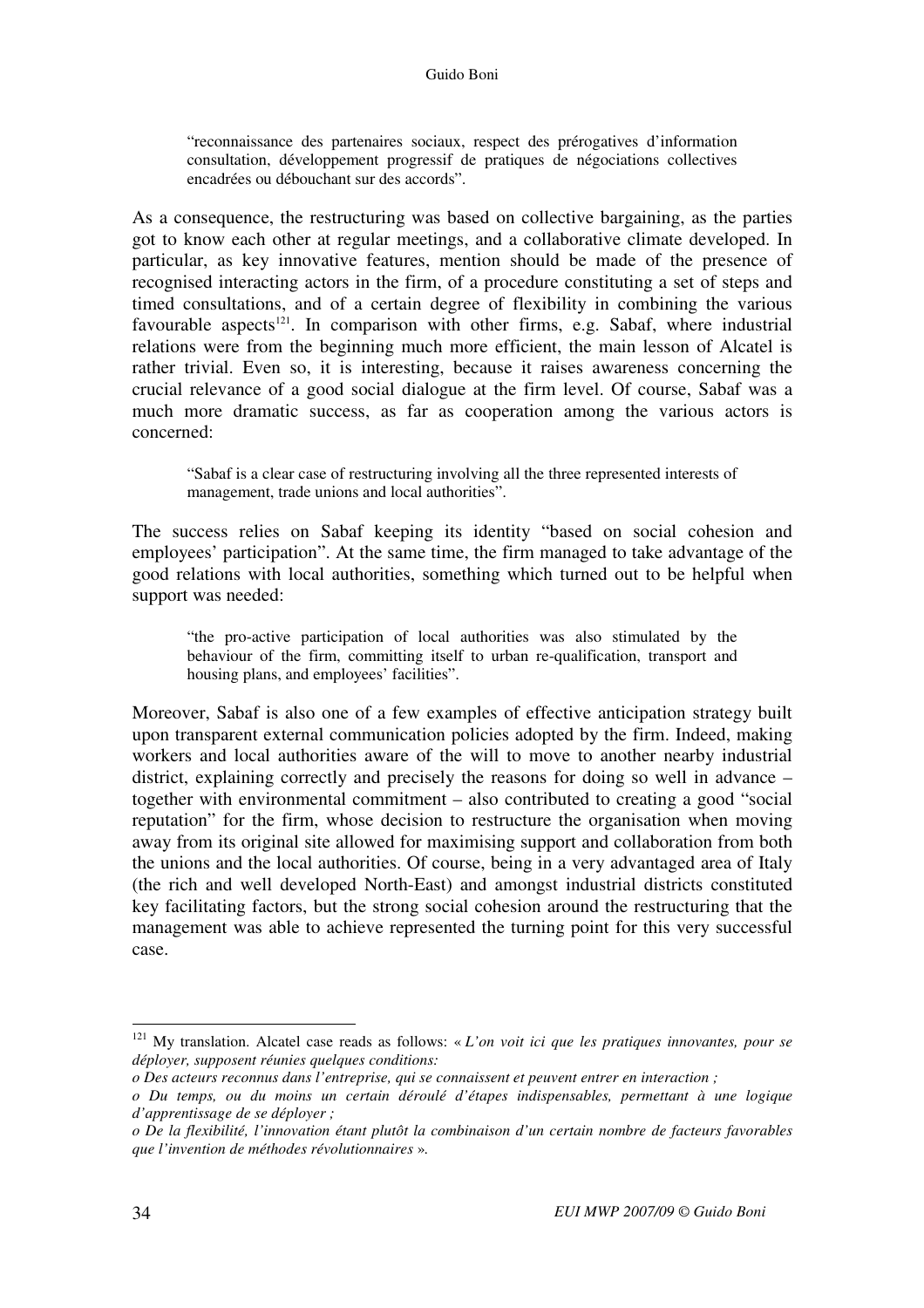#### **Conclusions**

After this first step - which we have referred to as the development of an enlarged social dialogue at the level of the territory - a second and more demanding step should be taken to achieve effective social management of the consequences of restructuring events. This consists of putting the local actors and the territory at the centre of the employment policies in order for negotiations concerning employment to become more credible and successful. This implies enlarging the negotiation on employment, and focusing on the competences of the workers and their professional trajectories. Taking care of this need should become the primary concern of the local actors, giving raise to what could be defined as a "local responsibility" in the medium to long term. In some areas, as we have briefly indicated above (see § 5), such a pattern of action represents a traditional feature of the industrial districts, where farsighted policies aimed at investing in the employability of the workers of the area are implemented, so that firms always have at their disposal the workforce necessary to perform the more specialised activities carried out in the districts. In such a case, firms have a substantial interest in investing in training, since workers tend to remain attached to the territory and rarely move to other areas (which would otherwise constitute a waste of money from the companies' point of view).

Nonetheless, similar initiatives in general enjoy the support of local administrations, constituting a typical investment in social policies. When these are made jointly with the companies active on the territory, the results can obviously be much greater. In order to extend similar initiatives in areas other than districts, clusters, *milieux innovantes*, and similar "special" regions, a realistic, even if difficult, proposal would be that of enhancing the specialisation of the firms, incorporating a number of measures which should be further discussed and developed. For example, by means of something like a "Permanent Regional Conference On Change" – thus somehow trying to partly replicate the positive ideas at the very basis of the EMCC – composed of representatives of the local unions and employers, together with a number of selected local actors. This regional conference should meet on fixed dates to discuss the feasibility of common actions for the territory, going beyond the coordination of training activities, and instead trying to develop a common vision with reference to all the multiple aspects which arise in the case of restructuring. As the management, and possibly the anticipation of such a complex event is extremely difficult, this will require identifying, equipping and legitimising the subjects of this structure and giving them the instruments to effectively coordinate the various actions.

The example of KomNet is very valuable. Such a proposal requires conferring more power and resources to the local level, but it does not mean only replicating the experience of the traditional "providential State". Instead, it calls for a transfer to the local level of a series of reciprocally integrated competencies that allow for elaborating and implementing solutions adequate to the peculiarity of a specific territory. This implies the need to identify, also through the proposed Regional Permanent Conference on Change, those regional "productive profiles" which are more coherent with the given territory in order to facilitate the building of virtuous synergies, thus enhancing the construction of agglomerations of various kinds and intensity.

According to these ideas, which should of course be analysed much more deeply and made the object of further research, the territory could develop to become a pertinent level of social regulation in the context of business restructuring. Many issues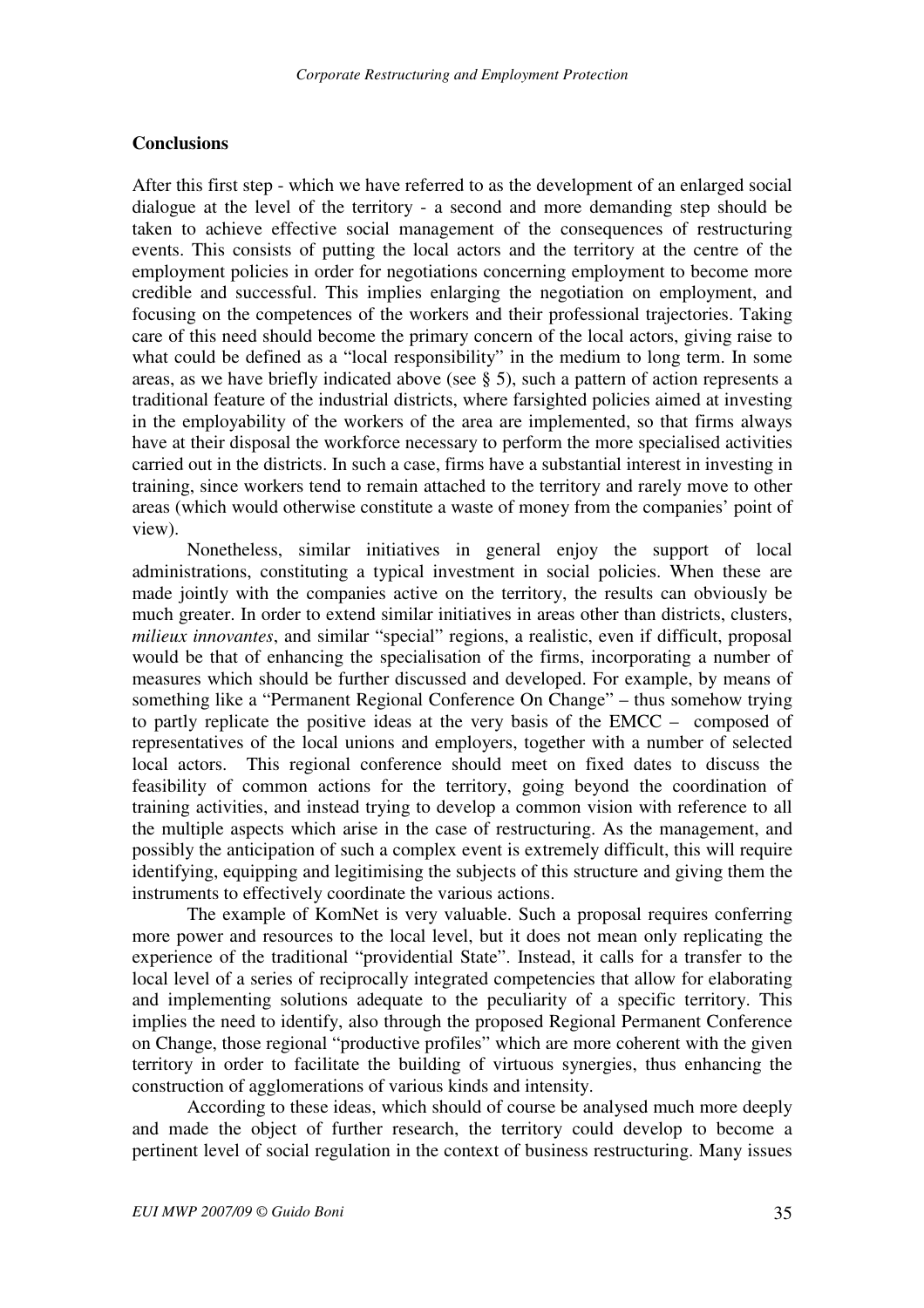remain to be solved. Here I list some of them, not necessarily in order of importance. First, the heterogeneity of the actors, each one with different powers, visions and attitudes, a problem aggravated by the fact that they do not all have the same strength and visibility. Secondly, the lack of a tradition of strong territorial social dialogue in many countries puts doubts on whether it is a good idea to transplant the usual instruments of collective bargaining or if new forms should be developed, creating, at least in the beginning, more flexible structures of social dialogue. Thirdly, there is the urgency to find adequate economic resources to support similar initiatives. Last but not least, persuasive means to convince firms to accept this idea of an enlarged territorial social dialogue must be found, together with ways of binding them to the commitments undertaken.

Another challenging issue which requires consideration, is how this pattern of action should be organised, it is essential to determine if this duty should be given to the law (and then the level for intervention must be decided, either national or local) with its binding devices and legally enforceable sanctions, or to softer tools left to the agreement of the social partners together with some sort of institutionalised involvement of the public administration, mainly at territorial level.

Furthermore, should the model of Corporate Social Responsibility develop in this field, it would be the place to expect firms to spell out clearly their responsibilities and their role in the proposed enlarged social dialogue, committing them to act in good faith when engaging in a debate concerning the anticipation and management of change. At the same time, the CSR is too weak in this field and should be flanked by a set of minimal rules agreed at collective level with both trade unions and the local actors, since they could provide resources and expertise – as in the KomNet case – in exchange for their firm commitment to the duties agreed. Failure to comply with them could, for example, allow banks and public actors to break their engagements too, refraining from giving further economic support, or reclaiming that already given.

The first conclusions and proposals advanced here remain necessarily open and in need of much further analysis and testing on the ground<sup>122</sup>. They could be summarised as follows:

- As far as participation and representation are concerned, all the relevant territorial actors must be present in the process of restructuring. If certain actors are not represented during the restructuring process, their interests will not be taken into account and this may pose obstacles to the restructuring process and its perceived success.
- Both trade unions and local actors have to be flexible and willing to take up new roles in the anticipation and management of restructuring.
- Real and effective concertation, and not mere consultation, must be pursued within permanent and institutionalised structures where a successful and actual dialogue can be developed. Whatever the device created to manage the restructuring process, if it triggers negotiation, then it is a useful one.
- As for anticipation, territorial measures and instruments must be built up and used; development strategies, observatories, employment centres, etc. Once established, they will help not only to better manage each following

 $122$  They are however consistent with some of the main findings of the MIRE project, which shares many common features with AgirE http://www.mire-restructuring.eu/.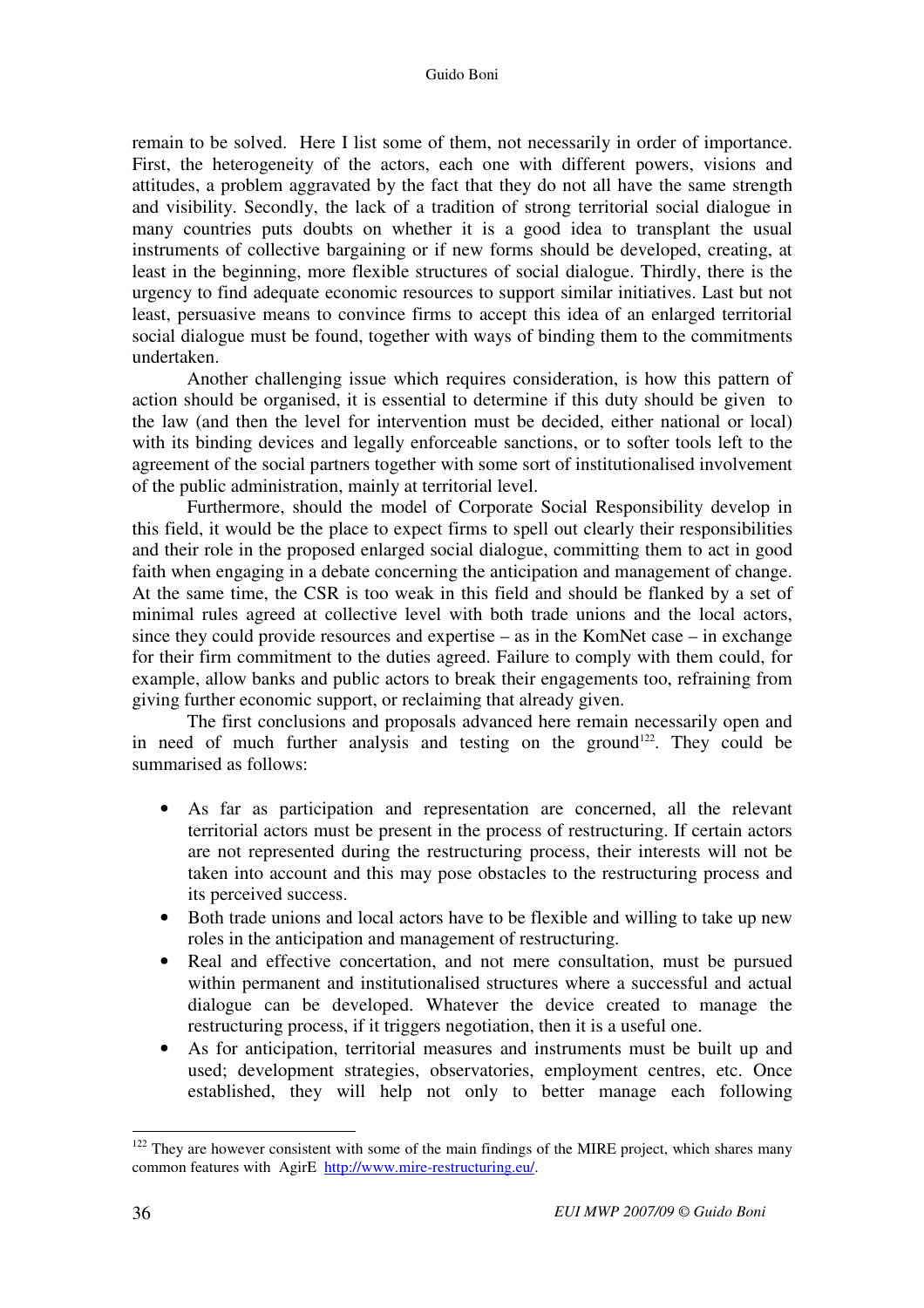restructuring case, but also to effectively anticipate them. On the individual level, although it is not possible to expressly train people for restructuring, focusing on the competences of the workers and their professional trajectories should become the primary concern of the local actors, giving raise to what could be defined as a "local responsibility".

The many challenges still posed by business restructuring can be summarised with the words of Marie-Ange Moreau, the scientific coordinator of the AgirE project. In a recent essay, she explained that<sup>123</sup>:

« *C'est important de souligner la complexité des challenges en mettant l'accent sur la complexité des questions et interactions posées par les restructurations qui conduisent nécessairement à des réponses à de multi-niveaux et sur de multiples facettes, nécessitant des développements très construit de partenariats, ce qui suppose leur financement sur un temps long.*»

<sup>123</sup> Moreau, 2007.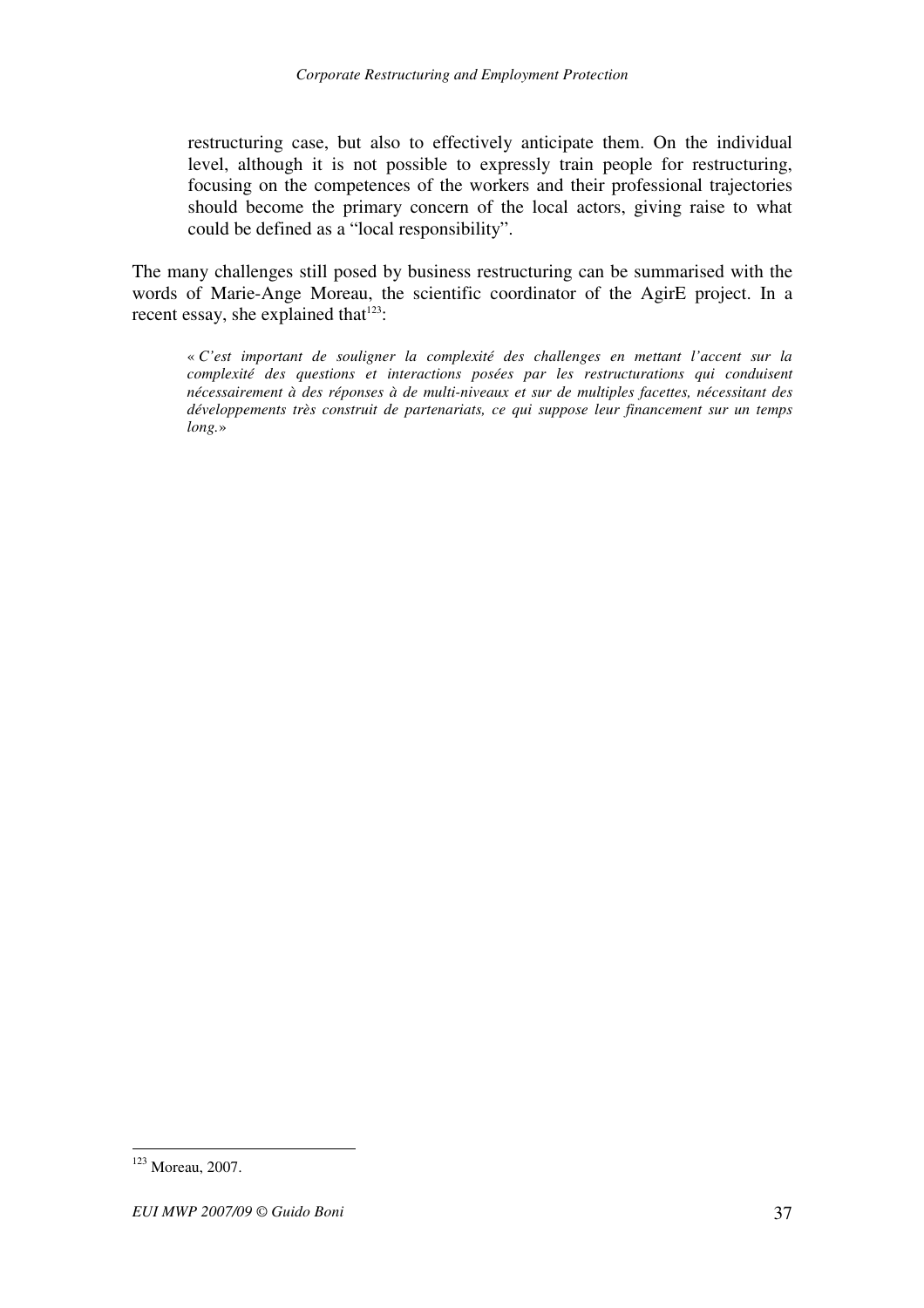# **Bibliography**

Albi, P., La contrattazione sindacale nella programmazione per lo sviluppo, Giorn. dir. lav. rel. ind., 2001, 417 ff.

Ales, E. (et al.), Transnational collective bargaining: past, present and future. Final report, EC-DG Employment, February 2006:

http://ec.europa.eu/employment\_social/labour\_law/docs/transnational\_agreements\_ales \_study\_en.pdf

Algon Y., Cahuc P., "Civic Attitudes and the design of labour market institutions: which countries can implement the Danish flexicurity model?" IZA DP n. 1928, 2006: www.iza.org.

Anderson, J., The Territorial Imperative: Pluralism, Corporatism and the Economic Crisis, Cambridge, CUP, 1992

Arthurs, H., Who's afraid of globalization? Reflections on the future of labour law, in Craig-Michael Link, 2006

Auer, P., et al (eds.), Delocalisations, norms du travail et politiques d'emploi, La Découverte, Paris, 2005

Aydalot, P., Milieux innovateurs en Europe, Paris, Gremi, 1986

Becattini, G. (ed.), Mercato e forze locali: il distretto industriale, Il Mulino, Bologna,1987

Becattini, G., Modelli locali di sviluppo, Bologna, Il Mulino, 1989a

Becattini, G., Sectors and/or districts: some remarks on the conceptual foundations of industrial economics, in Goodman and Bamford, 1989b

Belussi, F., Policies for the Development of Knowledge-intensive Local Production Systems, Camb. J. of Ec., 1999, 729-747

Bhagwati, J.-N., In Defence of Globalisation, OUP, Oxford, 2004

Biagi, M. (ed.), Toward a European Model of Industrial Relations, Kluwer, 2001

Blainpain, R., European Labour Law, Kluwer Law International, The Hague-London-Boston, 1999

Cafaggi, F. (ed.), Le reti di imprese tra regolazione e norme sociali – Nuove sfide per diritto e economia, Il Mulino, 2004

Camagni, R., Maillat, D., Milieux innovateurs. Théorie et politiques, Paris, Economica Anthropos, 2006

Camerson, K., Freeman, S., and Mishra, A., Downsizing and Redesigning

Organisations, in Huber, G., and Glick, W. (eds.), Organisational Change and

Redesigning organisations: Ideas and Insights for Improving Performance, New York and Oxford, OUP, 1993

Caruso, B., Changes in the workplace and the dialogue of labor scholars in the "global village", WP C.S.D.L.E. "Massimo D'Antona" INT – 50/2007,

Caruso, B., Decentralised Social Pacts: Trade Unions and Collective Bargaining, - How Labour Law is Changing, in Biagi, 2001a

Caruso, B., Federalismo e struttura della contrattazione collettiva: appunti di metodo, in Lavoro e diritto, 2001b, 437 – 454

Caruso, B., National Report Italy, in Sciarra, 2005:

http://eprints.unifi.it/archive/00001164/01/Italia.pdf

Casarosa, F., The role of Information and Communication Technologies in the strategies of network of firms, "Etudes théoriques" prepared for AgirE, see: http://www.fseagire.com/IMG/pdf/AgirE\_Project\_\_Casarosa-2.pdf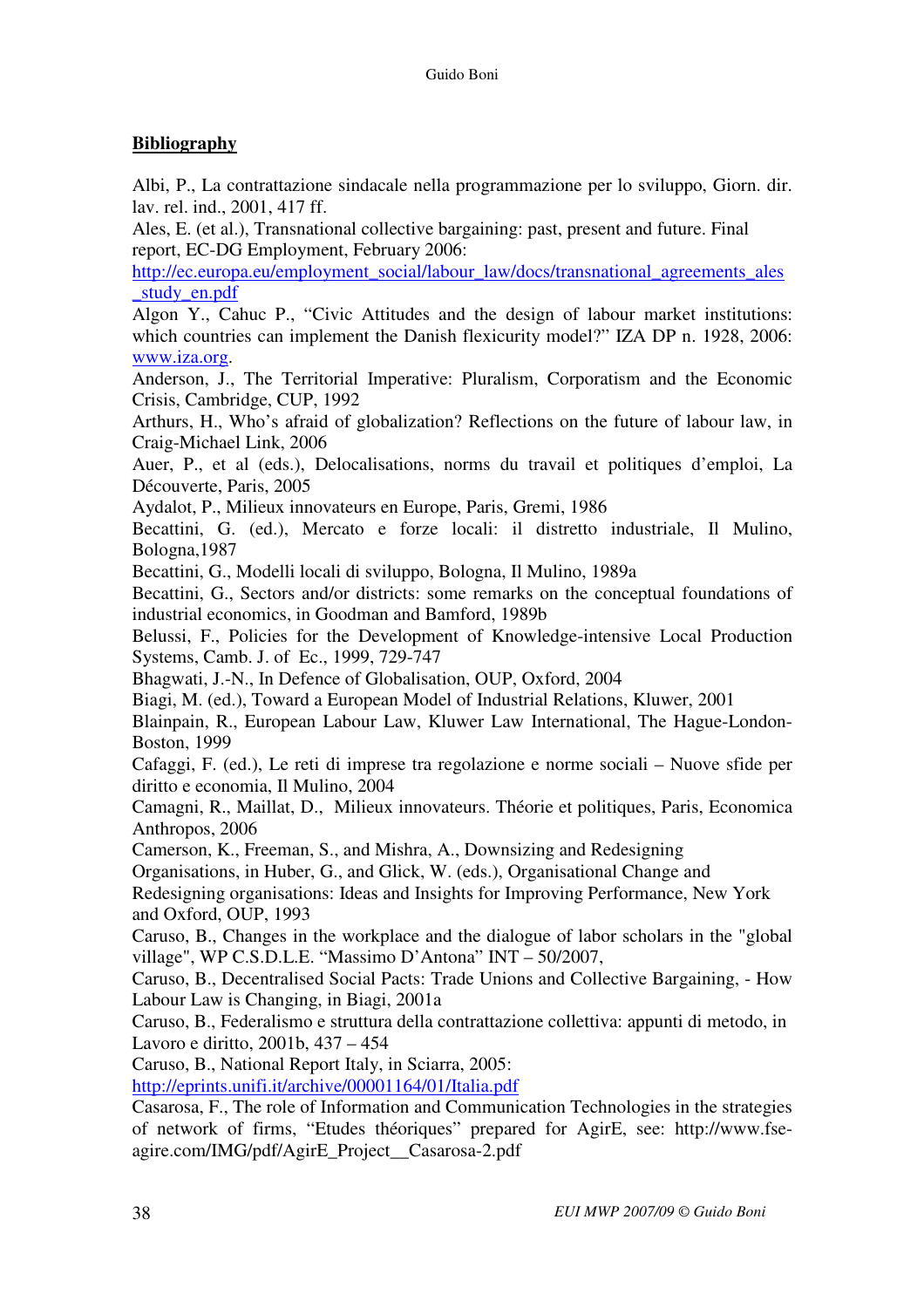Cascio, W. F., Responsible Restructuring Creative and Profitable Alternative to Layoffs, Berret-Koehler, San Francisco, 2002

Cella, G. P., Provasi, G., (eds.), Lavoro sindacato partecipazione. Studi in onore di Guido Baglioni, Franco Angeli, Milano, 2001

Costantini, S., Verso una nuova stagione di concertazione territoriale?, Lav. dir., 2005, 27 ff.

Council of Europe (various authors), Reconciling Labour Flexibility with Social Cohesion – Ideas for Political Action, Council of Europe Publishing, 2006

Craig, J. D., Michael Lynk, S. (eds.), Globalization and the Future of Labour Law, Cambridge, Cambridge University Press, 2006

Cravotta, R., Kleiner, B. H., New Developments Concerning Reductions in Force", in Managment Research News, Vol. 24, 90-93, 2001

Crouch C. et al., Changing Governance of Local Economies, Oxford, CUP, 2004

Crouch C. et al., Local Production in Europe. Rise or Demise?, Oxford, OUP, 2001

Crouch, C., Traxler, F., Organised Industrial Relations in Europe: What Future? Aldershot, Avebury, 1995

D'Arcangelo, L., La programmazione negoziata tra crisi ideologica e virtuosismi locali, in Ferraro, 2003

De Rita, G., Bonomi, A., Manifesto per lo sviluppo locale. Dall'azione di comunità ai patti territoriali, Bollati Boringhieri, Torino, 1998

De Schutter, O., Deakin, S. (eds.), Social Rights and Market Forces: Is the Open Coordination of Employemet and Social Policies the Future of Social Europe?, Bruylant, Brussels, 2005

Didry, C., European Rested through its Products: the Renault-Vilvoorde Affair and its Implication for Industrial and Employment Policies », in Salais-Villeneuve 2004 Duran, P., Penser l'action publique, Paris, LGDJ, 1999

EIRO, Industrial Relations Aspects of Mergers and Takeovers, 2001:

http://www.eiro.eurofound.eu.int/2001/02/study/tn0102401s.html

EIRO, Industrial Relations Aspects of Mergers and Takeovers:

http://www.eiro.eurofound.eu.int/2001/02/study/tn0102401s.html

ETUC, Comment Adopted by the ETUC Executive Committee in their meeting held in Brussels on 14-15 June 2005, http://www.etuc.org/a/1530.

European Commission Directorate-General for Employment and Social Affairs, Industrial Relations in Europe 2004

European Commission, A New Partnership for Cohesion. Convergence,

competitiveness, cooperation,  $3<sup>rd</sup>$  report on economic and social cohesion, 2004,

http://ec.europa.eu/regional\_policy/sources/docoffic/official/reports/cohesion3/cohesion 3\_en.htm

European Commission, Anticipating and managing change: a dynamic approach to the social aspects of corporate restructuring:

http://europa.eu.int/comm/employment\_social/news/2002/jan/corporate\_restructuring\_e

n.pdf, European Commission, Restructuring and employment. Anticipating and accompanying restructuring in order to develop employment: The role of the European Union, Communication, COM(2005)120 final, 2005:

http://europa.eu.int/comm/employment\_social/news/2005/apr/com\_restruct\_en.pdf

European Commission, Anticipating and managing change: a dynamic approach to the social aspects of corporate restructuring, 2002: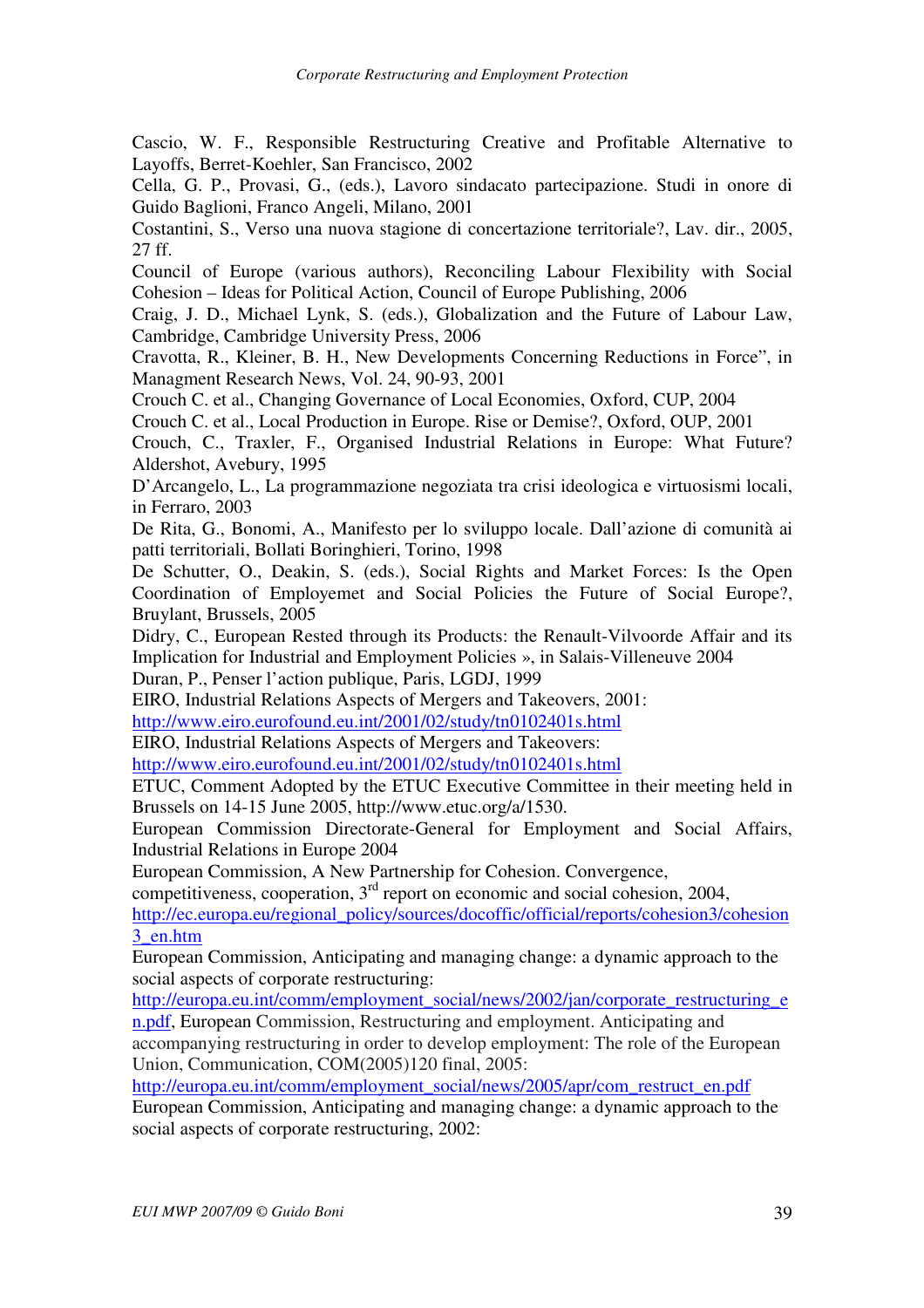http://europa.eu.int/comm/employment\_social/news/2002/jan/corporate\_restructuring\_e n.pdf

European Commission, Directorate-General for Employment and Social Affairs, European Industrial Relations in Europe 2006:

http://ec.europa.eu/employment\_social/social\_dialogue/docs/ir\_report2006\_en.pdf.

European Commission, Directorate-General for Employment and Social Affairs, 22th November 2006, Green Paper, "Modernising Labour Law to meet the challenges of the 21<sup>st</sup> centuryEuropean Commission, Strengthening the local dimension of the European Employment Strategy

COM (2001) 629 final of 6 November 2001

European Commission, The Social Agenda 2005-2010, 2005: http://europa.eu.int/comm/employment\_social/publications/2005/ke6605062\_en.pdf .

European Economic and Social Committee and the Committee of the Regions, The social dimension of globalisation – the EU's policy contribution on extending the benefits to all. Brussels  $18^{th}$  May  $2004$ benefits to all, Brussels,  $18<sup>th</sup>$  May 2004, http://trade.ec.europa.eu/doclib/docs/2004/may/tradoc\_117580.pdf

European Economic and Social Committee, Flexicurity: the case of Denmark http://eurlex.europa.eu/LexUriServ/site/en/oj/2006/c\_195/c\_19520060818en00480053.pdf

European Restructuring Monitor Center, Restructuring and Employment in the EU: Concepts, measurement and Evidence, 2006: http://www.eurofound.eu.int/publications/htmlfiles/ef0638.htm

Fayolle, J., Responsabilité sociale des entreprises, restructurations et délocalisations, Document de travail, Ires, février 2006

Fayolle, J., Restructurations d'hier et d'aujourd'hui: les apports d'un séminaire, Document de travail IRES, n°05.02, June 2002 http://www.iresfr.org/files/publications/doc%20travail/doctravailires.htm.

Ferraro, G. (ed.), Sviluppo e occupazione nell'Europa federale. Itinerari giuridici e socioeconomici su Regioni e autonomie locali, Giuffré, Milano, 2003

Frederiksen, C. H., Social Cohesion and Flexicurity: the example of Denmark, in Council of Europe, 2006.

Garofali, G., Modelli locali di sviluppo, Franco Angeli, Milano, 1991

Gazier, B., Restructuring and workers' rights in Europe: the move towards "transitional" management, in Council of Europe, 2006

Gill, C., Gold, M., Cressey, P., Social Europe: National Initiatives and Responses, in Towers, B., Terry, M. (eds.), Industrial Relations Journal, Annual Review 1998-99, 2000, 59 ff., here 76.

Goodman, E., Bamford, J., Small firms and industrial districts in Italy, London, Routledge, 1989 Becattini, G., Il distretto industriale, Torino, Rosenberg & Sellier, 2000

Guarriello, F., Les experiences italiennes de dialogue social territorial, in Jobert 2005 Hall, P., Makusen, A., Silicon Landscapes, Boston, 1985

Hepple, B., Labour Law and Global Trade, Hart, Oxford and Portland, Oregon, 2005 High level group on economic and social implications of industrial change, Managing Change, Final report, http://europa.eu.int/comm/employment social/socdial/gyllenhamer/gyllen\_en.pdf

Hirst, P., Zeitlin, J. (eds.), Reversing Industrial Decline? Industrial Structure and Policy in Britain and Her Competitors, Oxford, Berg, 1989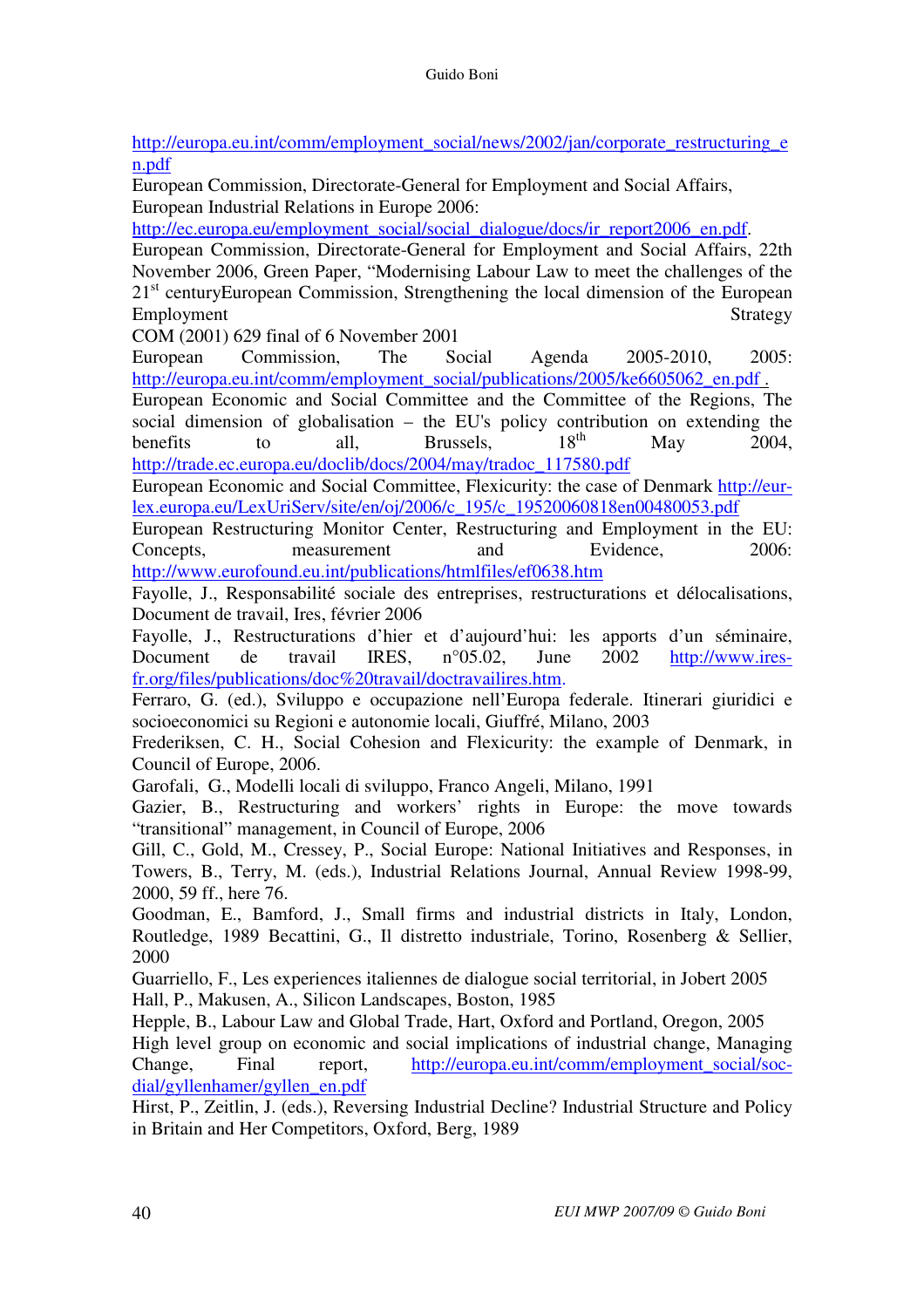Hyman, R., Trade Unions and the Politics of the European Social Model, Economic and Industrial Democracy, Vol. 26(1), 2005, 9–40.

Ichino, P., A che cosa serve il sindacto?, Mondadori, Milano, 2005

ILO, Human Resource Implications of Globalisation and Restructuring in Commerce, Geneva, 1999

ILO, Organising for Social Justice, Global Report under the Follow-up to the ILO Declaration on Fundamental Principles and Rights at Work, Geneve, 2004

Jobert, A. (ed.), Les nouveaux cadres du dialogue social: l'espace européenne et les territoires, Rapport final pour le Commissariat Général du Plan, Paris, septembre 2005

Jobert, A., Saglio, J., La mise en œuvre des dispositions de la loi du 4 mai 2004 permettant aux entreprises de déroger aux accords de branche, Rapport pour la Direction des Relations du Travail, Ministère de l'Emploi du Travail et de la Cohésion Sociale, Mai 2005 http://webu2.upmf-

grenoble.fr/cristo/membres/Saglio/Publi\_num\_saglio/derogation\_rap-final\_02-05.pdf

Katz, H. Lee, W., Lee, J., The New Structure of Labor Relations, Cornell University Press, Ithaca and London, 2004

Kaufman, C., Globalisation and Labour Rights, Hart, Oxford and Portland, Oregon, 2007.

La Revues de l'IRES, special issue, Restructurations, nouveaux enjeux, Paris, 2005, n° 47

Le Galès, P., European Cities: social conflicts and governance, Oxford, OUP, 2002

Lecomte, F., Le rôle de l'obligation d'information dans les processus de restructuration, paper presented at AgirE meeting in Amsterdam, 8-9 March 2007, http://www.fseagire.com/

Marshall, A., Principles of Economics, London, Macmillian, 1890: http://www.econlib.org/library/Marshall/marPContents.html.

Michie, J. (ed.), The Handbook of Globalisation, Cheltenham, Edwar Elgar, 2004 Ministero delle Finanze, La lezione dei Patti territoriali per la progettazione integrata territoriale nel Mezzogiorno:

http://www.dps.mef.gov.it/documentazione/docs/patti/RICERCA\_PATTI\_TERRITORI ALI.pdf

Moreau, M.-A., A propos de l'affaire Renault, Droit social, 1997, n°5, p. 493-509

Moreau, M.-A., Les restructurations dans l'Union européenne: récentes évolutions (2005-2006), Le bilan 2005-2006 de l'Europe sociale, Bruxelles, OSE, forthcoming May 2007

Moreau, M.-A., Normes sociales, droit du travail et mondialisation, Dalloz, Paris, 2006a.

Moreau, M.-A., Restructurations et comité d'entreprise européen, Dr. soc. 2006b, 308- 318

Moreau, M.-A., Evolutions du droit du travail, flexibilités et cohésion sociale: vers la recherche de nouvelles voies pour soutenir les restructurations et les transition?

http://cadmus.iue.it/dspace/bitstream/1814/6247/1/LAW-2006-24.pdf (now in Council of Europe, 2006), 2006c, 69 ff.

Negrelli, S., I patti sociali in Italia e in Europa: strategie e strutture convergenti; storie e modelli diversi, in Cella-Provasi, 2001

Negrelli, S., The territorial pacts in Italy: the competitive corporatism assumption in question, in Salais-Villeneuve 2004

OECD, Guidelines for Multinational Enterprises, Paris, 2000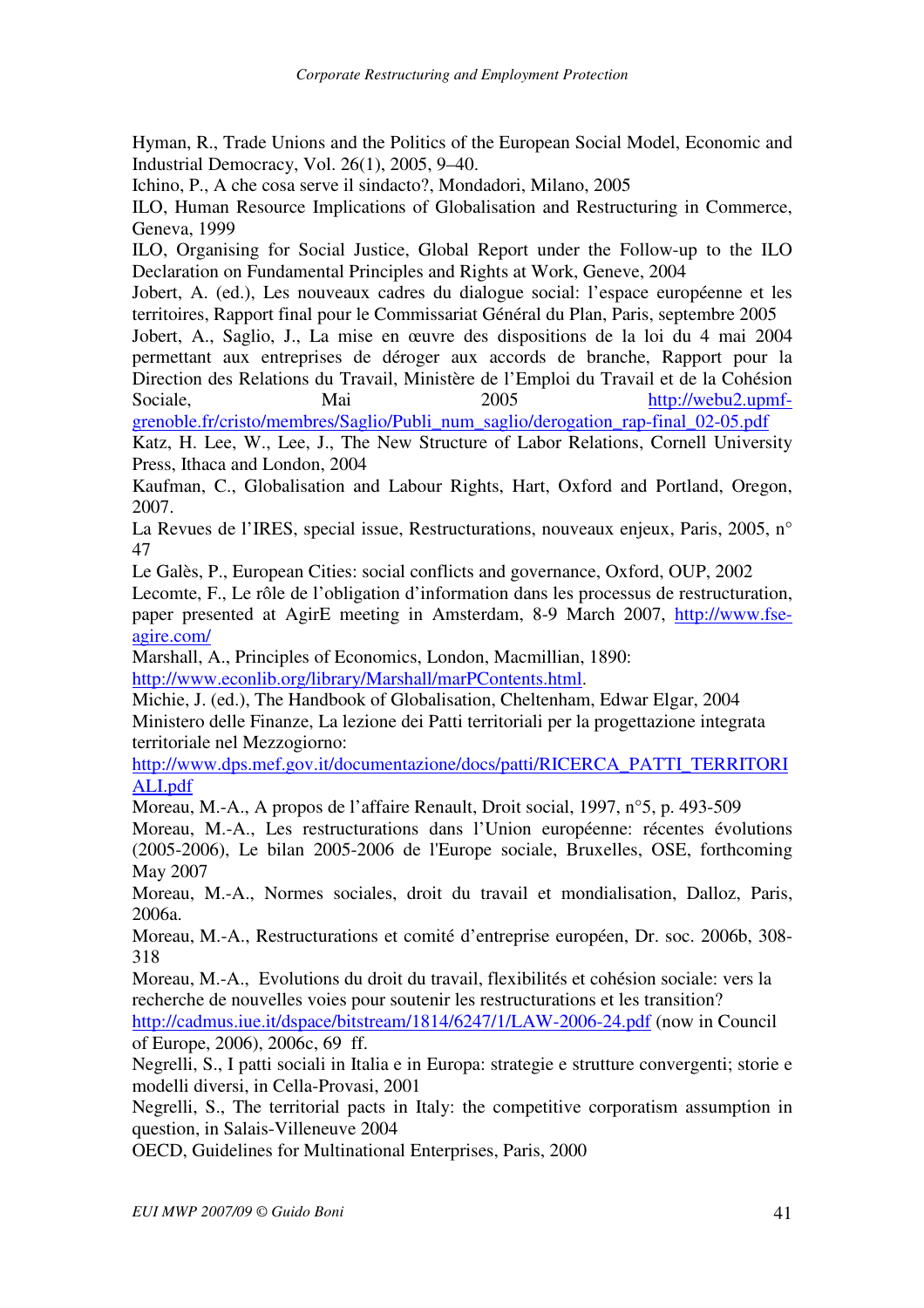Petrovski, M., Gazier, B., Dealing with restructuring and change on Sub-national, national and supra-national Levels, A review of recent Litterature, Cabinet Bernard Brunhes, 17 janvier 2006

Peyrache-Gadeau, V., La contribution de Philippe Aydalot à l'édification de la théorie des milieux innovateurs, in Camagni (2006), 42 ff.

Pichierri, A., Concertazione e sviluppo locale, in Stato e mercato, 2001, 237 ff.

Piore, M. J., Sabel, C. F., The Second Industrial Divide: Possibilities for Prosperity, New York, Basic Books, 1984

Pochet, P., Restructurations: quelles politiques publiques d'accompagnement:

Construction des mécanismes d'adaptabilité dans l'Union européenne, 2006: http://www.ose.be/files/docPP/Restructuration\_Pochet\_061205.pdf

Raveyre, M., « Introduction » in Restructurations , nouveaux enjeux, IRES, 2005, n °47 Regalia, I., Regini, M., Collective Bargaining and Social Pacts in Italy, in Katz-Lee, 2004

Regalia, I., Tendenze al decentramento contrattuale fra esigenze di competitività delle imprese, tutela del lavoro, coordinamento degli esiti, Dir. Rel. Ind., 2003, 428

Regini, M., I mutamenti nella regolazione del lavoro e il resistibile declino dei sindacati europei, Stato e mercato, 2003, 83 ff.

Runggaldier, U., La riforma dell'art. 117 della Costituzione italiana dal punto di vista del diritto del lavoro: aspetti di diritto comparato. WP C.S.D.L.E. "Massimo D'Antona" N. 6/2002, http://aei.pitt.edu/615/01/n6\_runggaldier.pdf

Sabel, C. F., Flexible Specialisation and the Re-emergence of Regional Economies, in Hirst-Zeitlin, 1989

Sachs-Durand, C. (ed.), La place des salariés dans les restructurations en Europe communautaire, Press Universitaire Strasbourg, Strasbourg, 2004

Salais, R., Villeneuve, R. (eds.), Europe and the Politics of Capabilities, Cambridge, CUP, 2004

Sales, I., La programmazione negoziata, in Ferraro (2003), 181 ff.,

Santagata, R., La contrattazione collettiva in Germania : tecniche di decentramento e vincoli costituzionali, Giorn. dir. lav. rel. ind., 2005, 654 ff.

Schmid, G., Schömann, K., Managing Social Risks Through Transitional Labour Markets: Towards a European Social Model, TLM.NET Working Papers No. 2004-01: http://www.siswo.uva.nl/tlm/.

Sciarra, S. The Evolving Structure of Collective Bargaining in Europe. A Comparative Analysis Based on National Reports in the Countries of the European Union,

http://www.unifi.it/polo-universitario-europeo/ricerche/collective\_bargaining.html

Scott, A. J., New Industrial Spaces: Flexible Production Organisation and Regional Development in North America and Western Europe, London, Pion, 1988

Scott, A. J., Storper, M., Regional Development Reconsidered, in Regional Development and Contemporary Industrial Response, London, Bellhaven Press, 1992

Sengenberger, W., The role of labour standards in industrial restructuring: Participation, protection and promotion, 1990,

http://www.ilo.org/public/english/bureau/inst/papers/1990/dp19/.

Sisson, K. and Martín Artiles, A.. Handling Restructuring. Collective Agreements on Employment and Competitiveness, Office for the Official Publications of the European Communities, Luxembourg, 2000.

Slomp, H., The Netherlands. Resilience in Structure, Revolution in Substance, in Katz et al. (2004) 37-58.